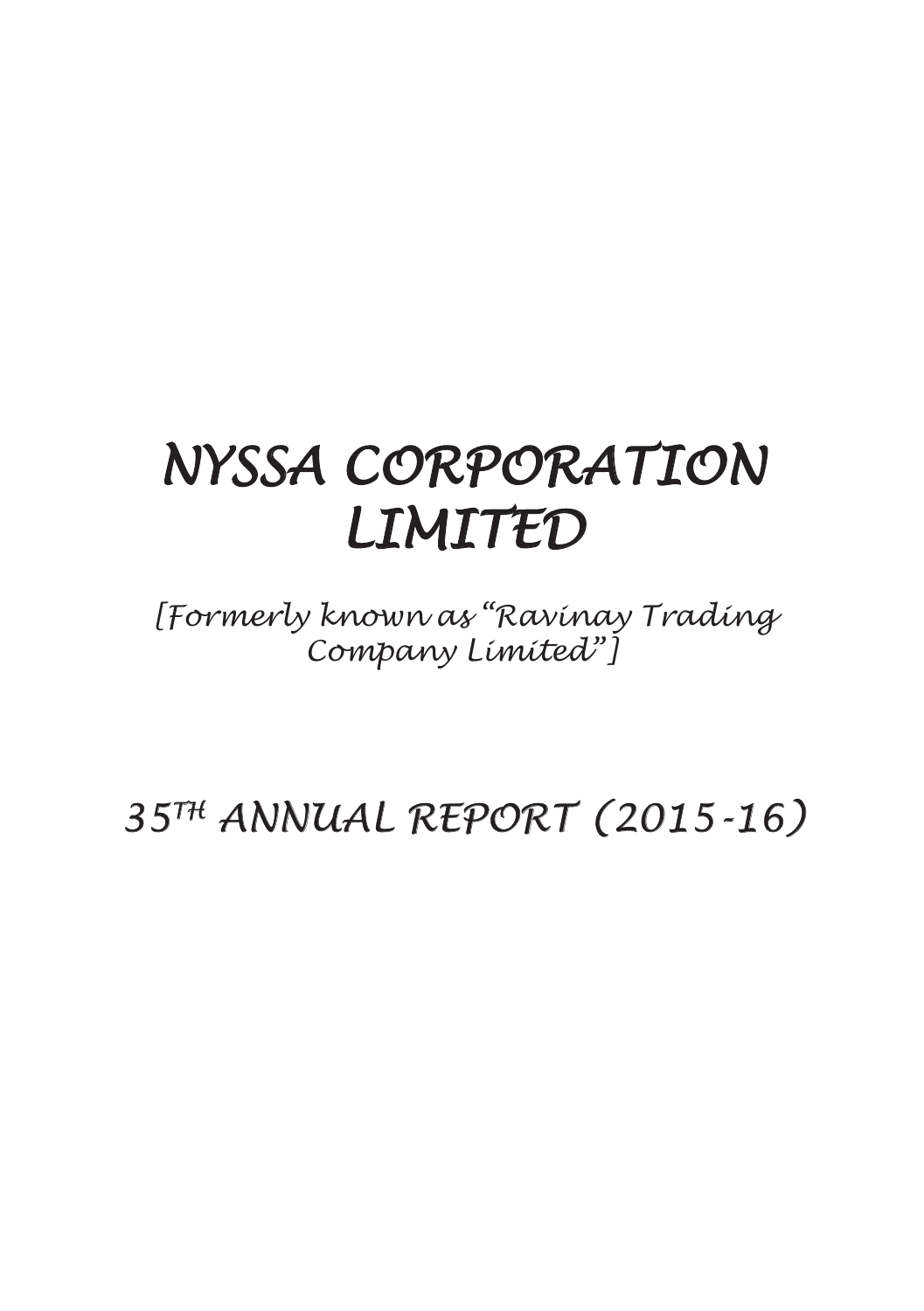# **NYSSA CORPORATION LIMITED**

*[Formerly known as "Ravinay Trading Company Limited"]*

### **35th Annual Report (2015-16)**

### **BOARD OF DIRECTORS:**

- Mr. Ravindrakumar Vinaykumar Ruia **Franklin** Director
- 
- 
- 
- Mr. Vivek Sharma **Mr. Vivek Sharma Non Executive Independent Director**
- Mr. Kamlesh Tiwari **Mr. Kamlesh Tiwari 1998** Non Executive Independent Director

### **REGISTERED OFFICE**

002, Gulmohar Complex, Opp. Anupam Cinema, Station Road, Goregaon (E), Mumbai 400063 Tel. No.: 022-60502425 Website www.nyssacorporationltd.com; Email: nyssacorp@gmail.com

77, Mulji Jetha Bldg, 3rd Floor, 185/187, Unit No.1, Luthra Industrial Premises, Princess Street, Marine Lines, Andheri Kurla Road, Safed Pool, Mumbai- 400 002 Andheri(E), Mumbai- 400 072 Tel: 022- 22052224/ 22066860 Tel: 28515606/ 28528087/ 28516338 Website: www.clb.co.in Website: www.sharexindia.com Email: info@clb.co.in Email: sharexindia@vsnl.com

### **AUDITORS REGISTRAR & SHARE TRANSFER**

**M/s. CLB & Associates**, **Sharex Dynamic (India) Private Ltd.**

| <b>CONTENTS</b>                                   | PAGE No. |
|---------------------------------------------------|----------|
| Corporate Information                             |          |
| Notice of 35th Annual General Meeting (2015-16)   | 2        |
| <b>Boards Report</b>                              |          |
| Management Discussion & Analysis Report           | 31       |
| Independent Auditor Report & Financial Statements | 35       |
| Attendance Slip, Proxy Form & AGM Route Map       | 55       |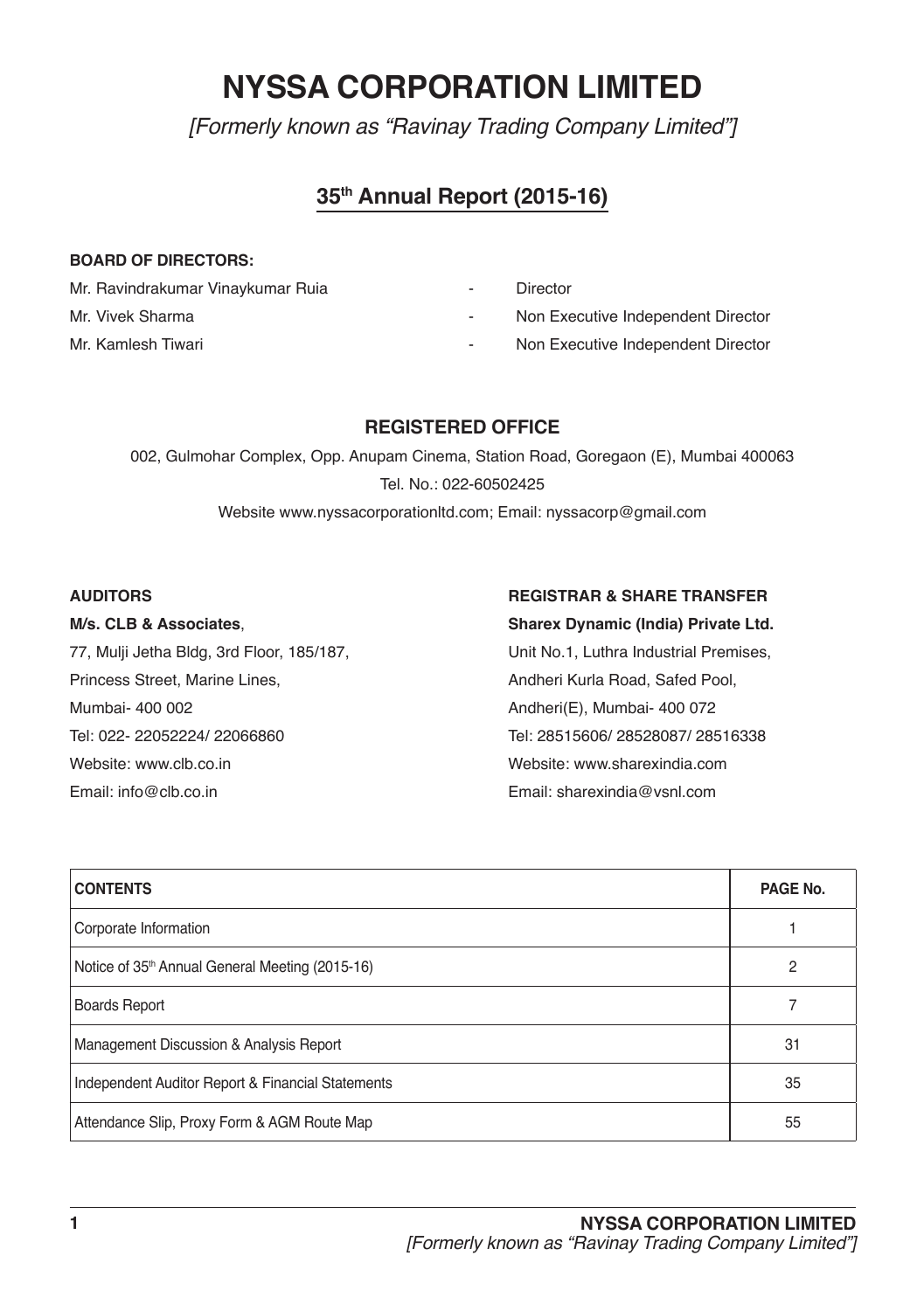### **N O T I C E**

NOTICE is hereby given that the 35<sup>th</sup> Annual General Meeting of the Members of Nyssa Corporation Limited will be held on Friday, September 9, 2016 at 9.00 AM (IST) at Saraf Matru Mandir Hall, Poddar Road, Malad (East), Mumbai - 400097, Maharashtra, India to transact the following Business:

### **ORDINARY BUSINESS:**

- 1. To receive, consider and adopt the Audited Financial Statements of the Company for the year ended March 31, 2016 together with the Reports of the Board of Directors and Auditor's thereon.
- 2. To appoint a Director in place of Mr. Ravindrakumar Ruia *[DIN: 00035853],* who retires by rotation, and being eligible, offers himself for re-appointment.
- 3. To ratify the appointment of M/s. CLB & Associates, Chartered Accountants, *[Firm Regd. No. 124305W]*, as Statutory Auditors of the Company and to fix their remuneration and to pass the following resolution as an ordinary resolution thereof:

**"RESOLVED THAT**, pursuant to the provisions of Sections 139 and 142 of the Companies Act, 2013 and the Rules made there under *(including any statutory modification(s)* or re-enactments thereof for the time being in force), pursuant to the recommendations of the audit committee of the Board of Directors and pursuant to the resolution passed by the Shareholders of the Company at the  $33<sup>rd</sup>$  AGM held on  $29<sup>th</sup>$  September, 2014, the appointment of **M/s. CLB & Associates, Chartered Accountants** (Firm Registration no. *124305W*) as the Statutory Auditors of the Company to hold office till the conclusion of the 36<sup>th</sup> AGM of the Company to be held in the year 2017 be and is hereby ratified.

**FURTHER RESOLVED THAT** the Board of Directors be and are hereby authorized to fix such remuneration payable to them for the financial year ended March 31, 2017 as may be determined by the audit committee in consultation with the auditors and that such remuneration may be paid as may be agreed upon between the auditors and the Board of Directors."."

### **For and on behalf of the Board of Directors**

Date: 10/08/2016

**Place: Mumbai Ravindrakumar Ruia [DIN: 00035853]**

### **REGISTERED OFFICE:**

02, Gulmohar Complex, *Opposite Anupam Cinema,*  Station Road, Goregaon (East), Mumbai – 400063.

### **NOTES:**

- 1. A MEMBER ENTITLED TO ATTEND AND VOTE IS ENTITLED TO APPOINT A PROXY TO ATTEND AND VOTE INSTEAD OF HIMSELF AND THE PROXY NEED NOT BE A MEMBER OF THE COMPANY.
- 2. The proxy form should be lodged with the Company at its Registered Office at least 48 hours before the commencement of the Meeting.

A person can act as a proxy on behalf of members not exceeding fifty and holding in the aggregate not more than ten percent of the total share capital of the Company carrying voting rights. A member holding more than ten percent of the total share capital of the Company carrying voting rights may appoint a single person as proxy and such person shall not act as a proxy for any other person or shareholder.

- 3. The Register of Members and Share Transfer Books of the Company will remain closed from **Friday, 2nd September, 2016** to **Friday, 9th September, 2016** (both days inclusive)**.**
- 4. Corporate members intending to send their authorized representatives to attend the Meeting are requested to send to the Company a certified copy of the Board Resolution authorising their representative to attend and vote on their behalf at the Meeting.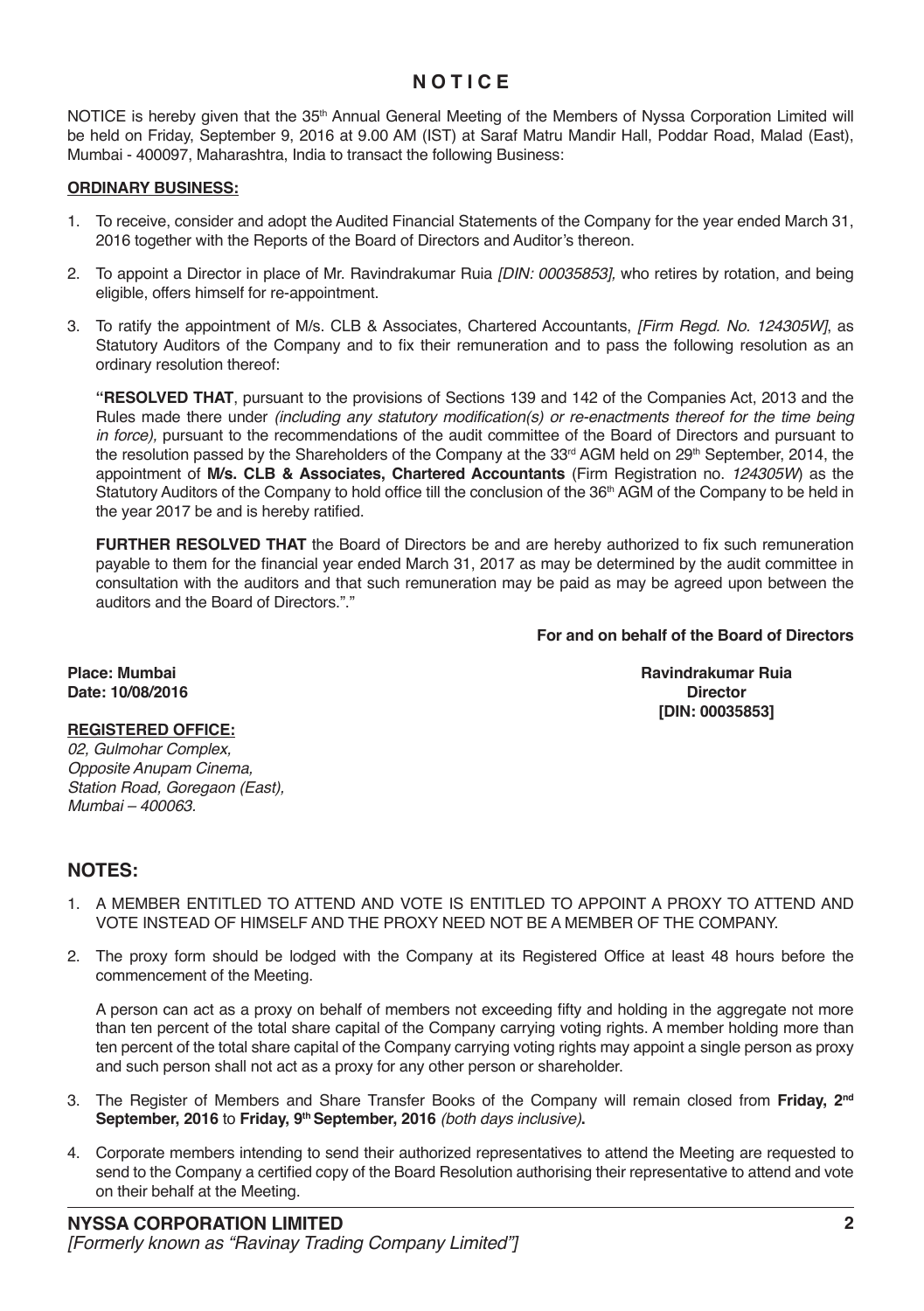- 5. Members who hold shares in electronic form are requested to write their Client ID and DP ID number and those who hold shares in physical form are requested to write their folio number in the attendance slip for attending the meeting to facilitate identification of membership at the AGM.
- 6. For convenience of members, an attendance slip, proxy form and the route map of the venue of the Meeting are annexed hereto. Members are requested to affix their signature at the space provided and hand over the attendance slips at the place of meeting. The proxy of a member should mark on the attendance slip as `proxy'.
- 7. All documents referred to in the Notice are open for inspection at the Registered Office of the Company during office hours on all days except Sunday & public holidays between 11.00 a.m. and 1.00 p.m. up to the date of Annual General Meeting.
- 8. The Annual Report 2015-2016, the Notice of the 35<sup>th</sup> Annual General Meeting and instructions for e-voting, along with the Attendance slip and Proxy form are being sent by electronic mode to all the members whose email address are registered with the Company/Depository Participant(s) for communication purposes unless any member has requested for a hard copy of the same. For members who have not registered their email addresses, physical copies of the aforesaid documents are being sent by permitted mode.
- 9. IF THE MEMBERS HAVE ANY QUERIES ON THE AUDITED ACCOUNTS, BOARD'S REPORT & AUDITOR'S REPORT, THE SAME SHOULD BE FORWARDED TO THE COMPANY IN WRITING AT ITS REGISTERED OFFICE AT LEAST 10 DAYS BEFORE THE MEETING SO THAT THE SAME CAN BE REPLIED AT THE TIME OF ANNUAL GENERAL MEETING TO THE MEMBERS' SATISFACTION.
- 10. The Register of Directors and Key Managerial Personnel and their shareholding, maintained under Section 170 of the Companies Act, 2013, will be available for inspection by members at the AGM.
- 11. The Register of Contracts or Arrangements in which the directors are interested, maintained under Section 189 of the Companies Act, 2013, will be available for inspection by the members at the AGM.
- 12. Additional information, pursuant to Regulation 36 of the SEBI (Listing Obligations and Disclosure Requirements) Regulations, 2015, in respect of the directors seeking appointment/re-appointment at the AGM, is furnished as annexure to the Notice. The directors have furnished consent / declaration for their appointment / re-appointment as required under the Companies Act, 2013 and the Rules thereunder.
- 13. Members are requested to bring their copies of the reports to Annual General Meeting.
- 14. Members holding shares in the same set of names under different ledger folios are requested to apply for consolidation of such folios along with share certificates to the Registrar & Share Transfer Agent.
- 15. Members are requested to promptly notify any changes in their addresses to the Registrar & Share Transfer Agent.
- 16. The Company is providing facility for voting by electronic means (e-voting) through an electronic voting system which will include remote e-voting as prescribed by the Companies (Management and Administration) Amendment Rules, 2015 as presently in force and the business set out in the Notice will be transacted through such voting.
- 17. The Securities and Exchange Board of India ("SEBI") has mandated the submission of Income Tax Permanent Account Number ("PAN") by every participant in securities market. Members holding shares in electronic form are, therefore, requested to submit their PAN to their Depository Participants with whom they are maintaining their demat accounts. Members holding shares in physical form can submit their PAN details to the Company or its Registrar and Share Transfer Agents.
- 18. In order to exercise strict control over the transfer documents, members are requested to send the transfer documents/ correspondence, if any, directly to:

### **SHAREX DYNAMIC (INDIA) PRIVATE LIMITED Unit: Nyssa Corporation Limited** Share Transfer Agent Unit 1, Luthra Ind Premises, Safed Pool, Andheri Kurla Road, Andheri (East), Mumbai – 4400072. Ph. 022 – 28515606 Fax: 022-28512885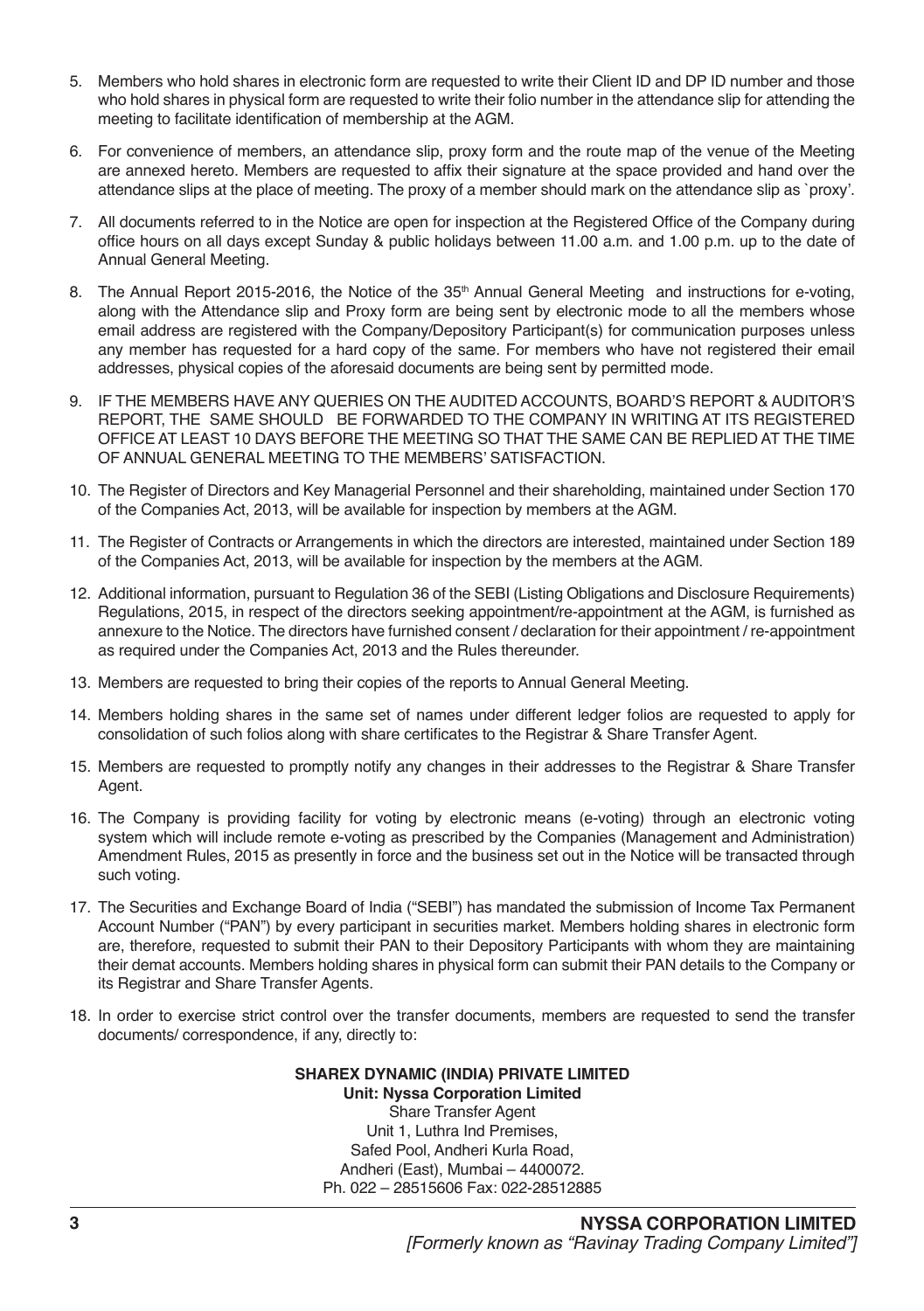### **Instructions for Voting through electronics means:**

In compliance with Regulation 44, SEBI Listing Obligation and Disclosure Requirements, 2015, provisions of Section 108 and other applicable provisions of the Companies Act, 2013 read with Rule 20 of the Companies (Management and Administration) Amendment Rules, 2015, the Company is pleased to provide members facility to exercise their right to vote at the 35<sup>th</sup> Annual General Meeting (AGM) by electronic means ("e-Voting") and the items of business as detailed in this Notice may be transacted through e-voting services provided by Central Depository Services (India) Limited (CDSL).

The Members may cast their votes through E-voting from a place other than the venue of the AGM (**"Remote E-voting"**).

The Members who have cast their vote by Remote E-voting may also attend the Meeting but shall not be entitled to cast their vote again.

**The Remote E-voting facility will commence from 9.00 AM (IST) on Monday, September 05, 2016 and will end at 5.00 PM (IST) on Thursday, September 08, 2016**. Remote E-voting will not be allowed beyond the aforesaid date and time and the Remote E-voting module shall be disabled by CDSL upon expiry of aforesaid period.

Voting rights shall be reckoned on the paid-up value of shares registered in the name of the Member / beneficial owner as on the **cut-off date i.e. Friday, September 02, 2016.**

The Members whose names appear in the Register of Members / list of beneficial owners as on the cut-off date i.e. Friday, September 02, 2016, only shall be entitled to vote on the Resolutions set out in this Notice.

The Board of Directors at their meeting held on August 10, 2016 has appointed Mr. Deep Shukla, Practicing Company Secretary (Membership No. FCS 5652) as the Scrutinizer to scrutinize the E-voting process and voting done through physical ballot paper at the AGM in a fair and transparent manner.

The Scrutinizer shall, after scrutinizing the votes cast at the AGM and through Remote E-voting, not later than 3 (three) days from the conclusion of the AGM make a consolidated Scrutinizer's report and submit the same to the Chairman of the meeting.

The results declared alongwith the Scrutinizer's Report shall be placed on the website of the Company www. nyssacorporationltd.com and on the website of CDSL and shall also be communicated to BSE Limited.

Subject to receipt of requisite number of votes, the resolutions shall be deemed to be passed on the date of the AGM i.e. Friday, September 09, 2016.

### **The instructions for e-voting are as under:**

- i. The voting period begins on from 09:00 AM (IST) on **Monday, September 5, 2016** and **will end at 05:00 PM (IST) on Thursday, September 8, 2016.** During this period shareholders' of the Company, holding shares either in physical form or in dematerialized form, as on the cut-off date **Friday, September 2, 2016**, may cast their vote electronically.
- ii. The shareholders should log on to the e-voting website www.evotingindia.com during the voting period.
- iii. Click on "Shareholders" tab.
- iv. Now, select the "**Nyssa Corporation Limited**" from the drop down menu and click on "SUBMIT"
- v. Now enter your User ID
	- a. For CDSL: 16 digits beneficiary ID,
	- b. For NSDL: 8 Character DP ID followed by 8 Digits Client ID,
	- c. Members holding shares in Physical Form should enter Folio Number registered with the Company.
- vi. Next enter the Image Verification as displayed and Click on Login.
- vii. If you are holding shares in demat form and had logged on to www.evotingindia.com and voted on an earlier voting of any company, then your existing password is to be used.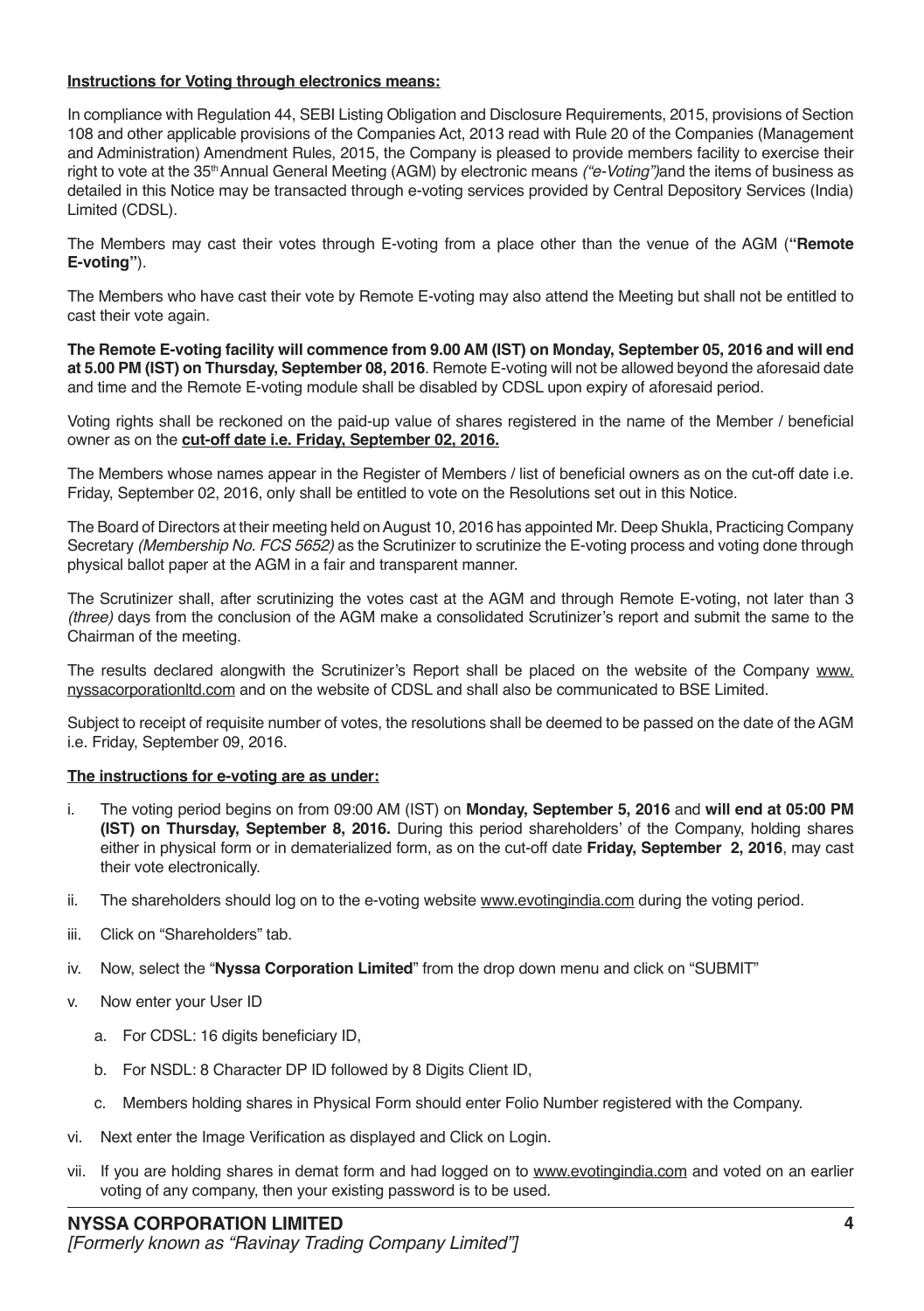|                          | For Members holding shares in Demat Form and Physical Form                                                                                                                                                                                                                                                                                                                                                                                                                                                                                                                                                                                    |
|--------------------------|-----------------------------------------------------------------------------------------------------------------------------------------------------------------------------------------------------------------------------------------------------------------------------------------------------------------------------------------------------------------------------------------------------------------------------------------------------------------------------------------------------------------------------------------------------------------------------------------------------------------------------------------------|
| <b>PAN</b>               | Enter your 10 digit alpha-numeric *PAN issued by Income Tax department (Applicable for both<br>demat shareholders as well as physical shareholders)<br>Members who have not updated their PAN with the Company/Depository Participant are<br>requested to use the first two letters of their name and the 8 digits of the sequence number<br>in the PAN field.<br>In case the sequence number is less than 8 digits enter the applicable number of 0's before the<br>number after the first two characters of the name in CAPITAL Letters. Eg. If your name is<br>Rajesh Kumar with sequence number 1 then enter RA00000001 in the PAN field. |
| <b>DOB</b>               | Enter the date of Birth as recorded in your demat account or in the company records for the said<br>demat amount or folio in dd/mm/yyyy format.                                                                                                                                                                                                                                                                                                                                                                                                                                                                                               |
| Dividend Bank<br>Details | Enter the Dividend Bank Details as recorded in your demat account or in the<br>Company records for the said demat account or folio.<br>Please enter the DOB or Dividend Bank Details in order to login. If the details are not recorded<br>with the depository or company please enter the number of shares held by you as on the<br>cut off date in the Dividend Bank details field.                                                                                                                                                                                                                                                         |

- ix. After entering these details appropriately, click on "SUBMIT" tab.
- x. Members holding shares in physical form will then directly reach the Company selection screen. However, members holding shares in demat form will now reach 'Password Creation' menu wherein they are required to mandatorily enter their login password in the new password field. Kindly note that this password is also to be used by the demat holders for voting for resolutions of any other company on which they are eligible to vote, provided that company opts for e-voting through CDSL platform. It is strongly recommended not to share your password with any other person and take utmost care to keep your password confidential.
- xi. For Members holding shares in physical form, the details can be used only for e-voting on the resolutions contained in this Notice.
- xii. Click on the EVSN for the relevant NYSSA CORPORATION LIMITED on which you choose to vote.
- xiii. On the voting page, you will see "RESOLUTION DESCRIPTION" and against the same the option "YES/NO" for voting. Select the option YES or NO as desired. The option YES implies that you assent to the Resolution and option NO implies that you dissent to the Resolution.
- xiv. Click on the "RESOLUTIONS FILE LINK" if you wish to view the entire Resolution details.
- xv. After selecting the resolution you have decided to vote on, click on "SUBMIT". A confirmation box will be displayed. If you wish to confirm your vote, click on "OK", else to change your vote, click on "CANCEL" and accordingly modify your vote.
- xvi. Once you "CONFIRM" your vote on the resolution, you will not be allowed to modify your vote.
- xvii. You can also take out print of the voting done by you by clicking on "Click here to print" option on the Voting page.
- xviii. If Demat account holder has forgotten the same password then Enter the User ID and the image verification code and click on Forgot Password & enter the details as prompted by the system.
- xix. Shareholders can also cast their vote using CDSL's mobile app m-Voting available for android based mobiles. The m-Voting app can be downloaded from Google Play Store. iPhone and Windows phone users can download the app from the App Store and the Windows Phone Store respectively on or after 30th June 2016. Please follow the instructions as prompted by the mobile app while voting on your mobile.
- xx. Note for Institutional Shareholders & Custodians:
	- Institutional shareholders (i.e. other than Individuals, HUF, NRI etc.) are required to log on to https://www. evotingindia.com and register themselves as Corporate.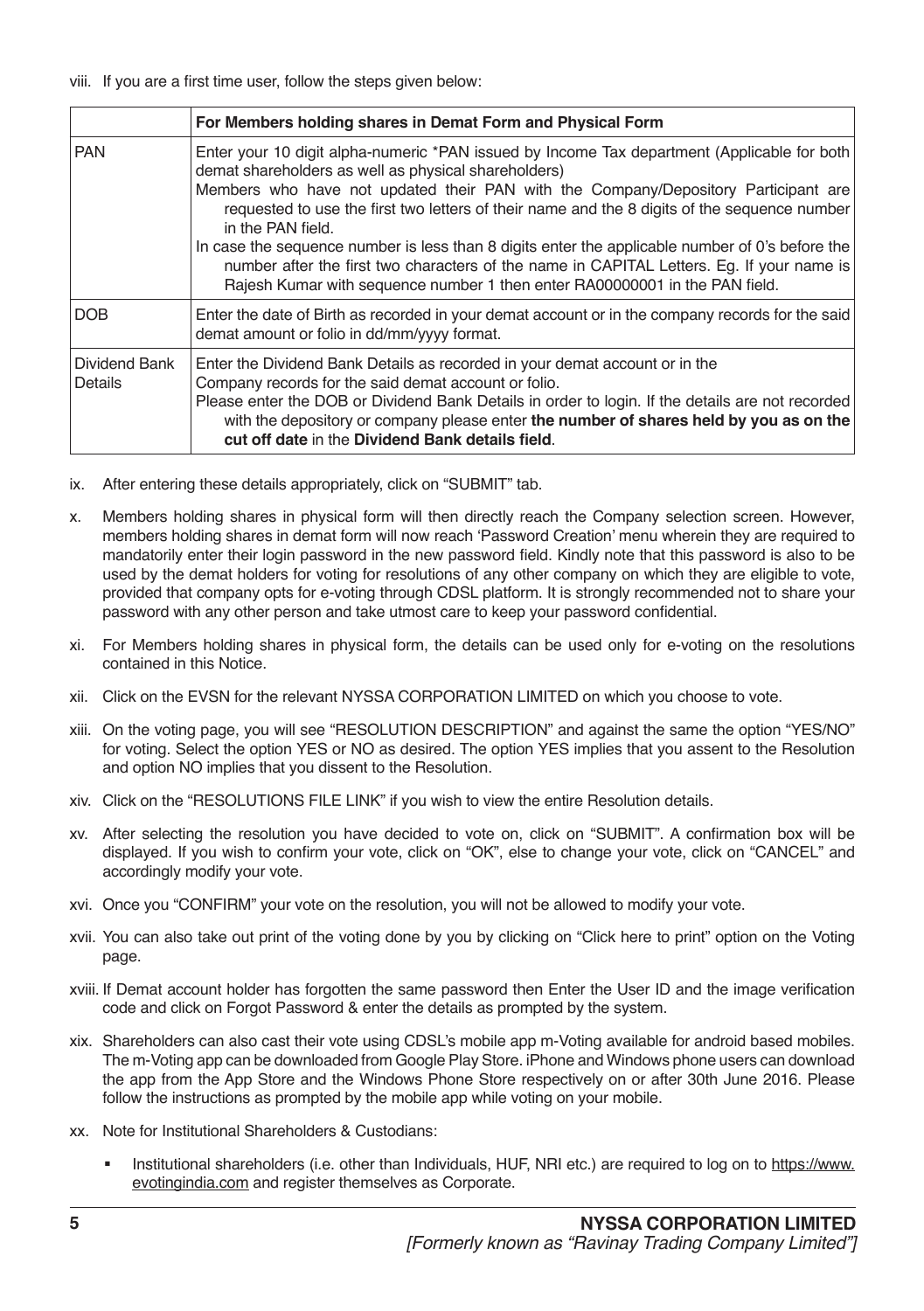- A scanned copy of the Registration Form bearing the stamp and sign of the entity should be emailed tohelpdesk.evoting@cdslindia.com
- After receiving the login details they have to create compliance user should be created using the admin login and password. The Compliance user would be able to link the account(s) for which they wish to vote on.
- The list of accounts should be mailed to helpdesk.evoting@cdslindia.com and on approval of the accounts they would be able to cast their vote.
- A scanned copy of the Board Resolution and Power of Attorney (POA) which they have issued in favour of the Custodian, if any, should be uploaded in PDF format in the system for the scrutinizer to verify the same.
- xxi. In case you have any queries or issues regarding e-voting, you may refer the Frequently Asked Questions ("FAQs") and e-voting manual available at www.evotingindia.comunder help section or write an email to helpdesk.evoting@cdslindia.com
- xxii. The voting rights of the members shall be in proportion to their of paid-up equity share capital of the Company as on relevant date **Friday, September 2, 2016**.

**For and on behalf of the Board of Directors**

Date: 10/08/2016

**Place: Mumbai Ravindrakumar Ruia [DIN: 00035853]**

### **REGISTERED OFFICE:**

02, Gulmohar Complex, *Opposite Anupam Cinema,*  Station Road, Goregaon (East), Mumbai – 400063.

### **Details of Directors seeking appointment / re-appointment at the Annual General Meeting [In pursuance of Regulation 36 of the SEBI (Listing Obligations and Disclosure Requirements), Regulations, 2015]**

| Name of Director                                                                                                              | Mr. Ravindrakumar Ruja                                                                                                                                                                                                                                            |
|-------------------------------------------------------------------------------------------------------------------------------|-------------------------------------------------------------------------------------------------------------------------------------------------------------------------------------------------------------------------------------------------------------------|
| Date of Birth                                                                                                                 | 01/05/1961                                                                                                                                                                                                                                                        |
| Actual date of Appointment                                                                                                    | 13/03/2006                                                                                                                                                                                                                                                        |
| A brief resume of the director                                                                                                | Commerce (1982) from Sydenham College. He had<br>undergone Mill Management Training Course from the<br>International; Institute for Cotton, Manchester, U.K. and<br>Textile Mill Management Course from South Indian Textile<br>Research Association, Coimbatore. |
| Expertise in Specific Functional Area                                                                                         | He gained sufficient knowledge of various processes in the<br>textile industry & in the manufacturing process.                                                                                                                                                    |
| Directorships held in other listed companies (As on<br>March 31, 2016)                                                        | 1 Company                                                                                                                                                                                                                                                         |
| Chairmanships/ Memberships of the Committees of<br>the Board of Directors of other listed companies<br>(As on March 31, 2016) | 3 committees out of which in 1 Committee he is a Chairman.                                                                                                                                                                                                        |
| Shareholding of Directors (As on March 31, 2016)                                                                              | 644000 Equity Shares                                                                                                                                                                                                                                              |
| Relationship between Directors inter-se                                                                                       | None                                                                                                                                                                                                                                                              |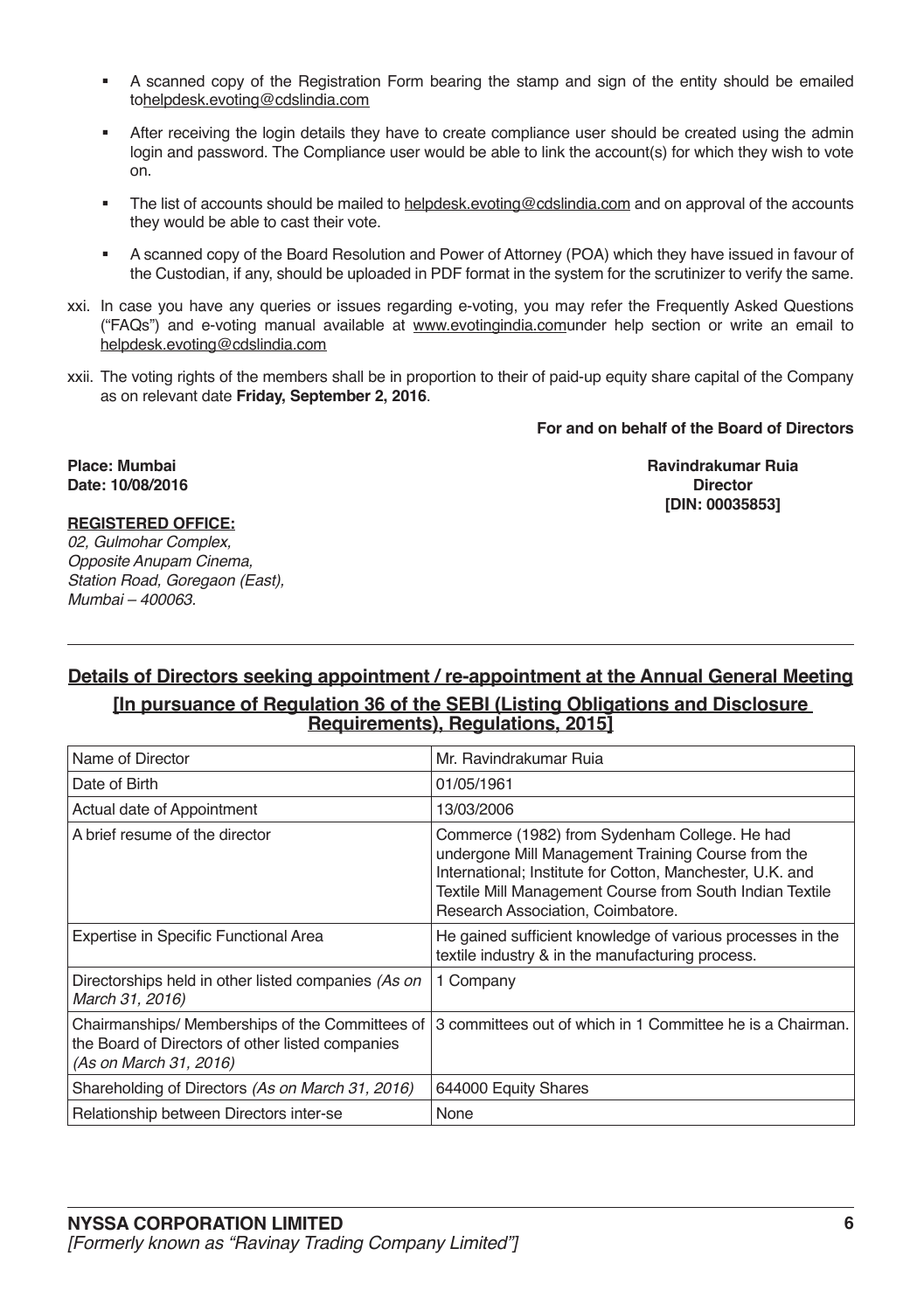### **BOARD'S REPORT**

#### To, The Members, **NYSSA CORPORATION LIMITED Mumbai**

Your Directors have pleasure in presenting their 35<sup>th</sup> Annual Report on the Audited Financial Statement of Nyssa Corporation Limited ("the Company") for the Financial Year ended March 31, 2016.

### **1. FINANCIAL RESULTS**

The summarized Standalone financial performance of the Company for the FY 2015-16 and FY 2014-15 is given below:

|                                                           |                | [Amount in ₹] |
|-----------------------------------------------------------|----------------|---------------|
| <b>Particulars</b>                                        | F.Y. 2015-2016 | F.Y.2014-15   |
| Gross Income                                              | 70,382,285     | 97,727,593    |
| Profit/(Loss) before depreciation, interest and tax       | 19,977,941     | 45,453,967    |
| <b>Financial costs</b>                                    | 5,019,869      | 8,135,823     |
| Depreciation & Amortisation                               | 40,370         | 53,341        |
| Profit before exceptional and extraordinary items and tax | 14,917,702     | 37,264,802    |
| Exceptional Items / Extraordinary Items                   |                |               |
| <b>Profit Before Tax</b>                                  | 14,917,702     | 37,264,802    |
| Current Tax - Income Tax                                  | 3,365,524      | 7,547,618     |
| Earlier Year Tax - Short/(Excess) Provision of Tax        | 724,648        | 15,330        |
| Deferred Tax                                              | 1,667          | (15, 462)     |
| <b>MAT Credit entitlement</b>                             | 1,834,476      | 4,652,382     |
| Net Profit After Tax                                      | 8,991,387      | 25,064,934    |
| Balance of Profit brought forward                         | 137,978,771    | 112,913,837   |
| Balance available for appropriation                       | 146,970,159    | 137,978,771   |
| Proposed Dividend on Equity Shares                        |                |               |
| Tax on proposed Dividend                                  |                |               |
| Transfer to General Reserve                               |                |               |
| Surplus carried to Balance Sheet                          | 8,991,387      | 25,064,934    |

### **2. REVIEW OF OPERATIONS**

During the year under review, the Company has posted total Income of  $\bar{\tau}$  70,328,285/- (Rupees Seven Crore Three Lacs Twenty Eight Thousand Two Hundred Eight Five only) as against total Income of  $\bar{\tau}$  97,727,593/-(Rupees Nine Crore Seventy Seven Lacs Twenty Seven Thousand Five Hundred Ninety Three only) in the corresponding previous year.

Further, net profit after tax for the year under review was  $\bar{\tau}$  8,991,387/- (Rupees Eight Nine Lacs Ninety One Thousand Three Hundred Eighty Seven only) as against net profit after tax of  $\bar{\tau}$  25,064,934/- (Rupees Two Crore Fifty Lacs Sixty Four Thousand Nine Hundred Thirty Four only) in the corresponding previous year.

### **3. FUTURE PROSPECT**

The Company has been in the business of real estate development and construction since a long time and it looks forward to expand in the same field in the upcoming years. The company is on the verge of finishing both the projects of Kalyan and Surat and will be handing over the same probably in the ongoing financial year. Also the company is in the process of identifying new projects and has initiated talks with potential development of residential complex in the Chunabhatti area of Mumbai. The talks of both the proposed site is in preliminary stages and the company hopes to finalize the deal and start the construction activity in upcoming financial years.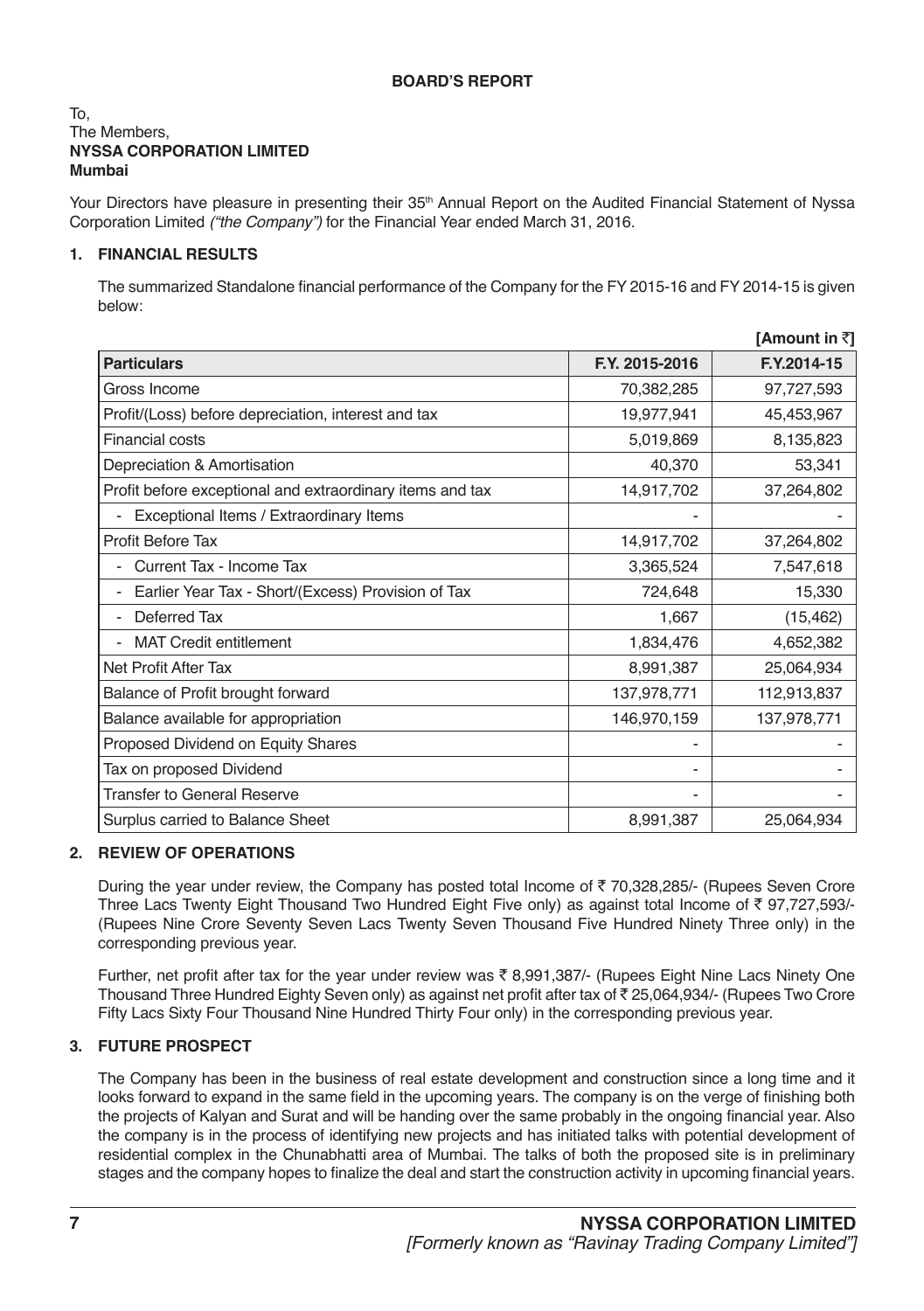Also the management of the company has discussed and envisaged that new business verticals should be added to the ongoing business activities of the company for mitigating the risk both systematic and unsystematic.

### **4. DIVIDEND AND RESERVES**

In order to conserve the resources for the further growth of the Company, your Directors think fit not to recommend any dividend for the year under review.

### **5. SHARE CAPITAL**

The Paid-up Equity Share Capital of the Company as on March 31, 2016 is  $\bar{\tau}$  300 Lacs, comprising of 3,00,00,000 equity shares of Re. 1/- each. During the year under review, the Company has not issued any equity shares.

### **6. DIRECTORS AND KEY MANAGERIAL PERSONNEL**

At the 35<sup>th</sup> Annual General Meeting held on September 29, 2015, Mr. Kamlesh Tiwari was appointed as an Independent Director to hold office for a period of 5 (five) consecutive years. The said Independent Director fulfils the conditions specified in the Companies Act, 2013 and the Rules made there under and they are independent of the management and have submitted the Declarations as prescribed under Section 149(6) of the Companies Act, 2013.

During the financial year under review, Mr. Ashish Kapoor resigned from the Directorship of the Company w.e.f. August 31, 2015.

Further, the Board of Directors of the Company at their meeting held on September 01, 2015 appointed Mrs. Aditi Maheshwari as an Additional (Woman) Director of the Company pursuant to the provisions of Section 161(1) of the Companies Act, 2013 read with the Articles of Association of the Company and subsequently, she was appointed as Company Secretary. Further She resigned from Directorship of the company as well as from the post of Company Secretary w.e.f. April 15, 2016.

In accordance with section 152(6) of the Companies Act, 2013 and in terms of Articles of Association of the Company Mr. Ravindrakumar Ruia (DIN: 00035853), Director of the Company, retires by rotation and being eligible; offers himself for re-appointment at the forthcoming 35<sup>th</sup> Annual General Meeting. The Board recommends the said reappointment for shareholders' approval.

### **7. DIRECTORS' RESPONSIBILITY STATEMENT**

Pursuant to Section 134(3)(c) & 134(5) of the Companies Act, 2013, the Board of Directors of the Company hereby confirm that:

- (a) in the preparation of the annual accounts, the applicable accounting standards have been followed along with proper explanation relating to material departures;
- (b) the directors have selected such accounting policies and applied them consistently and made judgments and estimates that are reasonable and prudent so as to give a true and fair view of the state of affairs of the company at the end of the financial year and of the profit and loss of the company for that period;
- (c) the directors have taken proper and sufficient care for the maintenance of adequate accounting records in accordance with the provisions of this Act for safeguarding the assets of the company and for preventing and detecting fraud and other irregularities;
- (d) the directors have prepared the annual accounts on a going concern basis; and
- (e) the directors have laid down internal financial controls to be followed by the company and that such internal financial controls are adequate and were operating effectively.
- (f) the directors have devised proper systems to ensure compliance with the provisions of all applicable laws and that such systems were adequate and operating effectively.

### **8. PARTICULARS OF MANAGERIAL REMUNERATION**

The information required pursuant to Section 197 read with Rule 5(1) of the Companies (Appointment and Remuneration of Managerial Personnel) Amendment Rules, 2016 in respect of employees of the Company, is enclosed as **Annexure I** and forms part of this Report.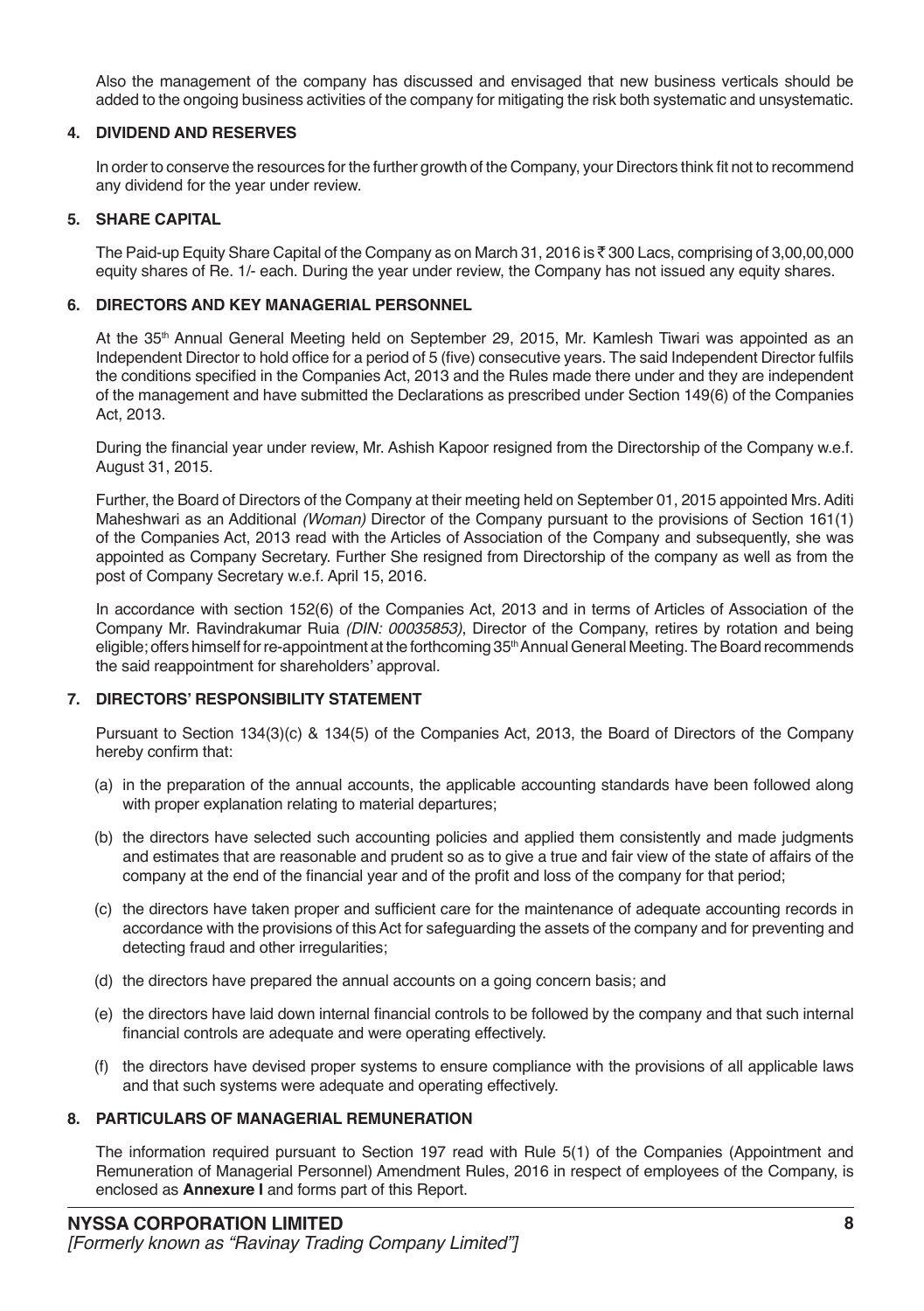Further, no employee of the Company is earning more than the limits as prescribed pursuant to Section 197 read with Rule 5(2) of the Companies (Appointment and Remuneration of Managerial Personnel) Amendment Rules, 2016 in respect of employees of the Company.

Further, the names of top ten employees in terms of remuneration drawn are disclosed in **Annexure II** and forms part of this Report.

### **9. NUMBER OF BOARD MEETINGS**

A calendar of meetings is prepared and circulated in advance to the Directors. The intervening gap between the meetings was within the period prescribed under the Companies Act, 2013 and the Listing Agreement / Securities and Exchange Board of India (Listing Obligations and Disclosure Requirements) Regulations, 2015.

Further, 05 (Five) Board Meetings were held during the year ended March, 2016, the dates which are 28<sup>th</sup> May, 2015, 13<sup>th</sup> August, 2015, 1<sup>st</sup> September, 2015, 9<sup>th</sup> November, 2015 and 12<sup>th</sup> February, 2016.

| Name of the Directors              | No. of Board Meetings attended |
|------------------------------------|--------------------------------|
| Mr. Ravindrakumar Vinaykumar Ruia  |                                |
| Mr. Vivek Moolchand Sharma         |                                |
| Mr. Kamlesh Ramraj Tiwari          |                                |
| <sup>*</sup> Mr. Ashish Kapoor     |                                |
| <sup>**</sup> Ms. Aditi Maheshwari |                                |

\* Mr. Ashish Kapoor resigned w.e.f. August 31, 2015

\*\* Appointed as a director of the Company w.e.f. September 01, 2015 and resigned on April 15, 2016.

### **10. AUDIT COMMITTEE**

Your Company has formed an Audit Committee as per the Companies Act, 2013 and the listing agreement / Securities and Exchange Board of India (Listing Obligations and Disclosure Requirements) Regulations, 2015. All members of the Audit Committee possess strong knowledge of accounting and financial management.

During the Financial Year 2015-16, Four (4) meetings of the Committee were held on, May 28, 2015, August 13, 2015, November 09, 2015 and on February 12, 2016.

Further, during the financial year under review, you Board has reconstituted the said committee due to changes in Directorships of the Company. Details of the composition of the Committee and attendance during the year are as under:

|              | S. N.   Name of Directors  | <b>Designation</b>               | <b>No. of Meetings</b><br><b>Attended</b> |
|--------------|----------------------------|----------------------------------|-------------------------------------------|
|              | Mr. Kamlesh Ramraj Tiwari  | Chairman, Independent Director   |                                           |
| $\mathbf{2}$ | Mr. Vivek Moolchand Sharma | Member, Independent Director     |                                           |
| 3.           | *Mr. Ashish Kapoor         | Member, Executive Director & CFO |                                           |
| ' 4.         | **Mrs. Aditi Maheshwari    | Member, Non Executive Director   |                                           |

\* Mr. Ashish Kapoor resigned w.e.f. August 31, 2015

\*\* Appointed as a director of the Company w.e.f. September 01, 2015 and resigned on April 15, 2016.

Further, the Audit Committee is functional as per the provision of Section 177 of Companies Act, 2013 and Rules made thereunder and as per listing agreement / Regulation 18 of Securities and Exchange Board of India (Listing Obligations and Disclosure Requirements) Regulations, 2015.

### **11. NOMINATION & REMUNERATION COMMITTEE**

The Nomination and Remuneration committee of the Company shall perform such role and duties as mentioned in Section 178 of the Companies Act, 2013 and listing agreement / Securities and Exchange Board of India (Listing Obligations and Disclosure Requirements) Regulations, 2015. The Nomination and Remuneration committee has been assigned to approve and settle the remuneration package with optimum blending of monetary and non-monetary outlay.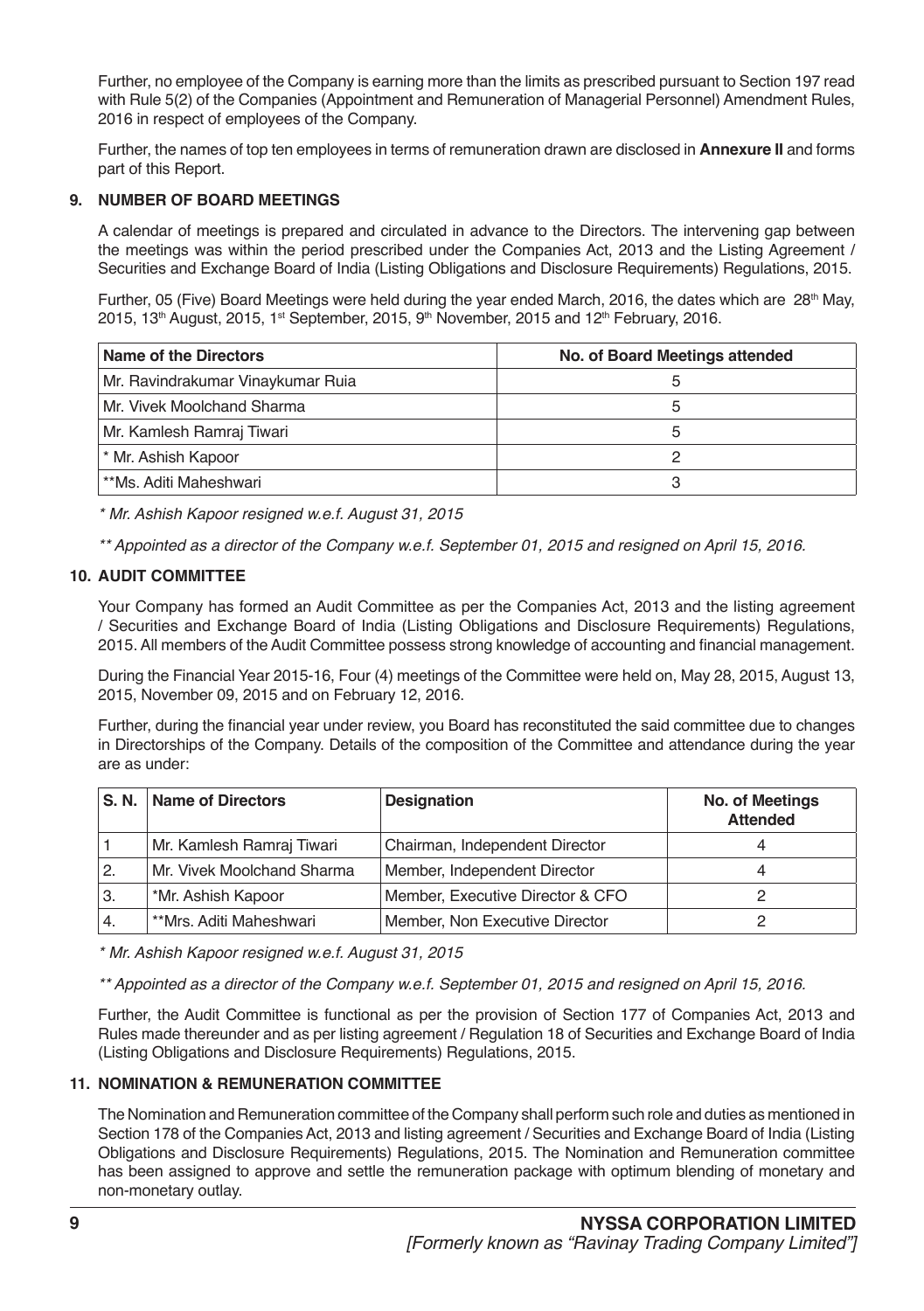During the Financial Year 2015-16, Five (5) meetings of the Committee were held on, May 28, 2015, August 13, 2015, September 01, 2015, November 09, 2015 and on February 12, 2016.

Further, during the financial year under review, you Board has reconstituted the said committee due to changes in Directorships of the Company. Details of the composition of the Committee and attendance during the year are as under:

| ۱S.<br>N.    | <b>Name of Directors</b>   | <b>Designation</b>               | <b>No. of Meetings</b><br><b>Attended</b> |
|--------------|----------------------------|----------------------------------|-------------------------------------------|
|              | Mr. Vivek Moolchand Sharma | Chairman, Independent Director   |                                           |
| $\mathbf{2}$ | Mr. Kamlesh Ramraj Tiwari  | Member, Independent Director     |                                           |
| 3.           | *Mr. Ashish Kapoor         | Member, Executive Director & CFO |                                           |
| 4.           | *Ms. Aditi Maheshwari      | Member, Non Executive Director   |                                           |

\* Mr. Ashish Kapoor resigned w.e.f. August 31, 2015

\*\* Appointed as a director of the Company w.e.f. September 01, 2015 and resigned on April 15, 2016.

### **12. NOMINATION AND REMUNERATION POLICY**

In terms of requirements prescribed under Section 178(3) of the Companies Act, 2013, the Nomination and

Remuneration Policy inter-alia providing the terms for appointment and payment of remuneration to Directors and Key Managerial Personnel is annexed to this Report as Annexure III.

However, considering the need to conserve resources and fund future expansion plans of the Company, the Executive Directors have agreed not to partake with the salary during the year under review.

### **13. STAKEHOLDER RELATIONSHIP COMMITTEE:**

During the Financial Year 2015-16, Four (4) meetings of the Committee were held on, May 28, 2015, August 13, 2015, November 09, 2015 and on February 12, 2016.

Further, during the financial year under review, you Board has reconstituted the said committee due to changes in Directorships of the Company. Details of the composition of the Committee and attendance during the year are as under:

|     | S. N.   Name of Directors  | <b>Designation</b>               | <b>No. of Meetings</b><br><b>Attended</b> |
|-----|----------------------------|----------------------------------|-------------------------------------------|
|     | Mr. Vivek Moolchand Sharma | Chairman, Independent Director   |                                           |
|     | Mr. Kamlesh Ramraj Tiwari  | Member, Independent Director     |                                           |
| ΄3. | * Mr. Ashish Kapoor        | Member, Executive Director & CFO |                                           |
|     | ** Mrs. Aditi Maheshwari   | Member, Non Executive Director   |                                           |

\* Mr. Ashish Kapoor resigned w.e.f. August 31, 2015

\*\* Appointed as a director of the Company w.e.f. September 01, 2015 and resigned on April 15, 2016.

The terms of reference were enlarged by the Board to be in line with Section 178 of the Companies Act, 2013 and revised clause 49 of the Listing Agreement / Regulation 20 of Securities and Exchange Board of India (Listing Obligations and Disclosure Requirements) Regulations, 2015. The Committee reviews Shareholder's / Investor' s complaints like non-receipt of Annual Report, physical transfer/ transmission/transposition, split/ consolidation of share certificates, issue of duplicate share certificates etc. This Committee is also empowered to consider and resolve the grievance of other stakeholders of the Company including security holders.

The total numbers of complaints received during the year were Nil and there was no pending complaint as on March 31, 2016.

### **14. BOARD EVALUATION**

Pursuant to the provisions of the Companies Act, 2013 and the Listing Agreement / Securities and Exchange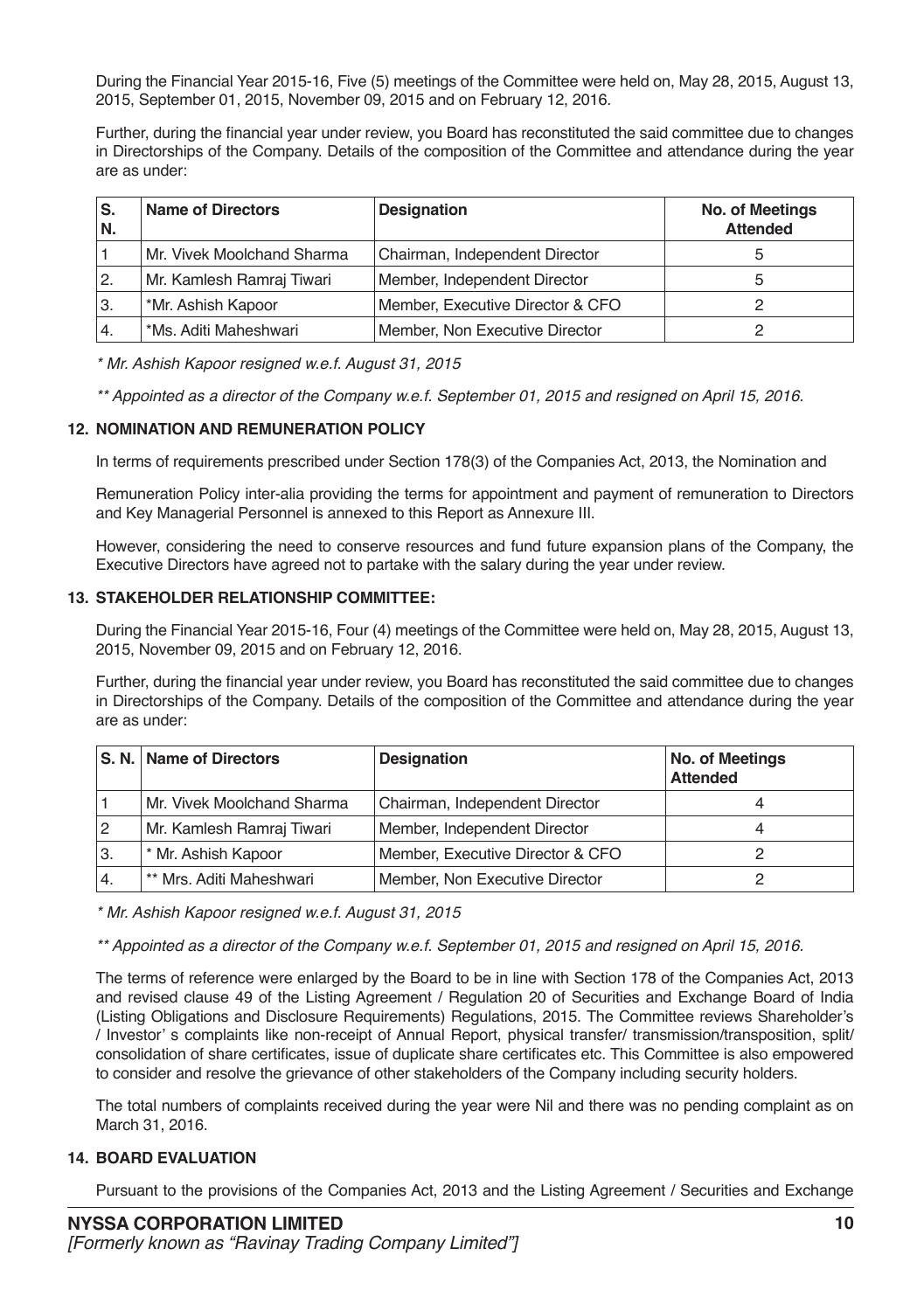Board of India (Listing Obligations and Disclosure Requirements) Regulations, 2015, the Board has carried out an annual performance evaluation of its own performance, the directors individually as well as the evaluation of the working of its Committees. The Directors expressed satisfaction with the evaluation process.

### **15. INDEPENDENT DIRECTORS**

The Independent Directors have submitted their disclosure to the Board that they fulfill all the requirements as to qualify for their appointment as Independent Director, under the provisions of section 149 of the Companies Act, 2013 as well as Listing Agreement / Regulation 17 of the Securities and Exchange Board of India (Listing Obligations and Disclosure Requirements) Regulations, 2015.

### **16. EXTRACT OF ANNUAL RETURN:**

The Extract of the Annual Return in Form MGT-9, as required under Section 92 of the Companies Act, 2013 is included in this Report as **Annexure IV** and forms part of this Report.

### **17. DETAILS OF SUBSIDIARY/JOINT VENTURES/ASSOCIATE COMPANIES**

The Company does not have any subsidiary company and has not entered into joint venture with any other company.

### **18. MANAGEMENT DISCUSSION AND ANALYSIS**

The Management Discussion and Analysis Report, which gives a detailed state of affairs of the Company's operations forma a part of this Annual Report as **Annexure V**.

### **19. STATUTORY AUDITORS' AND AUDITORS' REPORT**

At the 33<sup>rd</sup> Annual General Meeting held on September 29, 2014, M/s. CLB & Associates, Chartered Accountant (Firm Regd. No: 124305W) were appointed as Statutory Auditors of the Company to hold office till the conclusion of the Annual General Meeting to be held in Calendar year 2017. In the terms of the first proviso to Section 139 of the Companies Act, 2013, the appointment of the Auditors shall be placed for ratification at every Annual General Meeting. Accordingly, the appointment of M/s CLB & Associates, Chartered Accountants, as Statutory Auditors of the Company, is proposed to placed before members of the Company for ratification.

In regard to the Company has received a Certificate from the Auditors to the effect that if their appointment is ratified, it would be in accordance with the provisions of Section 141 of the Companies act, 2013.

### **20. SECRETARIAL AUDIT**

In terms of Section 204 of the Companies Act, 2013 and Rules made there under, M/s. Deep Shukla, Practicing Company Secretary, have been appointed Secretarial Auditors of the Company. The Secretarial Audit Report is enclosed as **Annexure VI** to this report.

### **21. INTERNAL AUDIT & CONTROLS**

The Company has in place adequate internal financial controls system. The Audit Committee of the Board periodically reviews the internal control systems with the management and Statutory Auditors. Significant internal audit findings are discussed and follow-ups are taken thereon.

### **22. EXPLANATION(S)/ COMMENT(S) PURSUANT TO SECTION 134(3)(f)(i)&(ii), IF ANY, OF THE COMPANIES ACT, 2013:**

### **Explanation pursuant to Section 134(3)(f)(i):**

There are no adverse remarks/Qualifications made in Statutory Report issued by Statutory Auditor of the Company.

### **Explanation pursuant to Section 134(3)(f)(ii):**

- 1. The Company has appointed Ms. Aditi Maheshwari as Director and Company Secretary w.e.f. 1<sup>st</sup> September 2015;
- 2. The Company is in the process of appointment of Chief Financial Officer (CFO) of the Co<sup>mp</sup>any;
- 3. The Company has already started the process for appointment of Internal Auditor considering the nature and size of the business of the Company.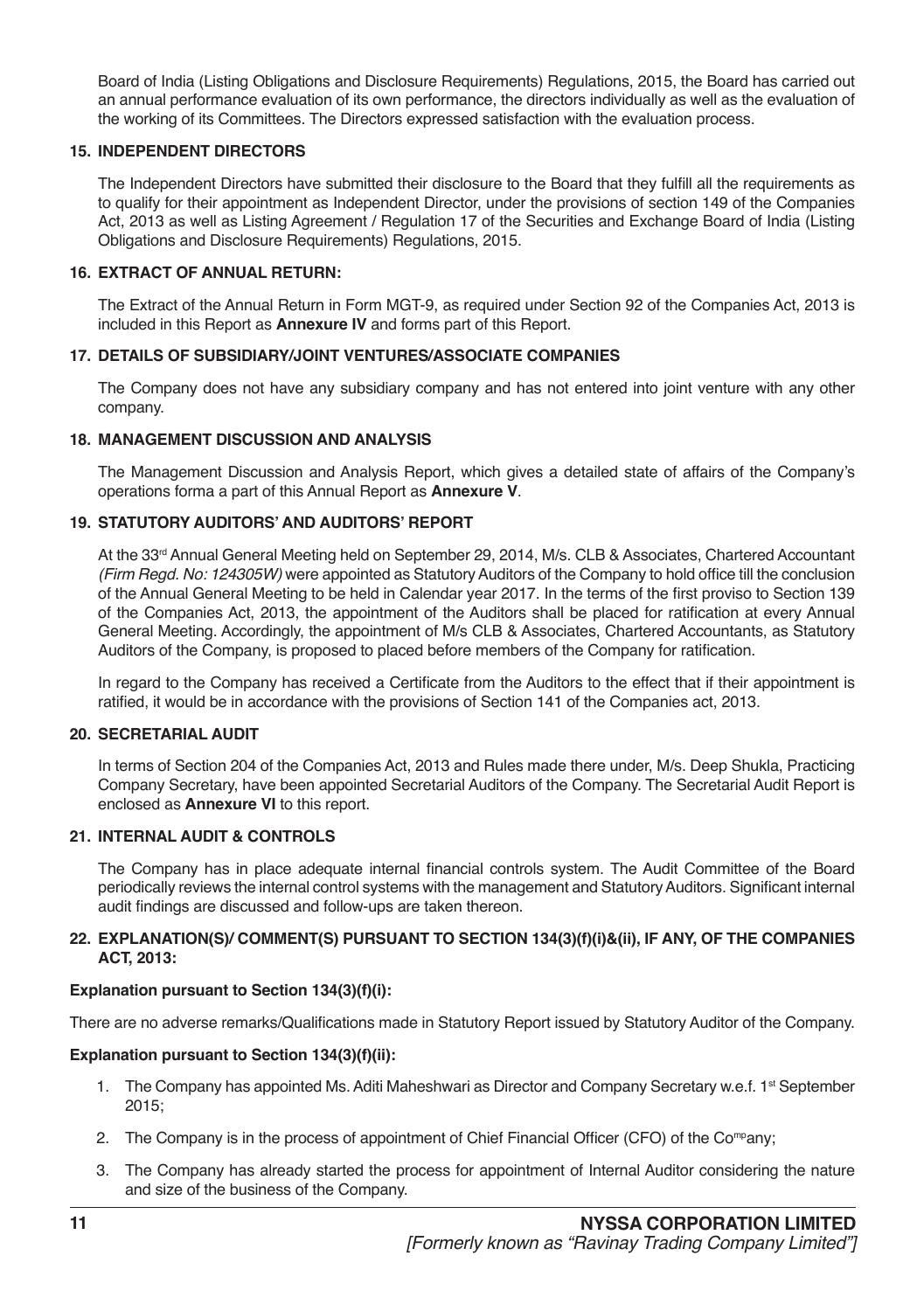- 4. The Company has taken up necessary steps to bring the composition of the Nomination & Remuneration committee in compliance with the provisions of the Companies Act, 2013 read with the Listing Agreement/ SEBI (Listing Obligations and Disclosure Requirements) Regulations, 2015.
- 5. The Company has faced technical difficulties in filing eforms on MCA portal and hence the same were pending.

Due to some technical reasons, the website of the Company faced some difficulties in proper functioning; however the said issues were sorted out and the website i**s** working effectively.

### **23. EMPLOYEES' STOCK OPTION PLAN**

The Company has not provided stock options to any employee.

### **24. VIGIL MECHANISM**

In pursuant to the provisions of section 177(9) and (10) of the Companies Act, 2013, a Whistle Blower Policy / Vigil Mechanism for directors and employees to report genuine concerns has been established. The said Policy has been uploaded on the website of the Company at http://www.nyssacorporationltd.com/policies.php. The employees of the Company are made aware of the said policy at the time of joining the Company.

### **25. RISK MANAGEMENT POLICY**

The Company has laid down the procedure to inform the Board about the risk assessment and minimization procedures. These procedures are reviewed by the Board periodically to ensure that there is timely identification and assessment of risks, measures to mitigate them, and mechanisms for their proper and timely monitoring and reporting.

The Company does not fall under the ambit of top 100 listed entities, determined on the basis of market capitalization as at the end of the immediately preceding financial year. Hence, compliance under Regulation 21 of SEBI (Listing Obligations and Disclosure Requirements) Regulations, 2015 is not applicable.

### **26. DEPOSITS**

The Company has neither accepted nor renewed any fixed deposits during the year under review under Section 76 of the Companies Act, 2013. There are no unclaimed deposits, unclaimed / unpaid interest, refunds due to the deposit holders or to be deposited to the Investor Education and Protection Fund as on March 31, 2016.

### **27. LOANS & GUARANTEES**

Details of loans granted, guarantees provided and investments made by the Company under the provisions of Section 186 of the Companies Act, 2013, are provided in standalone financial statement under Note 8, 9 & 14 under Notes forming part of financial statement.

### **28. INSURANCE**

The properties/assets of the Company are adequately insured.

### **29. RELATED PARTY TRANSACTIONS**

As no related party transaction was entered into by the Company with Promoters, Directors, Key Managerial Personnel or other designated persons pursuant the provisions of Section 188(1) of the Companies Act, 2013 during the financial year 2015-16 the particulars as required in form AOC-2 have not been furnished.

### **30. CORPORATE GOVERNANCE**

Good corporate practices ensure that a Company meets its obligations to optimize shareholders' value and fulfills its responsibilities to the community, customers, employees, Government and other segments of the Society. It will, therefore, be its constant endeavour to achieve long term corporate goals. Even though the Company is not presently covered by the Regulation governing Corporate Governance compliance, the Company has taken various steps to initiate good Corporate Governance practices.

### **31. CONSERVATION OF ENERGY, RESEARCH AND DEVELOPMENT, TECHNOLOGY ABSORPTION AND FOREIGN EXCHANGE**

The details of conservation of energy, technology absorption, foreign exchange earnings and outgo are as follows: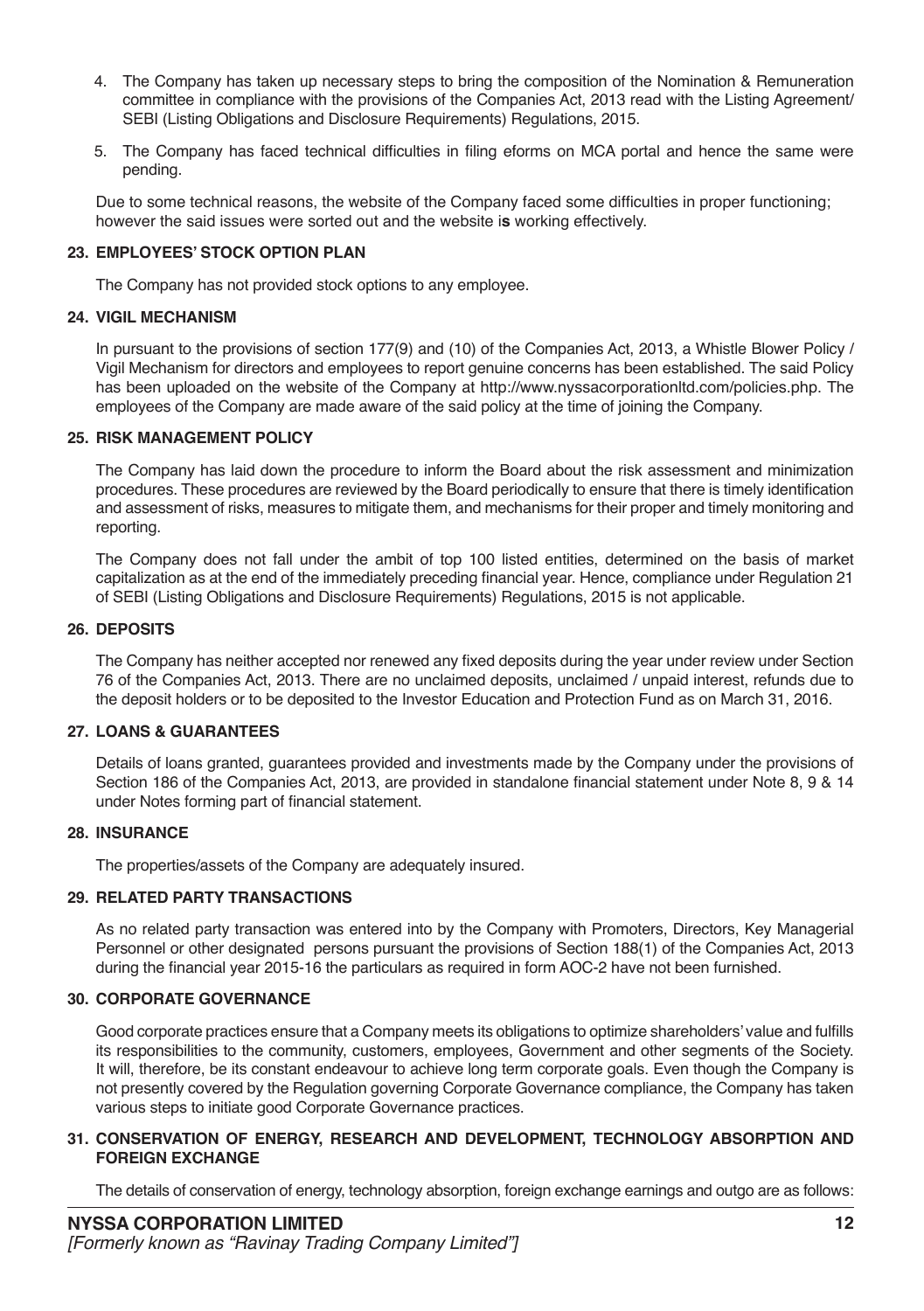(a) Conservation of Energy -

We continue to strengthen our energy conservation efforts. We are always in lookout for energy efficient measures for operation, and value conservation of energy through usage of latest technologies for quality of services. Although the equipments used by the Company are not energy sensitive by their very nature, still the Company is making best possible efforts for conservation of energy, which assures that the computers and all other equipments to be purchased by the Company strictly adhere to environmental standards, and they make optimum utilization of energy.

(b) Absorption of Technology -

In this era of competition, in order to maintain and increase the clients and customers, we need to provide best quality services to our clients and customers at minimum cost, which is not possible without innovation, and adapting to the latest technology available in the market for providing the services.

(c) Research and Development (R&D) -

The Company believes that in order to improve the quality and standards of services, the Company has progressive Research and Development Process, which should keep on increasing along with the scale of operations of the Company.

(d) Foreign Exchange Earnings and Outgo -

During the year, the total foreign exchange used was  $\bar{\tau}$  NIL and the total foreign exchange earned was  $\bar{\tau}$  NIL

### **32. TRANSFER OF AMOUNTS TO INVESTOR EDUCATION AND PROTECTION FUND**

The Company did not have any funds lying unpaid or unclaimed for a period of seven years. Therefore there were no funds which were required to be transferred to Investor Education and Protection Fund (IEPF).

### **33. OBLIGATION OF COMPANY UNDER THE SEXUAL HARASSMENT OF WOMEN AT WORKPLACE (PREVENTION, PROHIBITION AND REDRESSAL) ACT, 2013**

In order to prevent sexual harassment of women at work place a new act The Sexual Harassment of Women at Workplace (Prevention, Prohibition and Redressal) Act, 2013 has been notified on December 09, 2013. Under the said Act every company is required to set up an Internal Complaints Committee to look into complaints relating to sexual harassment at work place of any women employee.

The Company has adopted a policy for prevention of Sexual Harassment of Women at workplace and has set up Committee for implementation of said policy. During the year Company has not received any complaint of harassment.

### **34. SIGNIFICANT AND MATERIAL ORDERS PASSED BY THE REGULATORS OR COURTS OR TRIBUNALS**

There are no significant and material orders passed by the Regulators / Courts / Tribunals which would impact the going concern status of the Company and its future operations.

### **35. MATERIAL CHANGES AND COMMITMENTS AFFECTING THE FINANCIAL POSITION OF THE COMPANY**

There have been no material changes and commitments, affecting the financial position of the Company which have occurred between the end of the financial year of the company to which the financial statements relate and the date of the report.

### **36. LISTING WITH STOCK EXCHANGE**

The Company confirms that it has paid the Annual Listing Fees for the year 2016-2017 to BSE where the Company's Shares are listed.

### **37. HUMAN RESOURCES**

Your Company treats its "human resources" as one of its most important assets.

Your Company continuously invests in attraction, retention and development of talent on an ongoing basis. A number of programs that provide focused people attention are currently underway. Your Company thrust is on the promotion of talent internally through job rotation and job enlargement.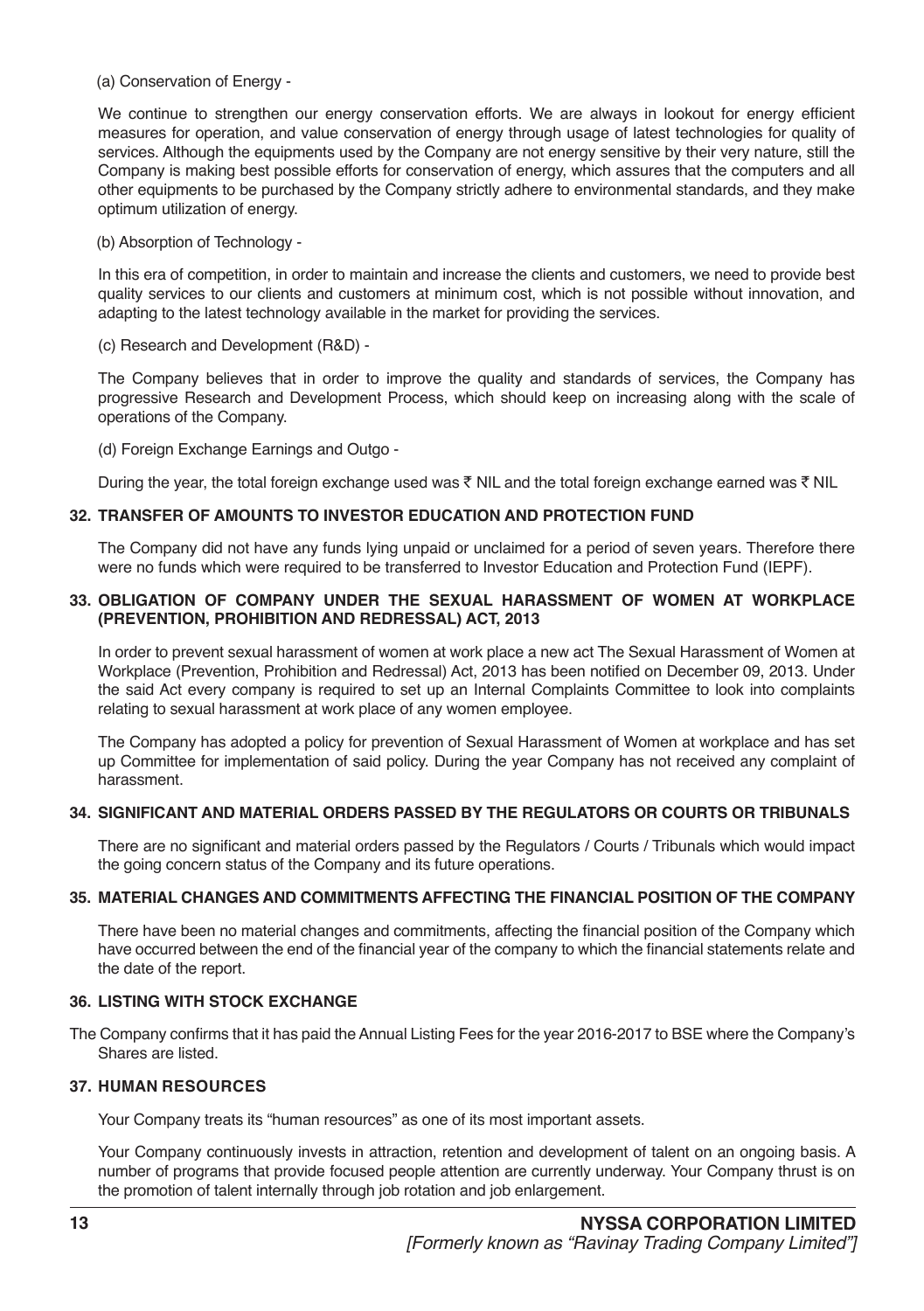### **38. ACKNOWLEDGEMENT**

The Directors would like to thank all shareholders, customers, bankers, suppliers and everybody else with whose help, cooperation and hard work the Company is able to achieve the results. The Directors would also like to place on record their appreciation of the dedicated efforts put in by the employees of the Company.

### **For and on behalf of the Board of Directors**

**Ravindrakumar Ruia Kamlesh Tiwari**<br>Director **Director Director [DIN: 00035853] [DIN: 02679805]**

**Date: 10/08/2016 Place: Mumbai**

### **REGISTERED OFFICE:**

02, Gulmohar Complex, *Opposite Anupam Cinema,*  Station Road, Goregaon (East), Mumbai – 400063.

### **Annexure I**

#### **Information required under Section 197 of the Companies Act, 2013 read with Rule 5(1) of the Companies (Appointment and Remuneration of Managerial Personnel) Amendment Rules, 2016**

- i. The Ratio of the remuneration of each Director to the median remuneration of the employees of the Company for the financial year 2015-16 and
- ii. The percentage increase in remuneration of each Director, Managing Director & Chief Executive Officer, Chief Financial Officer and Company Secretary of the Company in the financial year 2015-16

| <b>Name &amp; Designation</b>      | <b>Remuneration of</b><br>each Director & KMP<br>for Financial Year<br>2015-16<br>(₹) | $%$ increase/<br>decrease in<br>remuneration<br>in the Financial<br>Year 2015-16 | Ratio of<br>remuneration of<br>each Directors<br>to median<br>remuneration of<br>employees |
|------------------------------------|---------------------------------------------------------------------------------------|----------------------------------------------------------------------------------|--------------------------------------------------------------------------------------------|
| A. Directors                       |                                                                                       |                                                                                  |                                                                                            |
| Mr. Ravindrakumar Vinaykumar Ruia, |                                                                                       |                                                                                  |                                                                                            |
| Mr. Vivek Moolchand Sharma,        |                                                                                       |                                                                                  |                                                                                            |
| Mr. Kamlesh Ramraj Tiwari          | 25,000/-<br>(Sitting Fees)                                                            |                                                                                  |                                                                                            |
| *Mr. Ashish Kapoor                 |                                                                                       |                                                                                  |                                                                                            |
| <b>B. Key Managerial Personnel</b> |                                                                                       |                                                                                  |                                                                                            |
| **Ms. Aditi Maheshwari             | $1.40.000/-$                                                                          | N.A.                                                                             | 2.35:1                                                                                     |

MD & CEO - Managing Director & Chief Executive Officer; VC - Vice Chairman, NI-NED – Non Independent, Non-Executive Director; I-NED - Independent, Non-Executive Director, CFO – Chief Financial Officer; SVP - Senior Vice President; CS - Company Secretary.

*Notes:* 

*1. \* Mr.* Ashish Kapoor ceased to be Directors w.e.f. August 31, 2015. Accordingly, the remuneration shown above is for part of the financial year 2015-16.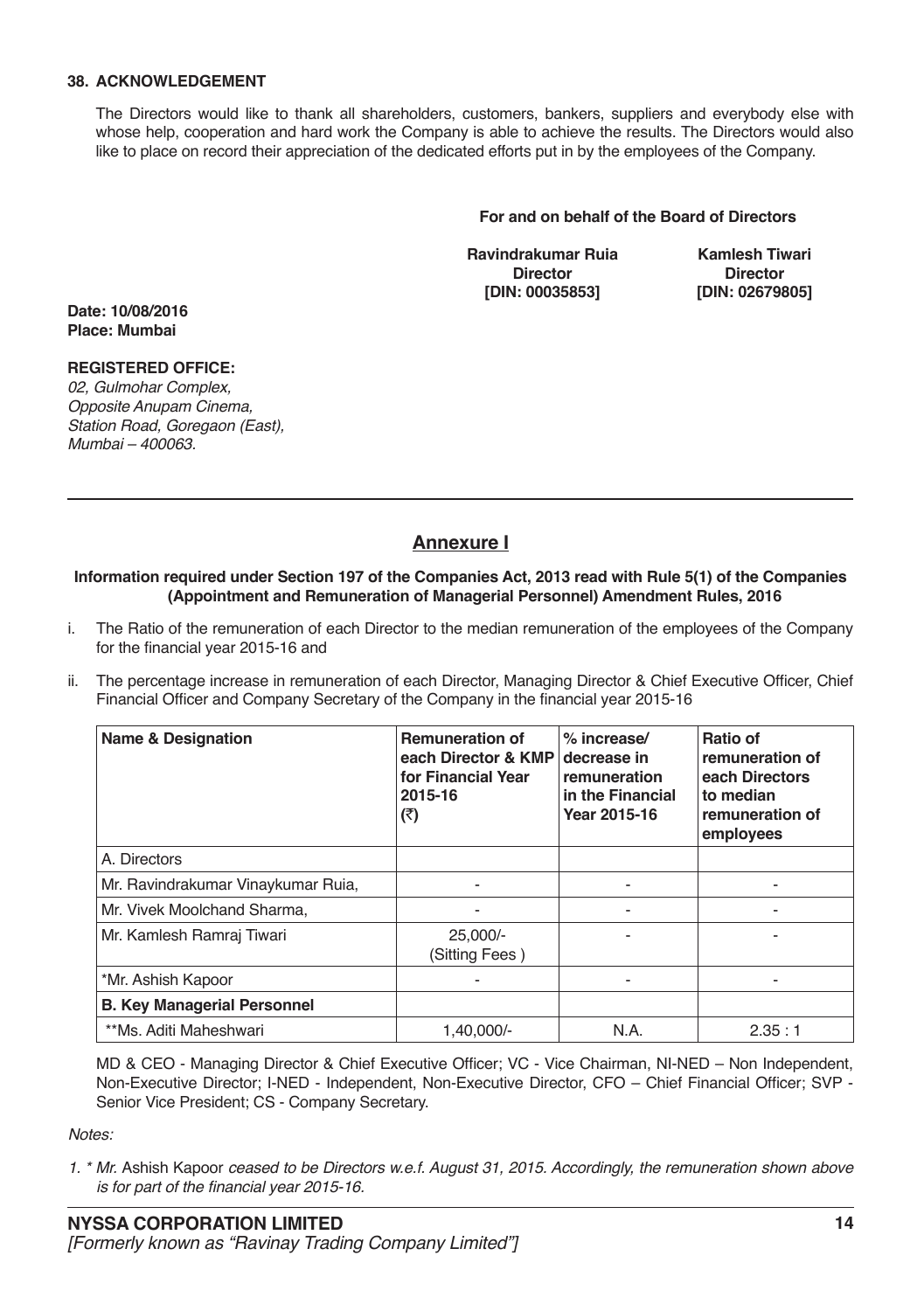- 2. \*\* Mrs. Aditi Maheshwari appointed as a director cum company secretary of the Company w.e.f. September 01, 2015 and resigned on April 15, 2016. Hence the said salary was paid for a period of 7 months.
- 3. Median remuneration of all the employees of the Company for the financial year 2015-16 is  $\bar{\tau}$ 102,000/-.
- iii. The percentage increase in the median remuneration of employees in the financial year 2014-15

|                                      | <b>Financial Year</b> | <b>Financial Year</b> | <b>Increase</b> |
|--------------------------------------|-----------------------|-----------------------|-----------------|
|                                      | 2015 - 16 (₹)         | 2014 - 15 (₹)         | (%)             |
| Median remuneration of all employees | 102.000/-             | $2,28,000/-$          | $-55.26$        |

Note: The calculation of % increase in the median remuneration has been done based on comparable employees. Further due to the completion of projects the highly paid employees left the job and so there was a decrease in median remuneration of all employees.

iv. The number of permanent employees on the rolls of Company.

There were 7 permanent employees on the rolls of Company as on March 31, 2016.

v. Average percentile increase already made in the salaries of employees other than the managerial personnel in the last financial year and its comparison with the percentile increase in the managerial remuneration and justification thereof and point out if there are any exceptional circumstances for increase in the managerial remuneration.

Average percentile increase in the salaries of employee other than the MD in the Financial Year 2015-16 was Nil.

vi. Affirmation that the remuneration is as per the Remuneration Policy of the Company

Pursuant to Rule 5(1)(xii) of the Companies (Appointment and Remuneration of Managerial Personnel) Rules, 2014, it is affirmed that the remuneration paid to the Directors, KMPs, Senior Management and other employees of the Company is as per the Remuneration Policy of the Company. However, considering the need to conserve resources and fund future expansion plans of the Company, the Executive Directors have agreed not to partake with the salary during the year under review.

### **Annexure II**

### **Information required under Section 197 of the Companies Act, 2013 read with Rule 5(2)(a) of the Companies (Appointment and Remuneration of Managerial Personnel) Amendment Rules, 2016**

| Names of<br>employees | Designation/<br><b>Nature of Duties</b> | <b>Remuneration</b><br>Received [7] | Qualification | <b>Experience</b><br>in years | Age in<br>vears | Date of com-<br>mencement | Last em-<br>ployment | $%$ of<br>share- |
|-----------------------|-----------------------------------------|-------------------------------------|---------------|-------------------------------|-----------------|---------------------------|----------------------|------------------|
|                       |                                         | p.a.                                |               |                               |                 | of employ-                | held                 | holding          |
|                       |                                         |                                     |               |                               |                 | ment                      |                      |                  |
| Vijay Balgude         | <b>Accounts Manager</b>                 | $2,40,000/-$                        | 12th Pass     | 16                            | 32              | $01/04/2013$ -            |                      |                  |
| <b>Pritam Mohite</b>  | <b>Accounts Executive</b>               | 1,08,000/-                          | Graduate      | 15                            | 30              | 01/04/2013                |                      |                  |
| Gandhar               | Site Incharge                           | $3,60,000/-$                        | Graduate      | 10                            | 30              | 10/09/2014                | Sunrise Con-         |                  |
| Manchekar             |                                         |                                     |               |                               |                 |                           | structions           |                  |
| Ishwar Varhade        | <b>Site Supervisor</b>                  | 1,02,000/-                          |               | 10                            | 50              | 01/05/2010                |                      |                  |
| <b>Anand Tailor</b>   | Office Boy                              | $90.000/-$                          |               | 20                            | 51              | $01/04/2013$ -            |                      |                  |
| Nilesh Avad           | Office Boy                              | 84.000/-                            |               | 15                            | 40              | 01/04/2013                |                      |                  |
| Santosh Kadam         | Office Bov                              | $96.000/-$                          |               | 3                             | 25              | $01/10/2013$ -            |                      |                  |

The following employees are related to the Directors of the Company.

| <b>Names of Employees</b> | Names of employees who are relatives of any Director |
|---------------------------|------------------------------------------------------|
|                           |                                                      |
|                           |                                                      |
|                           | <b>N.A.</b>                                          |
|                           |                                                      |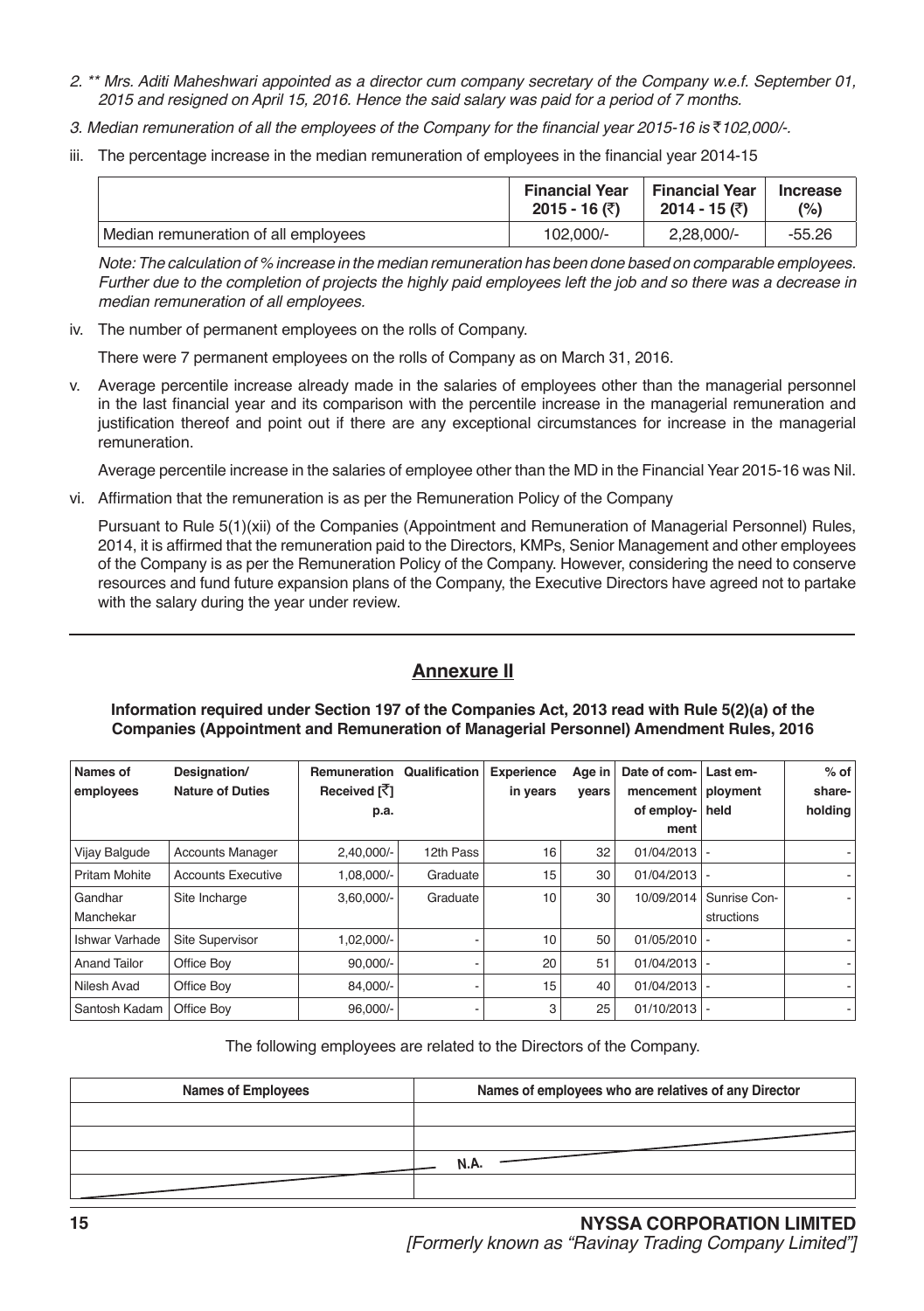### **Annexure - III**

### **NOMINATION AND REMUNERATION POLICY**

### **1. CONSTITUTION OF COMMITTEE**

The Board of Directors of the Company ("the Board") constituted the committee to be known as the Nomination and Remuneration Committee consisting of three or more non-executive directors out of which not less than one-half are independent directors. The Chairman of the Committee is an Independent Director. However, the chairperson of the company (whether executive or nonexecutive) may be appointed as a member of the Nomination and Remuneration Committee but shall not chair such Committee."

### **2. OBJECTIVE**

The Nomination and Remuneration Committee and this Policy shall be in compliance with Section 178 of the Companies Act, 2013 read along with the applicable rules thereto and Clause 49 under the Listing Agreement. The objective of this policy is to lay down a framework in relation to remuneration of directors, KMP, senior management personnel and other employees.

The Key Objectives of the Committee would be:

- To guide the Board in relation to appointment and removal of Directors, Key Managerial Personnel and Senior Management.
- To formulate the criteria for determining qualifications, positive attributes and independence of a director and recommend to the Board a policy relating to the remuneration of Directors, key managerial personnel and other employees.
- To formulation of criteria for evaluation of Independent Director and the Board.
- To evaluate the performance of the members of the Board and provide necessary report to the Board for further evaluation of the Board.
- To recommend to the Board on Remuneration payable to the Directors, Key Managerial Personnel and Senior Management.
- To provide to Key Managerial Personnel and Senior Management reward linked directly to their effort, performance, dedication and achievement relating to the Company's operations.
- To retain, motivate and promote talent and to ensure long term sustainability of talented managerial persons and create competitive advantage.
- To develop a succession plan for the Board and to regularly review the plan.
- To assist the Board in fulfilling responsibilities.
- To Implement and monitor policies and processes regarding principles of corporate governance.

### **3. APPLICABILITY**

- − Directors (Executive and Non Executive)
- Key Managerial Personnel
- Senior Management Personnel

### **4. DEFINITIONS:**

"**Act**" shall mean the Companies Act, 2013 and the Rules made thereunder, including the modifications, amendments, clarifications, circulars or re-enactment thereof.

"**Board**" means Board of Directors of the Company.

"**Committee**" means Nomination and Remuneration Committee of the Company as constituted or reconstituted by the Board.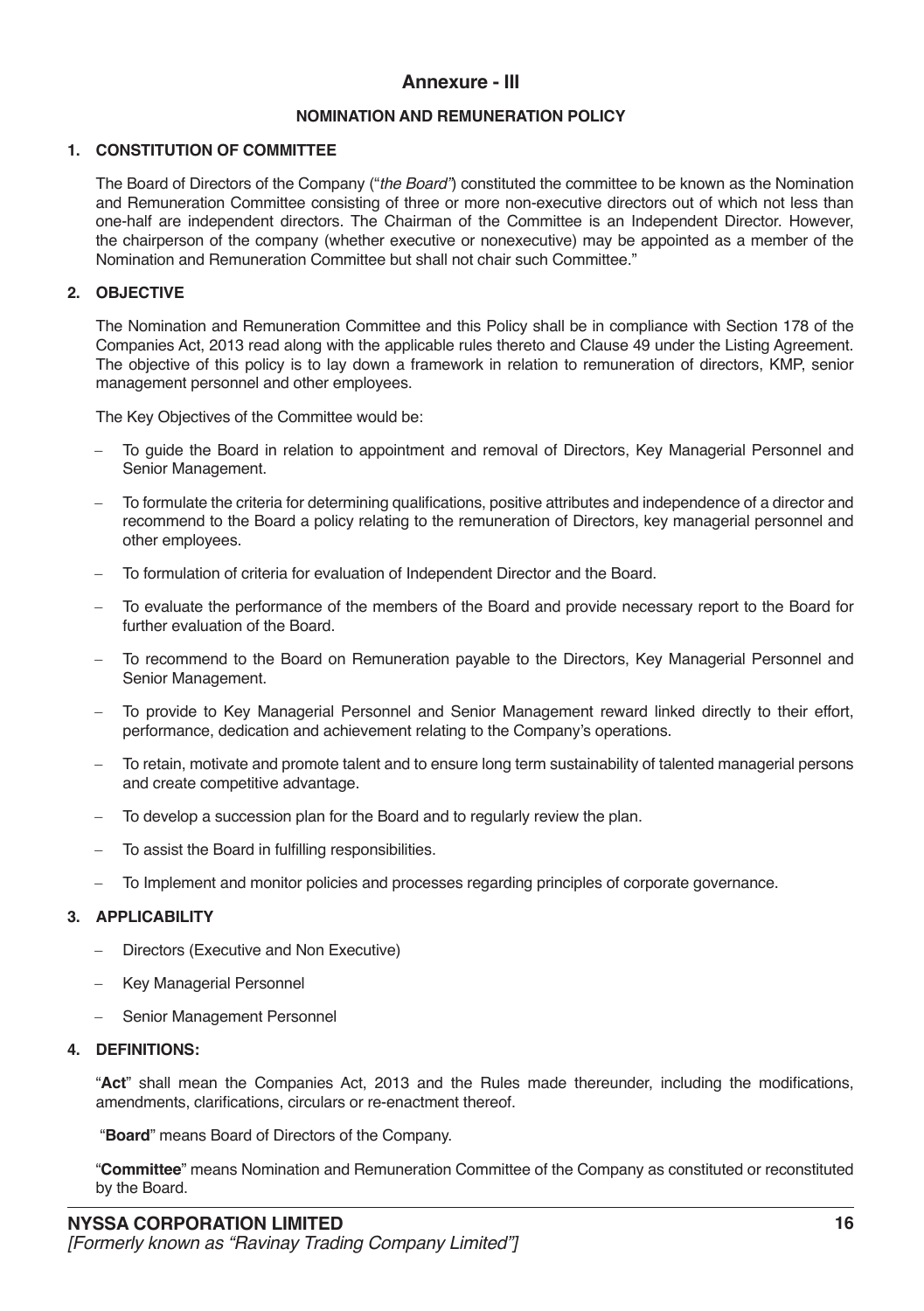"**Company**" means NYSSA Corporation Limited.

"**Directors"** mean Directors of the Company.

"**Independent Director**" means a Director referred to in Section 149 (6) of the Companies Act, 2013.

"**Key Managerial Personnel**" means key managerial personnel as defined under the Companies Act, 2013 and includes –

- Managing Director, or Executive Director or manager and in their absence, a whole- time director; (includes Executive Chairman)
- − Company Secretary;
- − Chief Financial Officer; and
- Such other officer as may be prescribed.

"**Policy**" or "**This policy**" means Nomination and Remuneration Policy.

"**Remuneration**" means any money or its equivalent given or passed to any person for services rendered by him and includes perquisites as defined under the Income Tax Act, 1961.

"**Senior Management**" Senior Management means personnel of the company who are members of its core management team excluding the Board of Directors. This would also include all members of management one level below the executive directors including all functional heads.

Unless the context otherwise requires, words and expressions used in this policy and not defined herein but defined in the Companies Act, 2013 and the Listing Agreement as may be amended from time to time shall have the meaning respectively assigned to them therein.

### **5. ROLE AND POWER OF THE COMMITTEE:-**

Matters to be dealt with, perused and recommended to the Board by the Nomination and Remuneration *Committee:*

The Committee shall:

- Formulate the criteria for determining qualifications, positive attributes and independence of a director.
- − Identify persons who are qualified to become Director and persons who may be appointed in Key Managerial and Senior Management positions in accordance with the criteria laid down in this policy.
- Recommend to the Board, appointment and removal of Director, KMP and Senior Management Personnel.

Policy for appointment and removal of Director, KMP and Senior Management

- (i). Appointment criteria and qualifications
	- a. The Committee shall identify and ascertain the integrity, qualification, expertise and experience of the person for appointment as Director, KMP or at Senior Management level and recommend to the Board his / her appointment.
	- b. A person should possess adequate qualification, expertise and experience for the position he / she is considered for appointment. The Committee has discretion to decide whether qualification, expertise and experience possessed by a person is sufficient / satisfactory for the concerned position.
	- c. The Company shall not appoint or continue the employment of any person as Whole-time Director who has attained the age of seventy years. Provided that the term of the person holding this position may be extended beyond the age of seventy years with the approval of shareholders by passing a special resolution based on the explanatory statement annexed to the notice for such motion indicating the justification for extension of appointment beyond seventy years.
- (ii). Term / Tenure
	- a. Managing Director/Whole-time Director: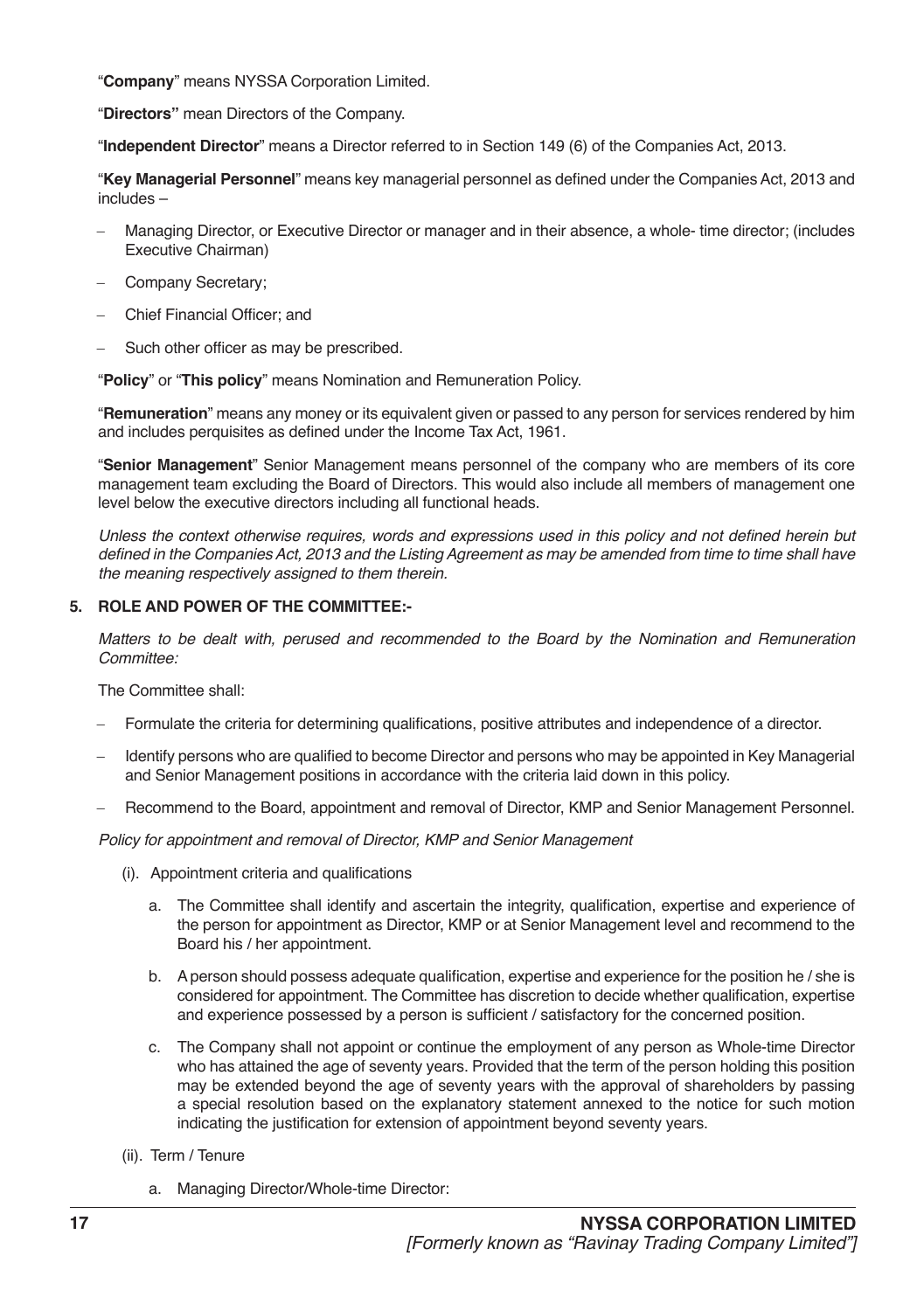- The Company shall appoint or re-appoint any person as its Executive Chairman, Managing Director or Executive Director for a term not exceeding five years at a time. No re-appointment shall be made earlier than one year before the expiry of term.
- b. Independent Director:
	- An Independent Director shall hold office for a term up to five consecutive years on the Board of the Company and will be eligible for re-appointment on passing of a special resolution by the Company and disclosure of such appointment in the Board's report.
	- No Independent Director shall hold office for more than two consecutive terms, but such Independent Director shall be eligible for appointment after expiry of three years of ceasing to become an Independent Director. Provided that an Independent Director shall not, during the said period of three years, be appointed in or be associated with the Company in any other capacity, either directly or indirectly. However, if a person who has already served as an Independent Director for 5 years or more in the Company as on October 1, 2014 or such other date as may be determined by the Committee as per regulatory requirement; he/ she shall be eligible for appointment for one more term of 5 years only.
	- At the time of appointment of Independent Director it should be ensured that number of Boards on which such Independent Director serves is restricted to seven listed companies as an Independent Director and three listed companies as an Independent Director in case such person is serving as a Whole-time Director of a listed company or such other number as may be prescribed under the Act.

### c. Evaluation

- The Committee shall carry out evaluation of performance of every Director, KMP and Senior Management Personnel at regular interval (yearly).
- d. Removal
	- − Due to reasons for any disqualification mentioned in the Act or under any other applicable Act, rules and regulations thereunder, the Committee may recommend, to the Board with reasons recorded in writing, removal of a Director, KMP or Senior Management Personnel subject to the provisions and compliance of the said Act, rules and regulations.
- e. Retirement
	- The Director, KMP and Senior Management Personnel shall retire as per the applicable provisions of the Act and the prevailing policy of the Company. The Board will have the discretion to retain the Director, KMP, Senior Management Personnel in the same position/ remuneration or otherwise even after attaining the retirement age, for the benefit of the Company.

Policy relating to the Remuneration for the Whole-time Director, KMP and Senior Management Personnel

- f. General:
	- The remuneration / compensation / commission etc. to the Whole-time Director, KMP and Senior Management Personnel will be determined by the Committee and recommended to the Board for approval. The remuneration / compensation / commission etc. shall be subject to the prior/post approval of the shareholders of the Company and Central Government, wherever required;
	- The remuneration and commission to be paid to the Whole-time Director shall be in accordance with the percentage / slabs / conditions laid down in the Articles of Association of the Company and as per the provisions of the Act;
	- Increments to the existing remuneration/ compensation structure may be recommended by the Committee to the Board which should be within the slabs approved by the Shareholders in the case of Whole-time Director;
	- Where any insurance is taken by the Company on behalf of its Whole-time Director, Chief Executive Officer, Chief Financial Officer, the Company Secretary and any other employees for indemnifying them against any liability, the premium paid on such insurance shall not be treated as part of the remuneration payable to any such personnel. Provided that if such person is proved to be guilty, the premium paid on such insurance shall be treated as part of the remuneration.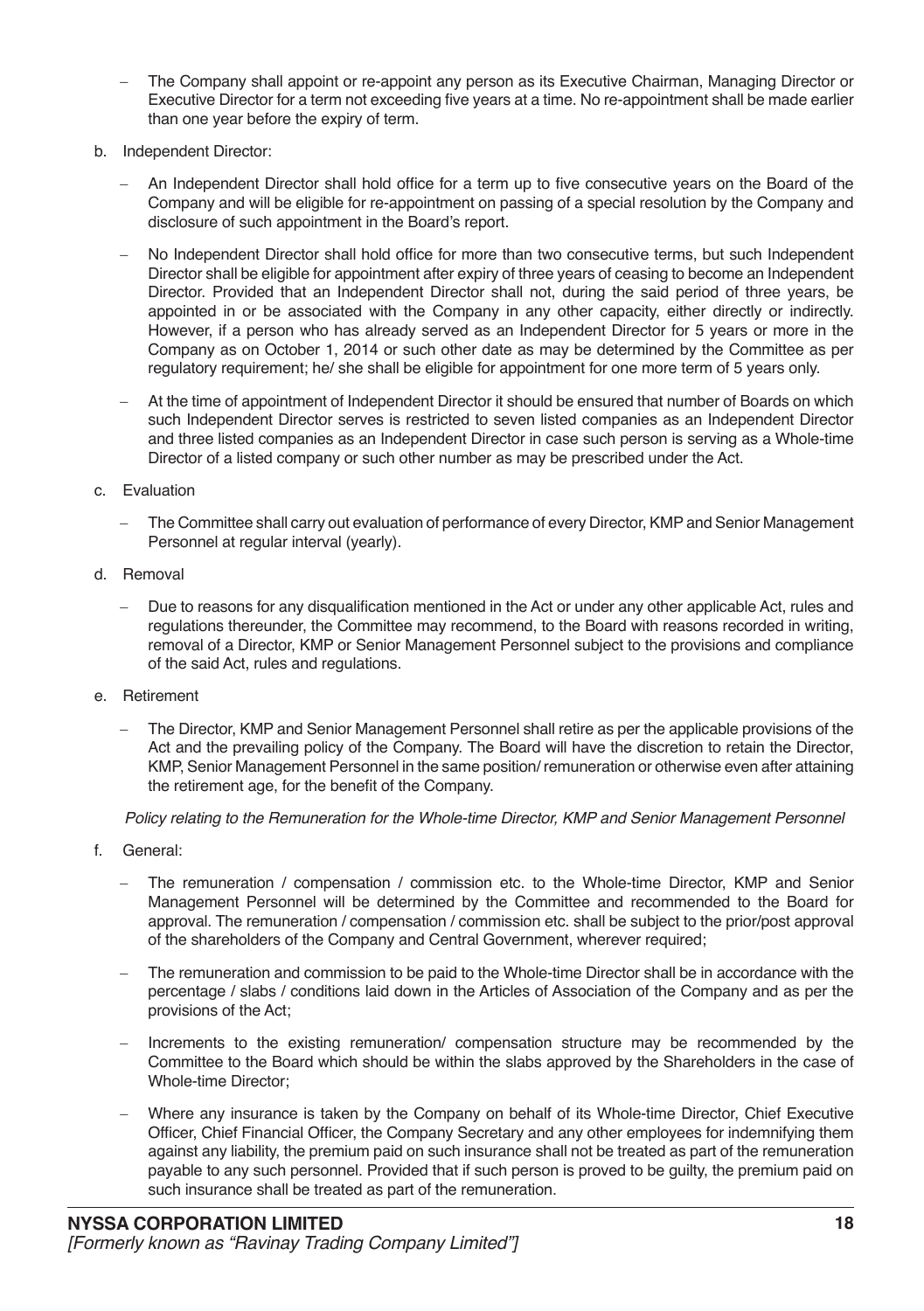- g. Remuneration to Whole-time / Executive / Managing Director, KMP and Senior Management Personnel:
	- − Fixed pay:

The Whole-time Director/ KMP and Senior Management Personnel shall be eligible for a monthly remuneration as may be approved by the Board on the recommendation of the Committee. The breakup of the pay scale and quantum of perquisites including, employer's contribution to P.F, pension scheme, medical expenses, club fees etc. shall be decided and approved by the Board/ the Person authorized by the Board on the recommendation of the Committee and approved by the shareholders and Central Government, wherever required.

Minimum Remuneration:

If, in any financial year, the Company has no profits or its profits are inadequate, the Company shall pay remuneration to its Whole-time Director in accordance with the provisions of Schedule V of the Act and if it is not able to comply with such provisions, with the previous approval of the Central Government.

Provisions for excess remuneration:

If any Whole-time Director draws or receives, directly or indirectly by way of remuneration any such sums in excess of the limits prescribed under the Act or without the prior sanction of the Central Government, where required, he / she shall refund such sums to the Company and until such sum is refunded, hold it in trust for the Company. The Company shall not waive recovery of such sum refundable to it unless permitted by the Central Government.

- h. Remuneration to Non- Executive / Independent Director:
	- **Remuneration / Commission:**

The remuneration / commission shall be fixed as per the slabs and conditions mentioned in the Articles of Association of the Company and the Act.

Sitting Fees

The Non- Executive / Independent Director may receive remuneration by way of fees for attending meetings of Board or Committee thereof. Provided that the amount of such fees shall not exceed  $\bar{\tau}$  One Lac per meeting of the Board or Committee or such amount as may be prescribed by the Central Government from time to time.

− Commission:

Commission may be paid within the monetary limit approved by shareholders, subject to the limit not exceeding 1% of the profits of the Company computed as per the applicable provisions of the Act.

− Stock Options:

An Independent Director shall not be entitled to any stock option of the Company.

### **6. MEMBERSHIP:-**

- The Committee shall consist of a minimum 3 non-executive directors, majority of them being independent.
- Minimum two (2) members shall constitute a quorum for the Committee meeting.
- Membership of the Committee shall be disclosed in the Annual Report.
- Term of the Committee shall be continued unless terminated by the Board of Directors.

### **7. CHAIRMAN:-**

- Chairman of the Committee shall be an Independent Director;
- Chairperson of the Company may be appointed as a member of the Committee but shall not be a Chairman of the Committee;
- In the absence of the Chairman, the members of the Committee present at the meeting shall choose one amongst them to act as Chairman;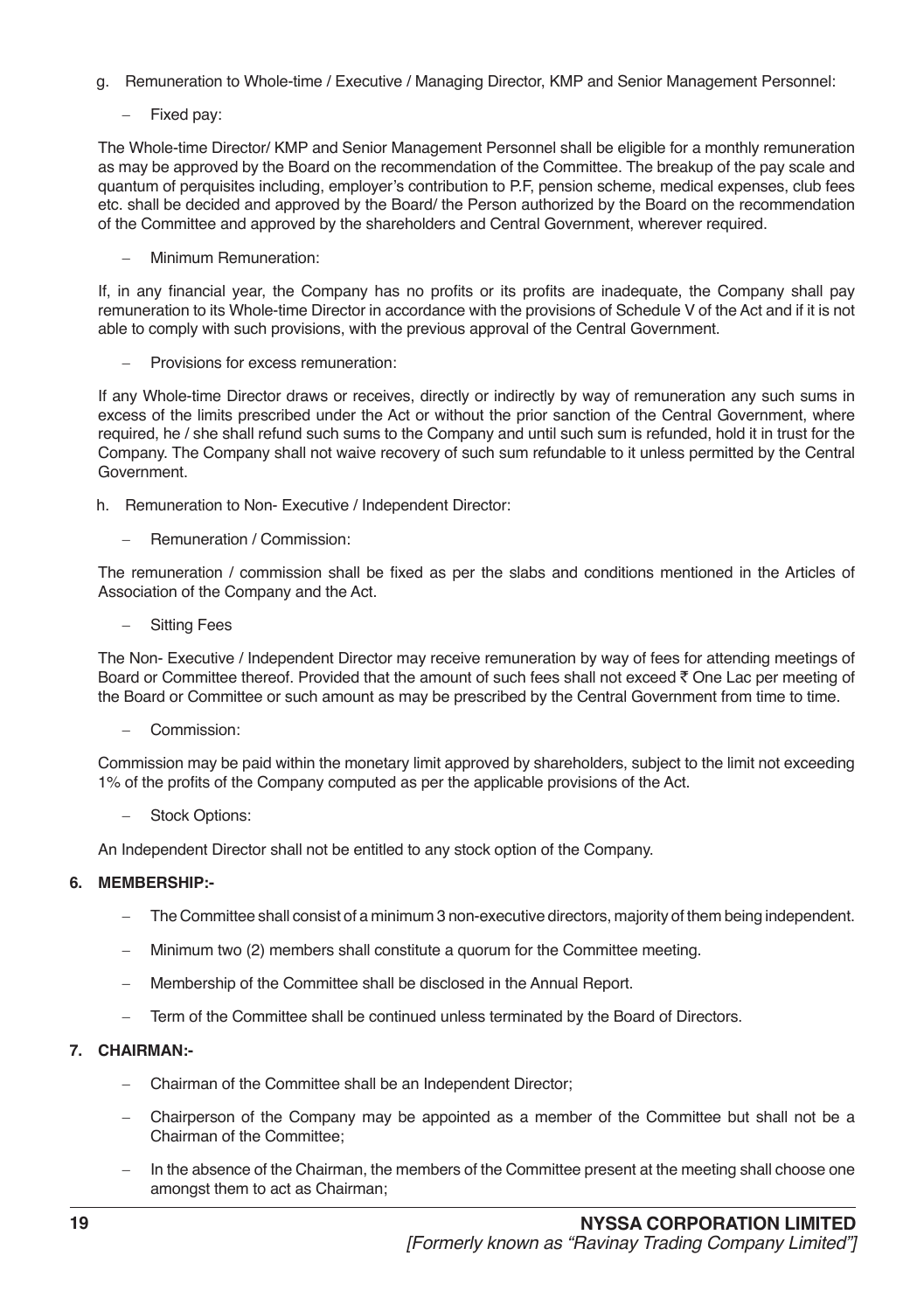− Chairman of the Nomination and Remuneration Committee meeting could be present at the Annual General Meeting or may nominate some other member to answer the shareholders' queries.

### **8. FREQUENCY OF MEETINGS**

The meeting of the Committee shall be held at such regular intervals as may be required.

#### **9. COMMITTEE MEMBERS' INTERESTS**

A member of the Committee is not entitled to be present when his or her own remuneration is discussed at a meeting or when his or her performance is being evaluated.

The Committee may invite such executives, as it considers appropriate, to be present at the meetings of the Committee.

#### **10. SECRETARY**

The Company Secretary of the Company shall act as Secretary of the Committee.

#### **11. VOTING**

- Matters arising for determination at Committee meetings shall be decided by a majority of votes of Members present and voting and any such decision shall for all purposes be deemed a decision of the Committee.
- − In the case of equality of votes, the Chairman of the meeting will have a casting vote.

#### **12. MINUTES OF COMMITTEE MEETING**

Proceedings of all meetings must be minuted and signed by the Chairman of the Committee at the subsequent meeting. Minutes of the Committee meetings will be tabled at the subsequent Board and Committee meeting.

#### **13. IMPLEMENTATION**

- The Committee may issue guidelines, procedures, formats, reporting mechanism and manuals in supplement and for better implementation of this policy as considered appropriate.
- The Committee may Delegate any of its powers to one or more of its members.

### **14. AMENDMENTS TO THE POLICY**

The Board of Directors on its own and / or as per the recommendations of Nomination and Remuneration Committee can amend this Policy, as and when deemed fit.

#### **15. AMENDMENTS IN THE LAW**

Any subsequent amendment/modification in the listing agreement and/or other applicable laws in this regard shall automatically apply to this Policy.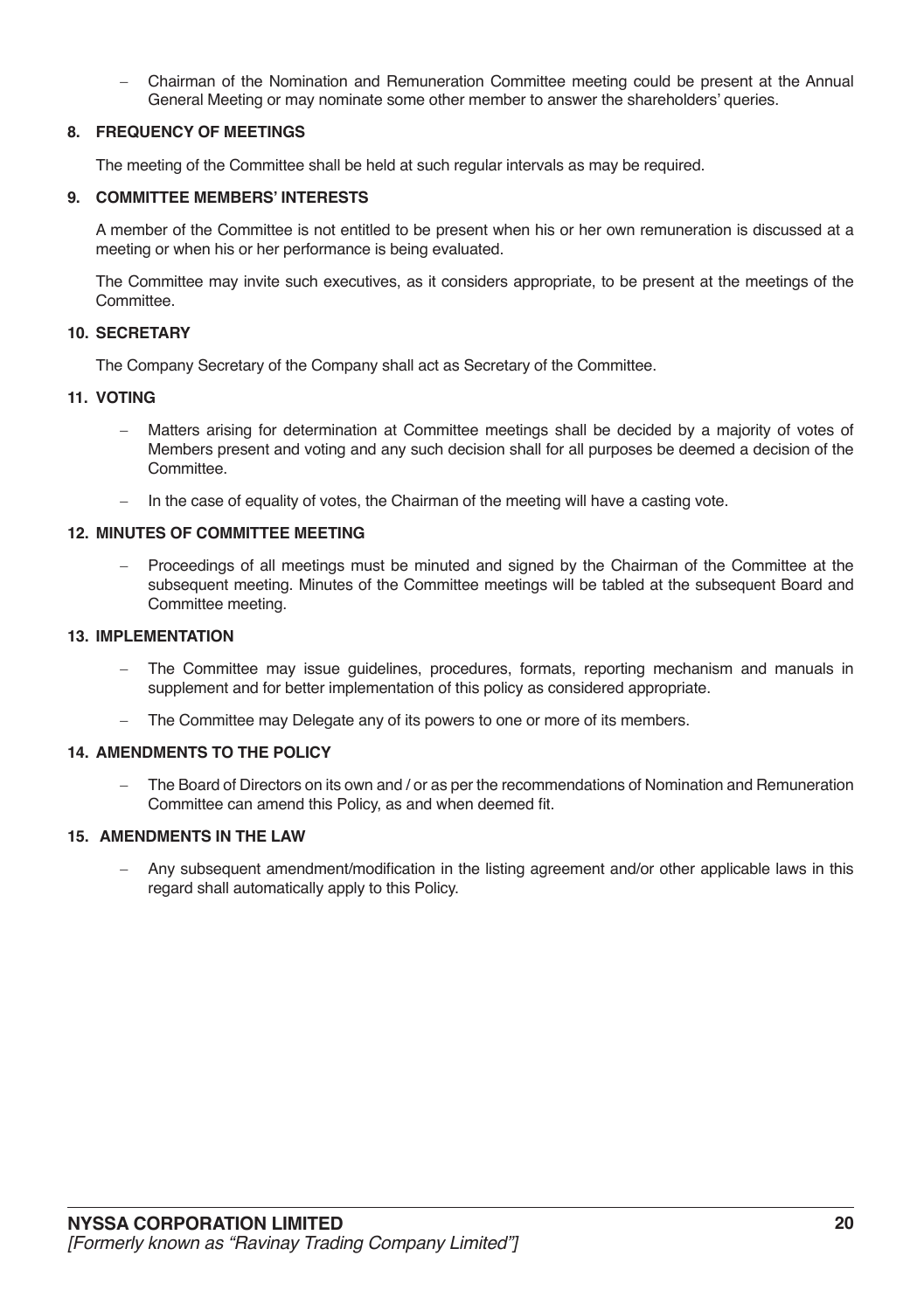### **Form No. MGT-9 EXTRACT OF ANNUAL RETURN**

**As on the financial year ended on 31st March, 2016**

### **NYSSA CORPORATION LIMITED**

*[Pursuant to Section 92(3) of the Companies Act, 2013 and rule 12(1) of the Companies (Management and Administration) Rules, 2014]*

### **I. REGISTRATION AND OTHER DETAILS:**

|      | <b>CIN</b>                                                                   | L70101MH1981PLC024341                                                                                                                                                                                                                                     |
|------|------------------------------------------------------------------------------|-----------------------------------------------------------------------------------------------------------------------------------------------------------------------------------------------------------------------------------------------------------|
| ii.  | <b>Registration Date</b>                                                     | 30/04/1981                                                                                                                                                                                                                                                |
| iii. | Name of the Company                                                          | NYSSA CORPORATION LIMITED                                                                                                                                                                                                                                 |
| iv.  | Category / Sub-Category of the Company                                       | Company Limited by Shares /<br>Indian Non Government Company                                                                                                                                                                                              |
| V.   | Address of the Registered office and contact details                         | Office No: 002, Gulmohar Complex, opposite Anupam<br>Cinema, Station Road, Goregaon(E), Mumbai- 400063<br>Tel. No. 022-60502425<br>Fax. No.: 022-60502425<br>: nyssacorp@gmail.com<br>Email<br>Website: www.nyssacorporationltd.com                       |
| vi   | Whether listed company                                                       | Yes                                                                                                                                                                                                                                                       |
| vii  | Name, Address and Contact details of Registrar and<br>Transfer Agent, if any | Sharex Dynamic (India) Pvt. Ltd<br>Unit 1, Luthra Ind Premises, Safed Pool, Andheri Kurla<br>Road, Andheri (East), Mumbai-400072.<br>Tel. No. : 022 28515606<br>Fax. No.: 022 28512885<br>Email<br>: sharexindia@vsnl.com<br>Website: www.sharexindia.com |

### **II. PRINCIPAL BUSINESS ACTIVITIES OF THE COMPANY**

All the business activities contributing 10 % or more of the total turnover of the company shall be stated:-

| SI. | Name and Description of main products / services            | NIC Code of the        | % to total turnover of |
|-----|-------------------------------------------------------------|------------------------|------------------------|
| No. |                                                             | <b>Product/service</b> | the company            |
|     | Real Estate Development and Leasing of Immovable Properties | 41                     | 100                    |

### **III. PARTICULARS OF HOLDING, SUBSIDIARY AND ASSOCIATE COMPANIES -** NOT APPLICABLE

| SI.<br>No. | <b>NAME AND ADDRESS OF THE</b><br><b>COMPANY</b> | <b>CIN/GLN</b> | Holding/<br>Subsid-<br>iary/<br><b>Associate</b> | $%$ of<br>shares<br>held | Applicable<br>Section |
|------------|--------------------------------------------------|----------------|--------------------------------------------------|--------------------------|-----------------------|
|            | -                                                | $\overline{a}$ | -                                                | ۰                        |                       |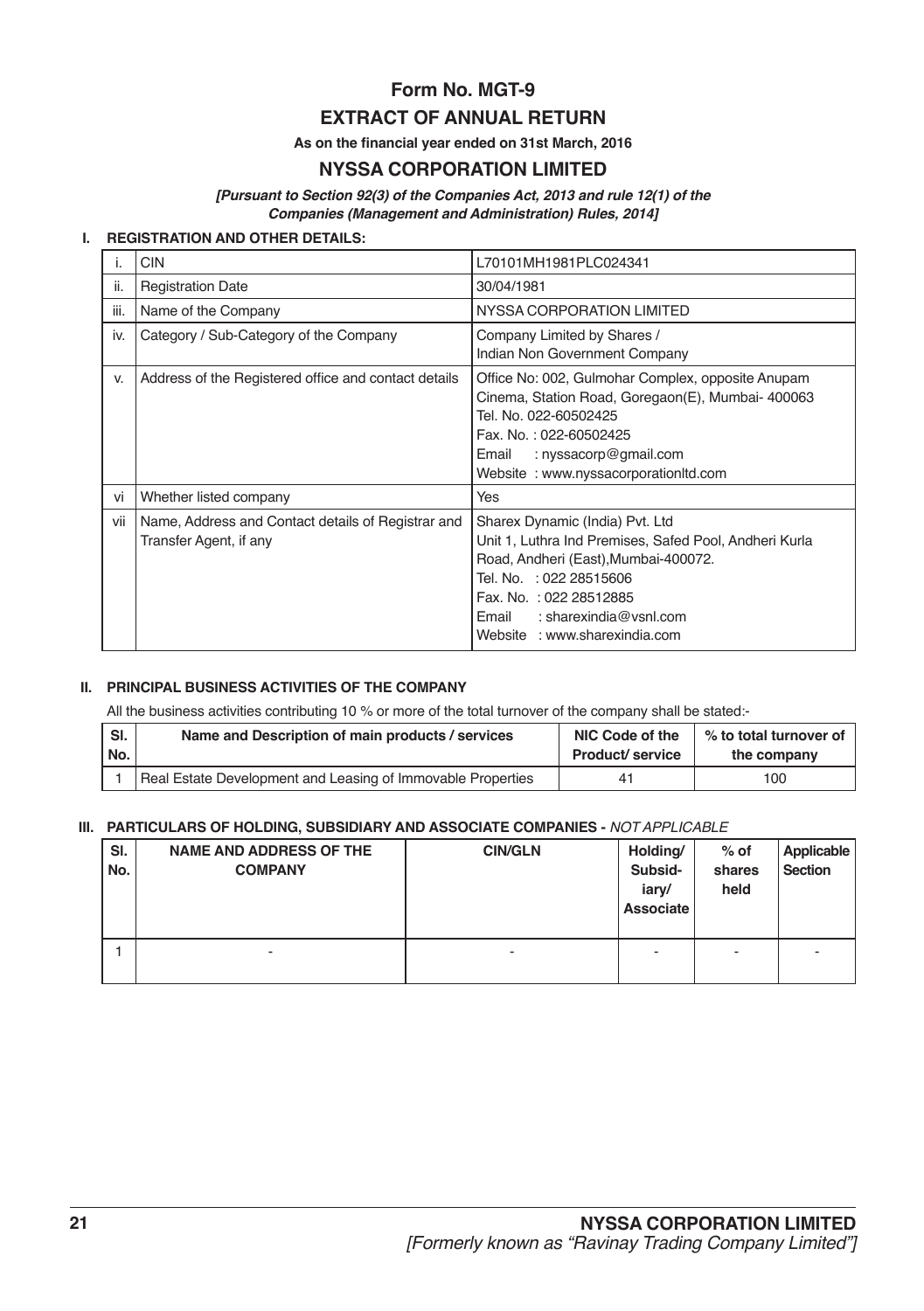### **IV. SHARE HOLDING PATTERN** (Equity Share Capital Breakup as percentage of Total Equity)

| Category of<br><b>Shareholders</b>                                   |             |                 | No. of Shares held at the beginning of the<br>year [As on 31-March-2015] |                                 | No. of Shares held at the end of the year [As on<br>31-March-2016] |          |             |                     |      |  |  |
|----------------------------------------------------------------------|-------------|-----------------|--------------------------------------------------------------------------|---------------------------------|--------------------------------------------------------------------|----------|-------------|---------------------|------|--|--|
|                                                                      | Demat       | <b>Physical</b> | Total                                                                    | $%$ of<br>Total<br><b>Share</b> | Demat                                                              | Physical | Total       | % of Total<br>Share | year |  |  |
| A. Promoters                                                         |             |                 |                                                                          |                                 |                                                                    |          |             |                     |      |  |  |
| $(1)$ Indian                                                         |             |                 |                                                                          |                                 |                                                                    |          |             |                     |      |  |  |
| a) Individual/HUF                                                    | 6644010     | 0               | 6644010                                                                  | 22.15                           | 6644010                                                            |          | 6644010     | 22.15               | 0.00 |  |  |
| b) Central Govt                                                      | 0           | 0               | 0                                                                        | 0.00                            |                                                                    |          | 0           | 0.00                | 0.00 |  |  |
| c) State Govt (s)                                                    | 0           | 0               | 0                                                                        | 0.00                            |                                                                    |          | $\mathbf 0$ | 0.00                | 0.00 |  |  |
| d) Bodies Corp.                                                      | 1140570     | 0               | 1140570                                                                  | 3.80                            | 1140570                                                            |          | 1140570     | 3.80                | 0.00 |  |  |
| e) Banks / Fl                                                        | 0           | 0               | 0                                                                        | 0.00                            |                                                                    |          | 0           | 0.00                | 0.00 |  |  |
| f) Any                                                               | 0           | 0               | 0                                                                        | 0.00                            |                                                                    |          | $\mathbf 0$ | 0.00                | 0.00 |  |  |
| Other                                                                | 0           | 0               | $\mathbf 0$                                                              | 0.00                            |                                                                    |          | 0           | 0.00                | 0.00 |  |  |
| Sub-total (A) (1):-                                                  | 7784580     | 0               | 7784580                                                                  | 25.949                          | 7784580                                                            | 0        | 7784580     | 25.95               | 0.00 |  |  |
| (2) Foreign                                                          |             |                 |                                                                          |                                 |                                                                    |          |             |                     |      |  |  |
| a) NRIs - Individuals                                                | 0           | 0               | $\mathbf 0$                                                              | 0.00                            |                                                                    |          | $\pmb{0}$   | 0.00                | 0.00 |  |  |
| b) Other - Individuals                                               | 0           | 0               | 0                                                                        | 0.00                            |                                                                    |          | 0           | 0.00                | 0.00 |  |  |
| c) Bodies Corp.                                                      | 0           | 0               | $\mathbf 0$                                                              | 0.00                            |                                                                    |          | 0           | 0.00                | 0.00 |  |  |
| d) Banks / Fl                                                        | 0           | 0               | 0                                                                        | 0.00                            |                                                                    |          | $\mathbf 0$ | 0.00                | 0.00 |  |  |
| e) Any Other                                                         | 0           | 0               | 0                                                                        | 0.00                            |                                                                    |          | $\mathbf 0$ | 0.00                | 0.00 |  |  |
| Sub-total (A) (2):-                                                  | 0           | 0               | 0                                                                        | 0.00                            | 0                                                                  | 0        | 0           | 0.00                | 0.00 |  |  |
| <b>Total shareholding</b><br>of Promoter $(A) = (A)$<br>$(1)+(A)(2)$ | 7784580     | 0               | 7784580                                                                  | 25.95                           | 7784580                                                            | 0        | 7784580     | 25.95               | 0.00 |  |  |
|                                                                      |             |                 |                                                                          |                                 |                                                                    |          |             |                     |      |  |  |
| <b>B.</b> Public<br>Shareholding                                     |             |                 |                                                                          |                                 |                                                                    |          |             |                     |      |  |  |
| 1. Institutions                                                      |             |                 |                                                                          |                                 |                                                                    |          |             |                     |      |  |  |
| a) Mutual Funds                                                      | 0           | 0               | 0                                                                        | 0.00                            | 0                                                                  | 0        | $\pmb{0}$   | 0.00                | 0.00 |  |  |
| b) Banks / Fl                                                        | 0           | 0               | $\mathbf 0$                                                              | 0.00                            | 0                                                                  | 0        | 0           | 0.00                | 0.00 |  |  |
| c) Central Govt                                                      | 0           | 0               | $\boldsymbol{0}$                                                         | 0.00                            | 0                                                                  | 0        | $\pmb{0}$   | 0.00                | 0.00 |  |  |
| d) State Govt(s)                                                     | 0           | 0               | $\boldsymbol{0}$                                                         | 0.00                            | 0                                                                  | 0        | 0           | 0.00                | 0.00 |  |  |
| e) Venture Capital<br>Funds                                          | 0           | 0               | $\mathbf 0$                                                              | 0.00                            | 0                                                                  | 0        | $\mathbf 0$ | 0.00                | 0.00 |  |  |
| f) Insurance<br>Companies                                            | 0           | 0               | $\mathbf 0$                                                              | 0.00                            | 0                                                                  | 0        | $\pmb{0}$   | 0.00                | 0.00 |  |  |
| g) Flls                                                              | $\mathsf 0$ | 0               | $\mathbf 0$                                                              | 0.00                            | 0                                                                  | 0        | $\pmb{0}$   | 0.00                | 0.00 |  |  |
| h) Foreign Venture<br><b>Capital Funds</b>                           | 0           | 0               | $\mathbf 0$                                                              | 0.00                            | 0                                                                  | 0        | $\pmb{0}$   | 0.00                | 0.00 |  |  |
| i) Others (specify)                                                  | 0           | 0               | $\mathbf 0$                                                              | 0.00                            | 0                                                                  | 0        | $\pmb{0}$   | 0.00                | 0.00 |  |  |
| Sub-total (B)(1):-                                                   | 0           | 0               | 0                                                                        | 0.00                            | 0                                                                  | 0        | 0           | 0.00                | 0.00 |  |  |
| 2. Non-Institutions                                                  |             |                 |                                                                          |                                 |                                                                    |          |             |                     |      |  |  |

#### **i) Category-wise Share Holding**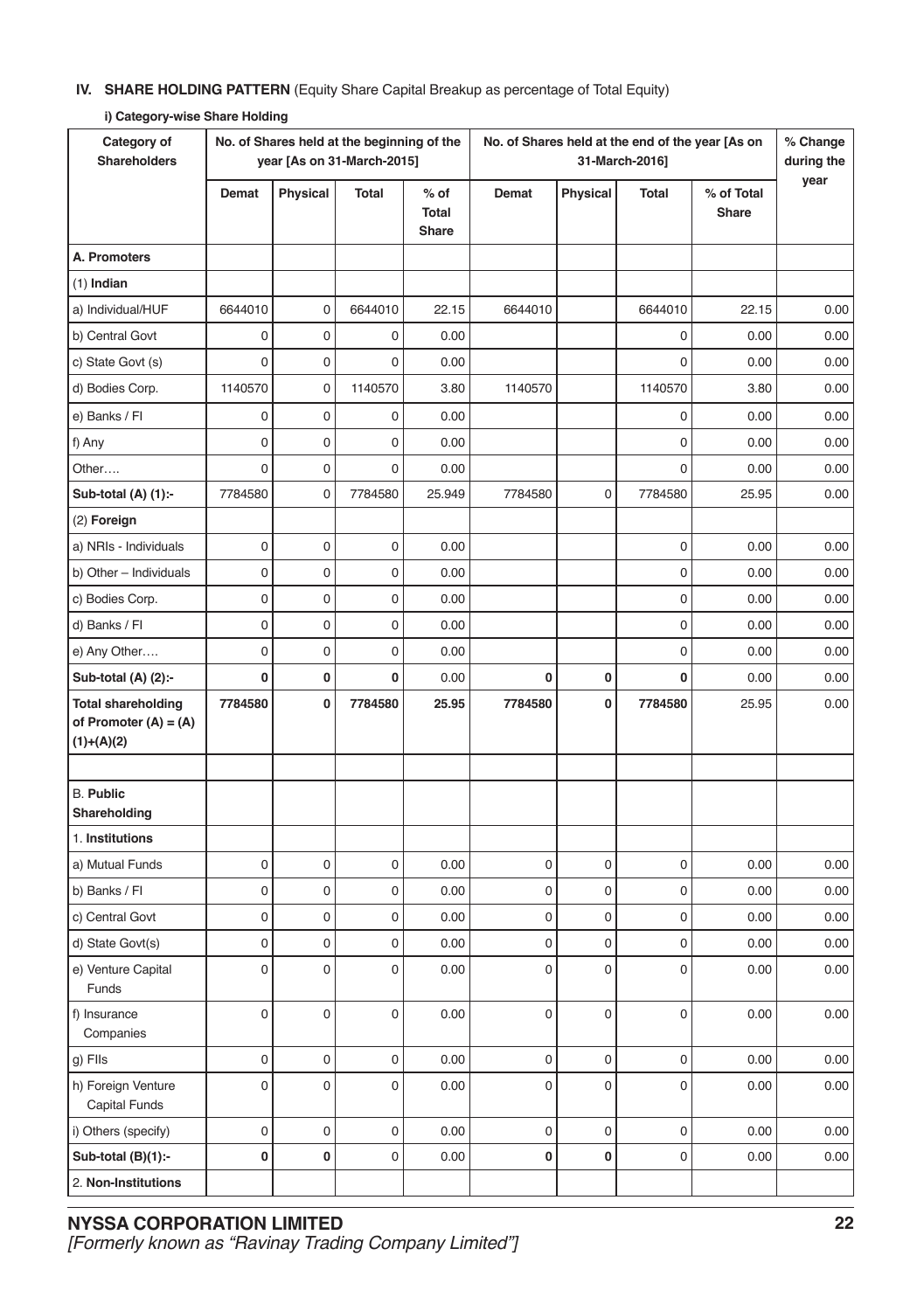| a) Bodies Corp.                                                                            |             |              |                     |        |             |                |                |        |         |
|--------------------------------------------------------------------------------------------|-------------|--------------|---------------------|--------|-------------|----------------|----------------|--------|---------|
| i) Indian                                                                                  | 14664770    | $\mathbf 0$  | 14664770            | 48.88  | 14246019    | 0              | 14246019       | 47.49  | $-1.40$ |
| ii) Overseas                                                                               | $\mathbf 0$ | $\mathbf 0$  | 0                   | 0.00   | $\mathbf 0$ | $\mathbf 0$    | $\mathbf 0$    | 0.00   | 0.00    |
| b) Individuals                                                                             |             |              |                     |        |             |                |                |        | 0.00    |
| i) Individual<br>shareholders holding<br>nominal share capital<br>upto ₹1 lakh             | 972684      | 4000         | 976684              | 3.26   | 732228      | 4000           | 736228         | 2.45   | $-0.80$ |
| ii) Individual<br>shareholders holding<br>nominal share<br>capital in excess of<br>₹1 lakh | 6573766     | $\mathbf{0}$ | 6573766             | 21.91  | 6494469     |                | 6494469        | 21.65  | $-0.26$ |
| c) Others                                                                                  |             |              |                     |        |             |                |                |        |         |
| Non Resident Indians                                                                       | 200         | $\mathbf 0$  | 200                 | 0.00   | 738374      | 0              | 738374         | 2.46   | 2.46    |
| Overseas Corporate<br><b>Bodies</b>                                                        | $\mathbf 0$ | $\mathbf 0$  | 0                   | 0.00   | $\mathbf 0$ | $\mathbf 0$    | $\mathbf 0$    | 0.00   | 0.00    |
| Foreign Nationals                                                                          | $\mathsf 0$ | $\mathbf 0$  | $\mathsf{O}\xspace$ | 0.00   | $\mathbf 0$ | $\mathbf 0$    | $\mathbf 0$    | 0.00   | 0.00    |
| <b>Clearing Members</b>                                                                    | $\mathsf 0$ | $\mathbf 0$  | 0                   | 0.00   | 330         | $\mathbf 0$    | 330            | 0.00   | 0.00    |
| <b>Trusts</b>                                                                              | $\mathbf 0$ | $\mathbf 0$  | 0                   | 0.00   | $\mathbf 0$ | 0              | $\mathbf 0$    | 0.00   | 0.00    |
| Foreign Boodies - D R                                                                      | $\mathbf 0$ | $\mathbf 0$  | 0                   | 0.00   | 0           | 0              | $\mathbf 0$    | 0.00   | 0.00    |
| Sub-total (B)(2):-                                                                         | 22211420    | 4000         | 22215420            | 74.05  | 22211420    | 4000           | 22215420       | 74.05  | 0.00    |
| <b>Total Public</b><br>Shareholding (B)=(B)<br>$(1)+(B)(2)$                                | 22211420    | 4000         | 22215420            | 74.05  | 22211420    | 4000           | 22215420       | 74.05  | 0.00    |
| C. Shares held by<br><b>Custodian for GDRs</b><br>& ADRs                                   | $\Omega$    | $\mathbf 0$  | 0                   | 0.00   | $\Omega$    | $\overline{0}$ | $\overline{0}$ | 0.00   | 0.00    |
| Grand Total (A+B+C)                                                                        | 29996000    | 4000         | 30000000            | 100.00 | 29996000    | 4000           | 30000000       | 100.00 | 0.00    |

### **ii. Shareholding of Promoters**

| SI.<br>No.     | <b>Shareholder's Name</b>        | No. of Shares held at the beginning<br>of the year |                                                       |                                                              | No. of Shares held at the<br>end of the year |                                                  |                                                             | % Change<br>during the<br>year |
|----------------|----------------------------------|----------------------------------------------------|-------------------------------------------------------|--------------------------------------------------------------|----------------------------------------------|--------------------------------------------------|-------------------------------------------------------------|--------------------------------|
|                |                                  | No.of<br><b>Share</b>                              | $%$ of<br>Total<br><b>Shares</b><br>of the<br>Company | % of Shares<br>Pledged /<br>encumbered<br>to total<br>shares | No.of<br><b>Share</b>                        | % of Total<br><b>Shares</b><br>of the<br>Company | %of Shares<br>Pledged /<br>encumbered<br>to total<br>shares |                                |
| 1              | Innocent Infrastructure Pvt. Ltd | 1140570                                            | 3.80%                                                 | ٠                                                            | 1140570                                      | 3.80%                                            |                                                             |                                |
| $\overline{2}$ | Ravindrakumar Ruja               | 644000                                             | 2.15%                                                 |                                                              | 644000                                       | 2.15%                                            |                                                             |                                |
| 3              | Shailja R Ruia                   | 3000000                                            | 10.00%                                                |                                                              | 3000000                                      | 10.00%                                           |                                                             |                                |
| 4              | Rekha R Ruia                     | 3000000                                            | 10.00%                                                |                                                              | 3000000                                      | 10.00%                                           |                                                             |                                |
| 5              | Sushilkumar Ramjiwan Nevatia     | 10                                                 | $0.00\%$                                              |                                                              | 10                                           | 0.00%                                            |                                                             |                                |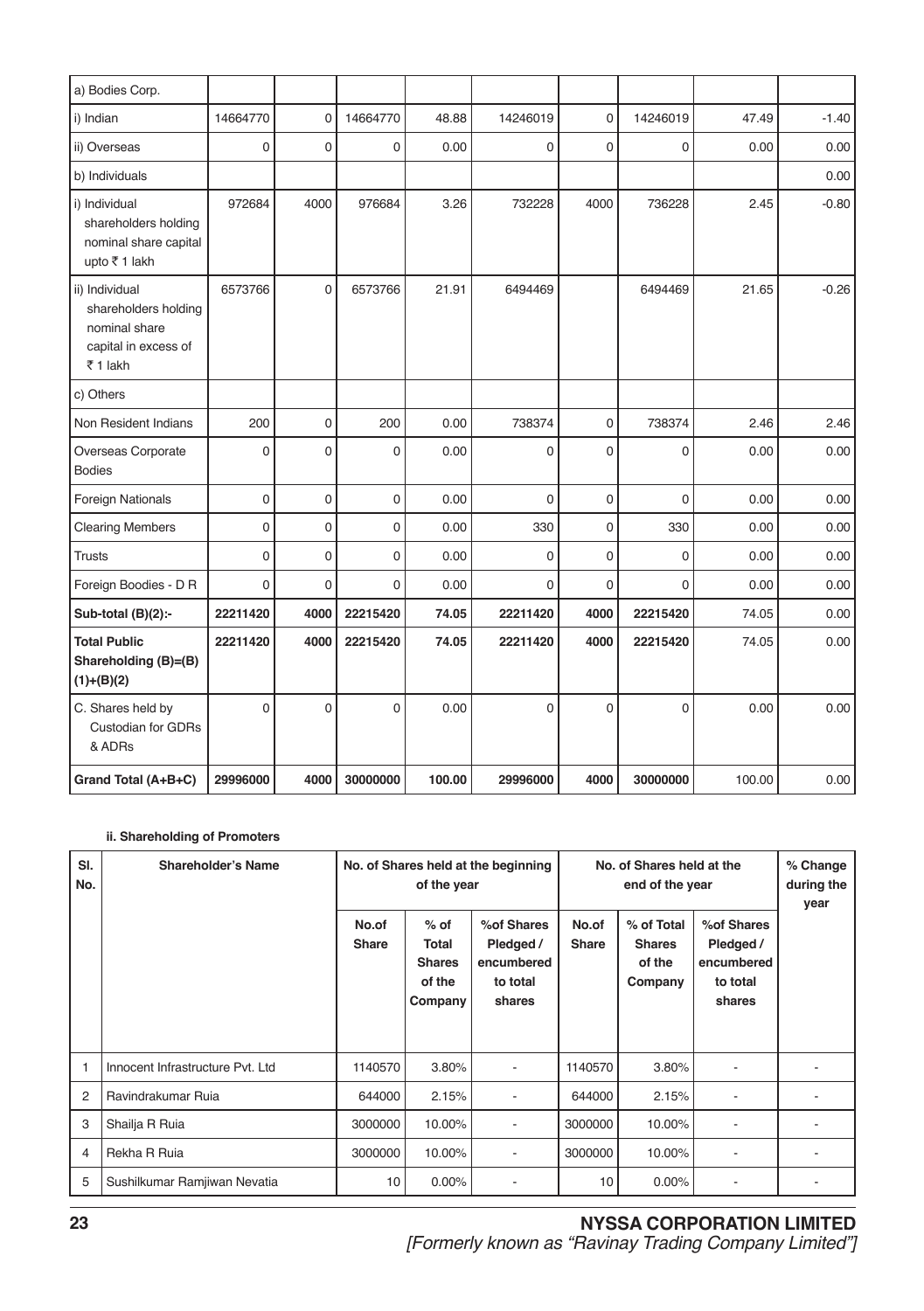iii. Change in Promoters' Shareholding ( please specify, if there is no change)

| SI.<br>No. | Particulars                                                                                                                                                                             | the year      | Shareholding at the beginning of       | Cumulative Shareholding during<br>the year |                                        |  |
|------------|-----------------------------------------------------------------------------------------------------------------------------------------------------------------------------------------|---------------|----------------------------------------|--------------------------------------------|----------------------------------------|--|
|            |                                                                                                                                                                                         | No. of shares | % of total<br>shares of the<br>company | No. of shares                              | % of total<br>shares of the<br>company |  |
| 1          | Innocent Infrastructure Pvt. Ltd                                                                                                                                                        |               |                                        |                                            |                                        |  |
|            | At the beginning of the year                                                                                                                                                            | 1140570       | 3.80%                                  | 1140570                                    | 3.80%                                  |  |
|            | Date wise Increase / Decrease in Promoters<br>Share holding during the year specifying the<br>reasons for increase / decrease (e.g. allotment /<br>transfer / bonus/ sweat equity etc): |               |                                        |                                            |                                        |  |
|            | At the End of the year                                                                                                                                                                  | 1140570       | 3.80%                                  | 1140570                                    | 3.80%                                  |  |
| 2          | Ravindrakumar Ruja                                                                                                                                                                      |               |                                        |                                            |                                        |  |
|            | At the beginning of the year                                                                                                                                                            | 644000        | 2.15%                                  | 644000                                     | 2.15%                                  |  |
|            | Date wise Increase / Decrease in Promoters<br>Share holding during the year specifying the<br>reasons for increase / decrease (e.g. allotment /<br>transfer / bonus/ sweat equity etc): |               |                                        |                                            |                                        |  |
|            | At the End of the year                                                                                                                                                                  | 644000        | 2.15%                                  | 644000                                     | 2.15%                                  |  |
| 3          | Shailja R Ruia                                                                                                                                                                          |               |                                        |                                            |                                        |  |
|            | At the beginning of the year                                                                                                                                                            | 3000000       | 10.00%                                 | 3000000                                    | 10.00%                                 |  |
|            | Date wise Increase / Decrease in Promoters<br>Share holding during the year specifying the<br>reasons for increase / decrease (e.g. allotment /<br>transfer / bonus/ sweat equity etc): |               |                                        |                                            |                                        |  |
|            | At the End of the year                                                                                                                                                                  | 3000000       | 10.00%                                 | 3000000                                    | 10.00%                                 |  |
| 4          | Rekha R Ruia                                                                                                                                                                            |               |                                        |                                            |                                        |  |
|            | At the beginning of the year                                                                                                                                                            | 3000000       | 10.00%                                 | 3000000                                    | 10.00%                                 |  |
|            | Date wise Increase / Decrease in Promoters<br>Share holding during the year specifying the<br>reasons for increase / decrease (e.g. allotment /<br>transfer / bonus/ sweat equity etc): |               |                                        |                                            |                                        |  |
|            | At the End of the year                                                                                                                                                                  | 3000000       | 10.00%                                 | 3000000                                    | 10.00%                                 |  |
| 5          | Sushilkumar Ramjiwan Nevatia                                                                                                                                                            |               |                                        |                                            |                                        |  |
|            | At the beginning of the year                                                                                                                                                            | 10            | 0.00%                                  | 10                                         | 0.00%                                  |  |
|            | Date wise Increase / Decrease in Promoters<br>Share holding during the year specifying the<br>reasons for increase / decrease (e.g. allotment /<br>transfer / bonus/ sweat equity etc): |               |                                        |                                            |                                        |  |
|            | At the End of the year                                                                                                                                                                  | 10            | 0.00%                                  | 10                                         | 0.00%                                  |  |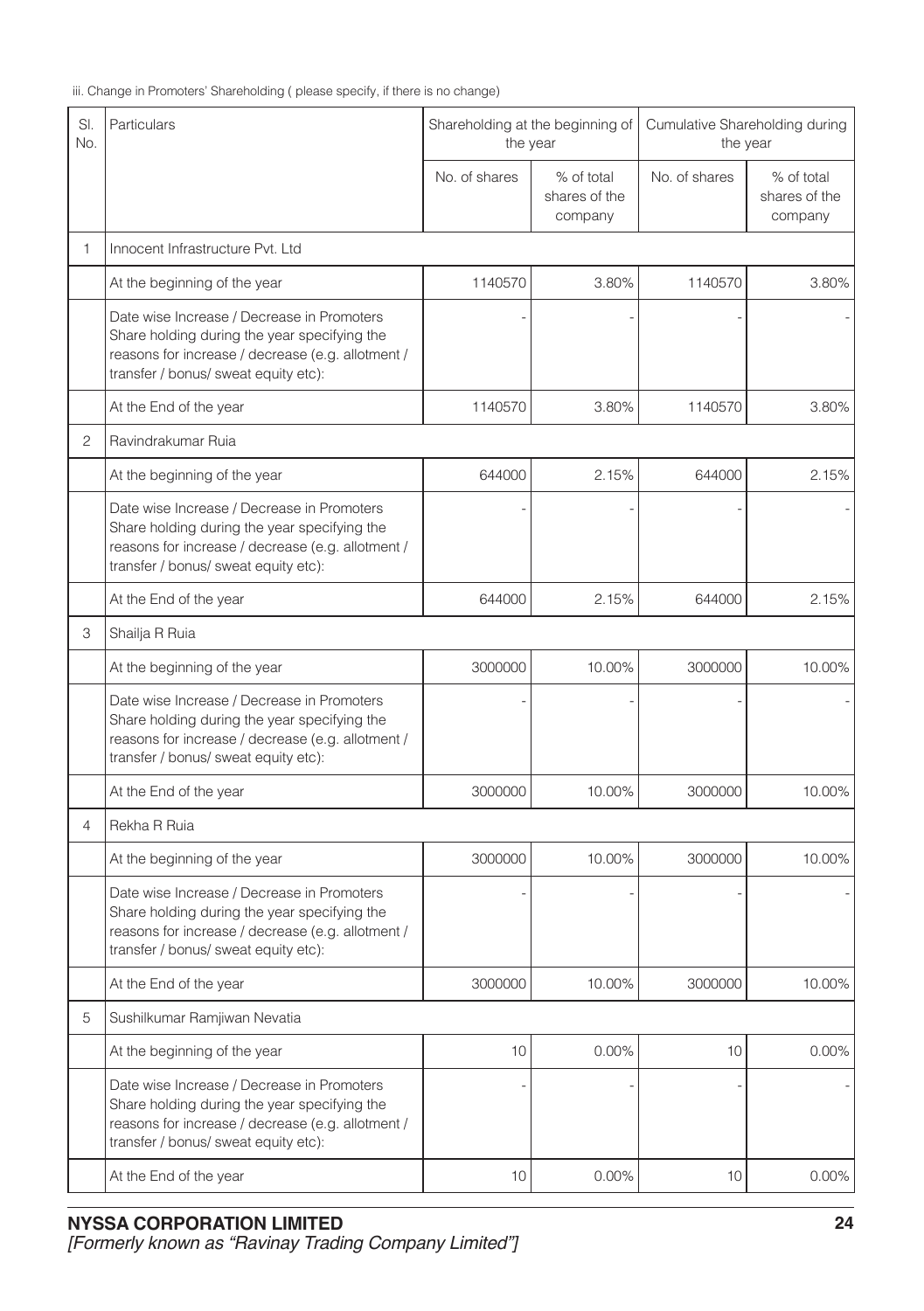|            | iv. Shareholding Pattern of top ten Shareholders (other than Directors, Promoters and Holders of GDRs and ADRs): - |                                              |                                     |                                                   |                                     |  |  |
|------------|--------------------------------------------------------------------------------------------------------------------|----------------------------------------------|-------------------------------------|---------------------------------------------------|-------------------------------------|--|--|
| SI.<br>No. | <b>Particulars</b>                                                                                                 | Shareholding at the beginning of the<br>year |                                     | <b>Cumulative Shareholding during the</b><br>year |                                     |  |  |
|            |                                                                                                                    | No. of shares                                | % of total shares<br>of the company | No. of shares                                     | % of total shares<br>of the company |  |  |
| 1          | <b>Guiness Securities Limited</b>                                                                                  |                                              |                                     |                                                   |                                     |  |  |
|            | At the beginning of the year                                                                                       | 741250                                       | 2.471                               |                                                   |                                     |  |  |
|            | Transfer on -                                                                                                      |                                              |                                     |                                                   |                                     |  |  |
|            | Friday, October 09, 2015                                                                                           | $-41000$                                     | $-0.137$                            | 700250                                            | 2.334                               |  |  |
|            | Friday, December 11, 2015                                                                                          | $-34500$                                     | $-0.115$                            | 665750                                            | 2.219                               |  |  |
|            | At the End of the year                                                                                             | 665750                                       | 2.219                               | 665750                                            | 2.219                               |  |  |
| 2          | <b>Comfort Securities Limited</b>                                                                                  |                                              |                                     |                                                   |                                     |  |  |
|            | At the beginning of the year                                                                                       | 272985                                       | 0.91                                |                                                   |                                     |  |  |
|            | Transfer on -                                                                                                      |                                              |                                     |                                                   |                                     |  |  |
|            | Friday, April 10, 2015                                                                                             | (70126)                                      | (0.234)                             | 202859                                            | 0.676                               |  |  |
|            | Friday, April 24, 2015                                                                                             | (5642)                                       | (0.019)                             | 197217                                            | 0.657                               |  |  |
|            | Friday, May 01, 2015                                                                                               | 501                                          | 0.002                               | 197718                                            | 0.659                               |  |  |
|            | Friday, May 08, 2015                                                                                               | (14900)                                      | (0.050)                             | 182818                                            | 0.609                               |  |  |
|            | Friday, May 15, 2015                                                                                               | (25826)                                      | (0.086)                             | 156992                                            | 0.523                               |  |  |
|            | Friday, May 22, 2015                                                                                               | 11305                                        | 0.038                               | 168297                                            | 0.561                               |  |  |
|            | Friday, May 29, 2015                                                                                               | 950                                          | 0.003                               | 169247                                            | 0.564                               |  |  |
|            | Friday, June 05, 2015                                                                                              | (5145)                                       | (0.017)                             | 164102                                            | 0.547                               |  |  |
|            | Friday, June 19, 2015                                                                                              | 1702                                         | 0.006                               | 165804                                            | 0.553                               |  |  |
|            | Friday, June 26, 2015                                                                                              | (6843)                                       | (0.023)                             | 158961                                            | 0.530                               |  |  |
|            | Tuesday, June 30, 2015                                                                                             | 503                                          | 0.002                               | 159464                                            | 0.532                               |  |  |
|            | Friday, July 03, 2015                                                                                              | (26200)                                      | (0.087)                             | 133264                                            | 0.444                               |  |  |
|            | Friday, July 10, 2015                                                                                              | 26346                                        | 0.088                               | 159610                                            | 0.532                               |  |  |
|            | Friday, July 17, 2015                                                                                              | 20000                                        | 0.067                               | 179610                                            | 0.599                               |  |  |
|            | Friday, July 24, 2015                                                                                              | 4051                                         | 0.014                               | 183661                                            | 0.612                               |  |  |
|            | Friday, July 31, 2015                                                                                              | 1224                                         | 0.004                               | 184885                                            | 0.616                               |  |  |
|            | Friday, August 07, 2015                                                                                            | (109759)                                     | (0.366)                             | 75126                                             | 0.250                               |  |  |
|            | Friday, August 14, 2015                                                                                            | 42081                                        | 0.140                               | 117207                                            | 0.391                               |  |  |
|            | Friday, August 21, 2015                                                                                            | 23297                                        | 0.078                               | 140504                                            | 0.468                               |  |  |
|            | Friday, August 28, 2015                                                                                            | 60                                           | 0.000                               | 140564                                            | 0.469                               |  |  |
|            | Friday, September 04, 2015                                                                                         | (265)                                        | (0.001)                             | 140299                                            | 0.468                               |  |  |
|            | Friday, September 11, 2015                                                                                         | 9046                                         | 0.030                               | 149345                                            | 0.498                               |  |  |
|            | Friday, September 18, 2015                                                                                         | (19437)                                      | (0.065)                             | 129908                                            | 0.433                               |  |  |
|            | Tuesday, September 22, 2015                                                                                        | 1020                                         | 0.003                               | 130928                                            | 0.436                               |  |  |
|            | Wednesday, September 23,<br>2015                                                                                   | 24876                                        | 0.083                               | 155804                                            | 0.519                               |  |  |
|            | Friday, September 25, 2015                                                                                         | 4679                                         | 0.016                               | 160483                                            | 0.535                               |  |  |
|            | Wednesday, September 30,<br>2015                                                                                   | (28003)                                      | (0.093)                             | 132480                                            | 0.442                               |  |  |
|            | Friday, October 09, 2015                                                                                           | 6207                                         | 0.021                               | 138687                                            | 0.462                               |  |  |
|            | Friday, October 16, 2015                                                                                           | 6448                                         | 0.021                               | 145135                                            | 0.484                               |  |  |
|            | Friday, October 23, 2015                                                                                           | 3964                                         | 0.013                               | 149099                                            | 0.497                               |  |  |
|            | Friday, October 30, 2015                                                                                           | (18561)                                      | (0.062)                             | 130538                                            | 0.435                               |  |  |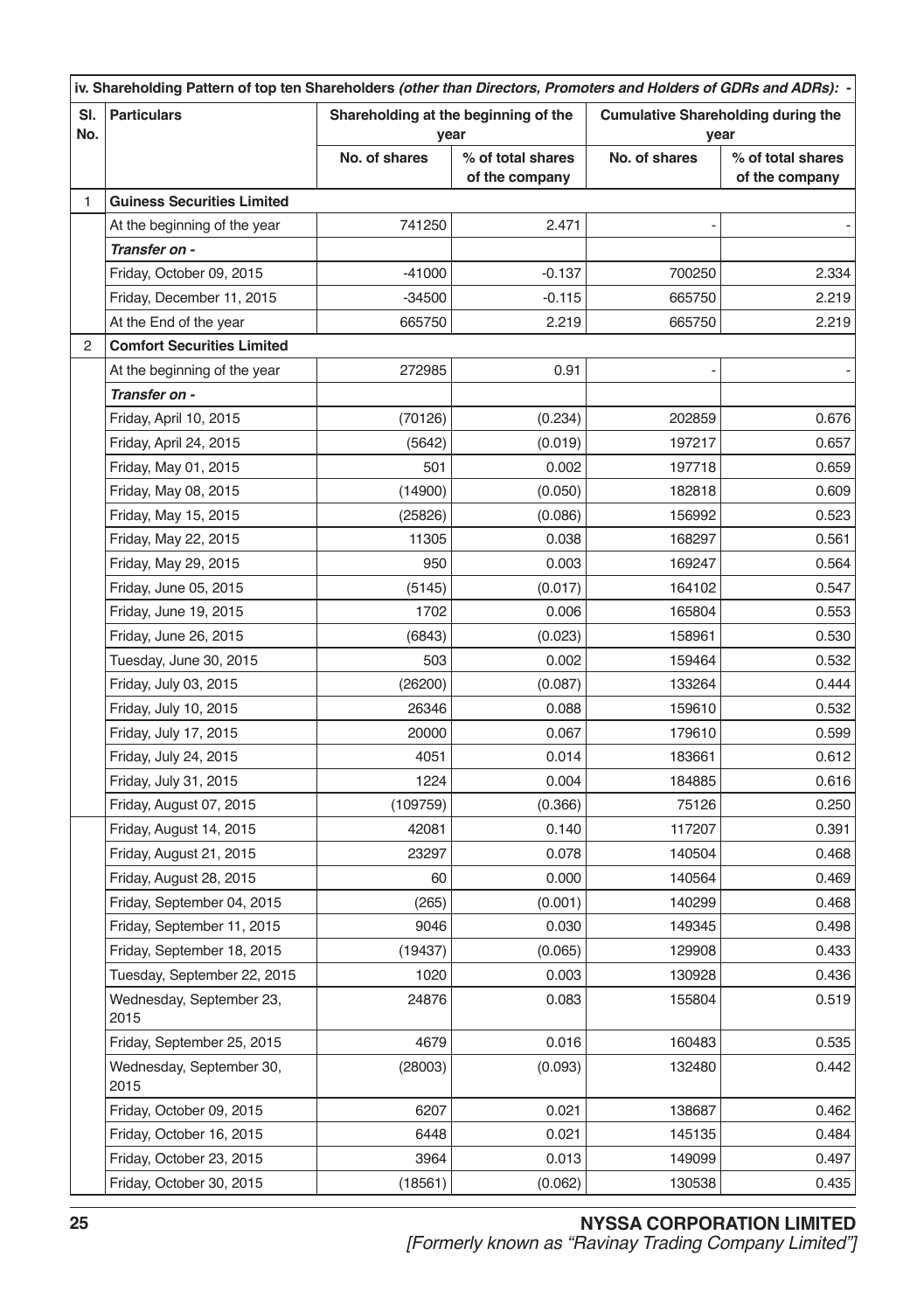|   | Friday, November 06, 2015                     | 18092   | 0.060   | 148630  | 0.495 |
|---|-----------------------------------------------|---------|---------|---------|-------|
|   | Friday, November 13, 2015                     | 51      | 0.000   | 148681  | 0.496 |
|   | Friday, November 20, 2015                     | (4891)  | (0.016) | 143790  | 0.479 |
|   | Friday, November 27, 2015                     | (11683) | (0.039) | 132107  | 0.440 |
|   | Friday, December 04, 2015                     | 4189    | 0.014   | 136296  | 0.454 |
|   | Friday, December 11, 2015                     | 14091   | 0.047   | 150387  | 0.501 |
|   | Friday, December 18, 2015                     | 1931    | 0.006   | 152318  | 0.508 |
|   | Friday, December 25, 2015                     | (2053)  | (0.007) | 150265  | 0.501 |
|   | Thursday, December 31, 2015                   | (27470) | (0.092) | 122795  | 0.409 |
|   | Friday, January 08, 2016                      | (43112) | (0.144) | 79683   | 0.266 |
|   | Friday, January 15, 2016                      | 3364    | 0.011   | 83047   | 0.277 |
|   | Friday, January 22, 2016                      | 26632   | 0.089   | 109679  | 0.366 |
|   | Friday, January 29, 2016                      | 2602    | 0.009   | 112281  | 0.374 |
|   | Friday, February 05, 2016                     | 4010    | 0.013   | 116291  | 0.388 |
|   | Friday, February 12, 2016                     | 15500   | 0.052   | 131791  | 0.439 |
|   | Friday, February 19, 2016                     | 23144   | 0.077   | 154935  | 0.516 |
|   | Friday, February 26, 2016                     | 232600  | 0.775   | 387535  | 1.292 |
|   | Friday, March 04, 2016                        | 1035    | 0.003   | 388570  | 1.295 |
|   | Friday, March 18, 2016                        | 20      | 0.000   | 388590  | 1.295 |
|   | Friday, March 25, 2016                        | 93000   | 0.310   | 481590  | 1.605 |
|   | Thursday, March 31, 2016                      | 91400   | 0.305   | 572990  | 1.910 |
|   | At the End of the year                        | 565496  | 1.885   | 565496  | 1.885 |
| 3 | <b>Monotype India Limited</b>                 |         |         |         |       |
|   | At the beginning of the year                  |         |         |         |       |
|   | Transfer on -                                 |         |         |         |       |
|   | Friday, August 07, 2015                       | 713800  | 2.379   | 713800  | 2.379 |
|   | At the End of the year                        | 713800  | 2.379   | 713800  | 2.379 |
| 4 | Vicky electronics pvt.ltd.                    |         |         |         |       |
|   | At the beginning of the year                  | 850083  | 2.834   |         |       |
|   | Transfer on -                                 |         |         |         |       |
|   | At the End of the year                        | 850083  | 2.834   | 850083  | 2.834 |
| 5 | <b>Graceunited Developers Private Limited</b> |         |         |         |       |
|   | At the beginning of the year                  | 831017  | 2.770   |         |       |
|   | Transfer on -                                 |         |         |         |       |
|   | Wednesday, September 23,<br>2015              | (25266) | (0.084) | 805751  | 2.686 |
|   | Friday, October 30, 2015                      | (262)   | (0.001) | 805489  | 2.685 |
|   | Friday, November 27, 2015                     | (749)   | (0.002) | 804740  | 2.682 |
|   | At the End of the year                        | 804740  | 2.682   | 804740  | 2.682 |
| 6 | <b>Arch Pharmalabs Ltd</b>                    |         |         |         |       |
|   | At the beginning of the year                  |         |         |         |       |
|   | Transfer on -                                 |         |         |         |       |
|   | Friday, April 24, 2015                        | 1269145 | 4.230   | 1269145 | 2.686 |
|   | Wednesday, September 30,<br>2015              | 130334  | 0.434   | 1399479 | 4.665 |
|   | Friday, December 25, 2015                     | 366     | 0.001   | 1399845 | 4.666 |
|   | At the End of the year                        | 1399845 | 4.666   | 1399845 | 4.666 |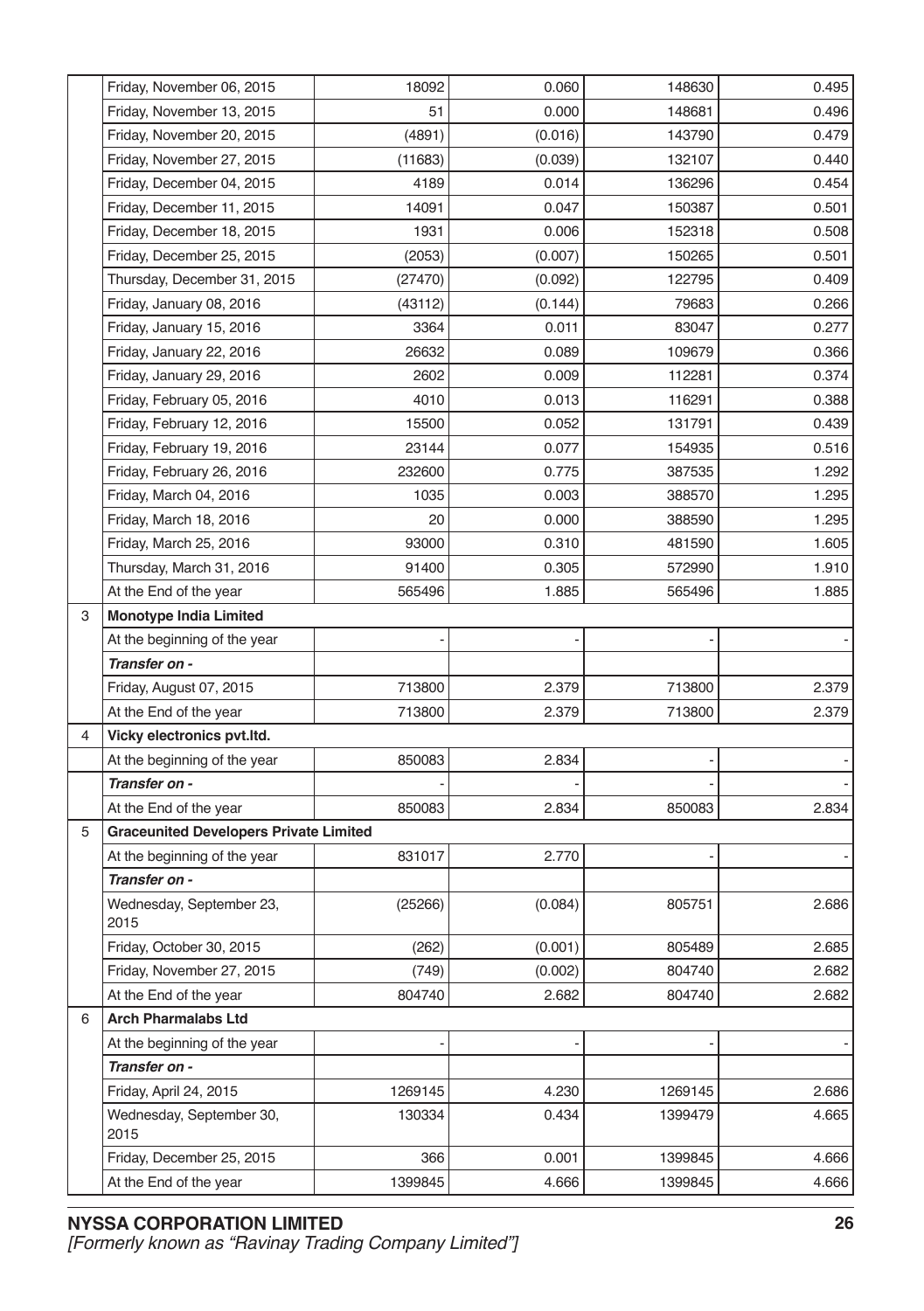| 7 | <b>Graceunited Real Estate Private Limited</b> |          |         |             |       |  |  |
|---|------------------------------------------------|----------|---------|-------------|-------|--|--|
|   | At the beginning of the year                   | 699000   | 2.330   |             |       |  |  |
|   | Transfer on -                                  |          |         |             |       |  |  |
|   | Friday, April 03, 2015                         | 10       | 0.000   | 699010      | 2.330 |  |  |
|   | Friday, April 10, 2015                         | (10)     | (0.000) | 699000      | 2.330 |  |  |
|   | Friday, July 10, 2015                          | (1381)   | (0.005) | 697619      | 2.325 |  |  |
|   | Friday, July 17, 2015                          | (20000)  | (0.067) | 677619      | 2.259 |  |  |
|   | Friday, July 24, 2015                          | (60000)  | (0.200) | 617619      | 2.059 |  |  |
|   | Friday, July 31, 2015                          | 60000    | 0.200   | 677619      | 2.259 |  |  |
|   | Friday, August 07, 2015                        | (49000)  | (0.163) | 628619      | 2.095 |  |  |
|   | Friday, August 14, 2015                        | (37000)  | (0.123) | 591619      | 1.972 |  |  |
|   | Friday, August 21, 2015                        | (30000)  | (0.100) | 561619      | 1.872 |  |  |
|   | Friday, September 25, 2015                     | (12000)  | (0.040) | 549619      | 1.832 |  |  |
|   | Friday, October 09, 2015                       | (29000)  | (0.097) | 520619      | 1.735 |  |  |
|   | Friday, October 23, 2015                       | (23000)  | (0.077) | 497619      | 1.659 |  |  |
|   | Friday, October 30, 2015                       | (71005)  | (0.237) | 426614      | 1.422 |  |  |
|   | Friday, November 06, 2015                      | (35000)  | (0.117) | 391614      | 1.305 |  |  |
|   | Friday, November 20, 2015                      | (16000)  | (0.053) | 375614      | 1.252 |  |  |
|   | At the End of the year                         | 375614   | 1.252   | 375614      | 1.252 |  |  |
| 8 | Mono Herbicides Ltd.                           |          |         |             |       |  |  |
|   | At the beginning of the year                   | 713800   | 2.379   |             |       |  |  |
|   | Transfer on -                                  |          |         |             |       |  |  |
|   | Friday, August 07, 2015                        | (713800) | (2.379) | 0           | 0.000 |  |  |
|   | At the End of the year                         | 0        | 0       | $\mathsf 0$ | 0     |  |  |
| 9 | <b>Aristro Capital Markets Limited</b>         |          |         |             |       |  |  |
|   | At the beginning of the year                   | 699000   | 2.330   |             |       |  |  |
|   | Transfer on -                                  |          |         |             |       |  |  |
|   | Friday, April 03, 2015                         | 10       | 0.000   | 699010      | 2.330 |  |  |
|   | Friday, April 10, 2015                         | (10)     | (0.000) | 699000      | 2.330 |  |  |
|   | Friday, July 10, 2015                          | (1381)   | (0.005) | 697619      | 2.325 |  |  |
|   | Friday, July 17, 2015                          | (20000)  | (0.067) | 677619      | 2.259 |  |  |
|   | Friday, July 24, 2015                          | (60000)  | (0.200) | 617619      | 2.059 |  |  |
|   | Friday, July 31, 2015                          | 60000    | 0.200   | 677619      | 2.259 |  |  |
|   | Friday, August 07, 2015                        | (49000)  | (0.163) | 628619      | 2.095 |  |  |
|   | Friday, August 14, 2015                        | (37000)  | (0.123) | 591619      | 1.972 |  |  |
|   | Friday, August 21, 2015                        | (30000)  | (0.100) | 561619      | 1.872 |  |  |
|   | Friday, September 25, 2015                     | (12000)  | (0.040) | 549619      | 1.832 |  |  |
|   | Friday, October 09, 2015                       | (29000)  | (0.097) | 520619      | 1.735 |  |  |
|   | Friday, October 23, 2015                       | (23000)  | (0.077) | 497619      | 1.659 |  |  |
|   | Friday, October 30, 2015                       | (71005)  | (0.237) | 426614      | 1.422 |  |  |
|   | Friday, November 06, 2015                      | (35000)  | (0.117) | 391614      | 1.305 |  |  |
|   | Friday, November 20, 2015                      | (16000)  | (0.053) | 375614      | 1.252 |  |  |
|   | At the End of the year                         | 375614   | 1.252   | 375614      | 1.252 |  |  |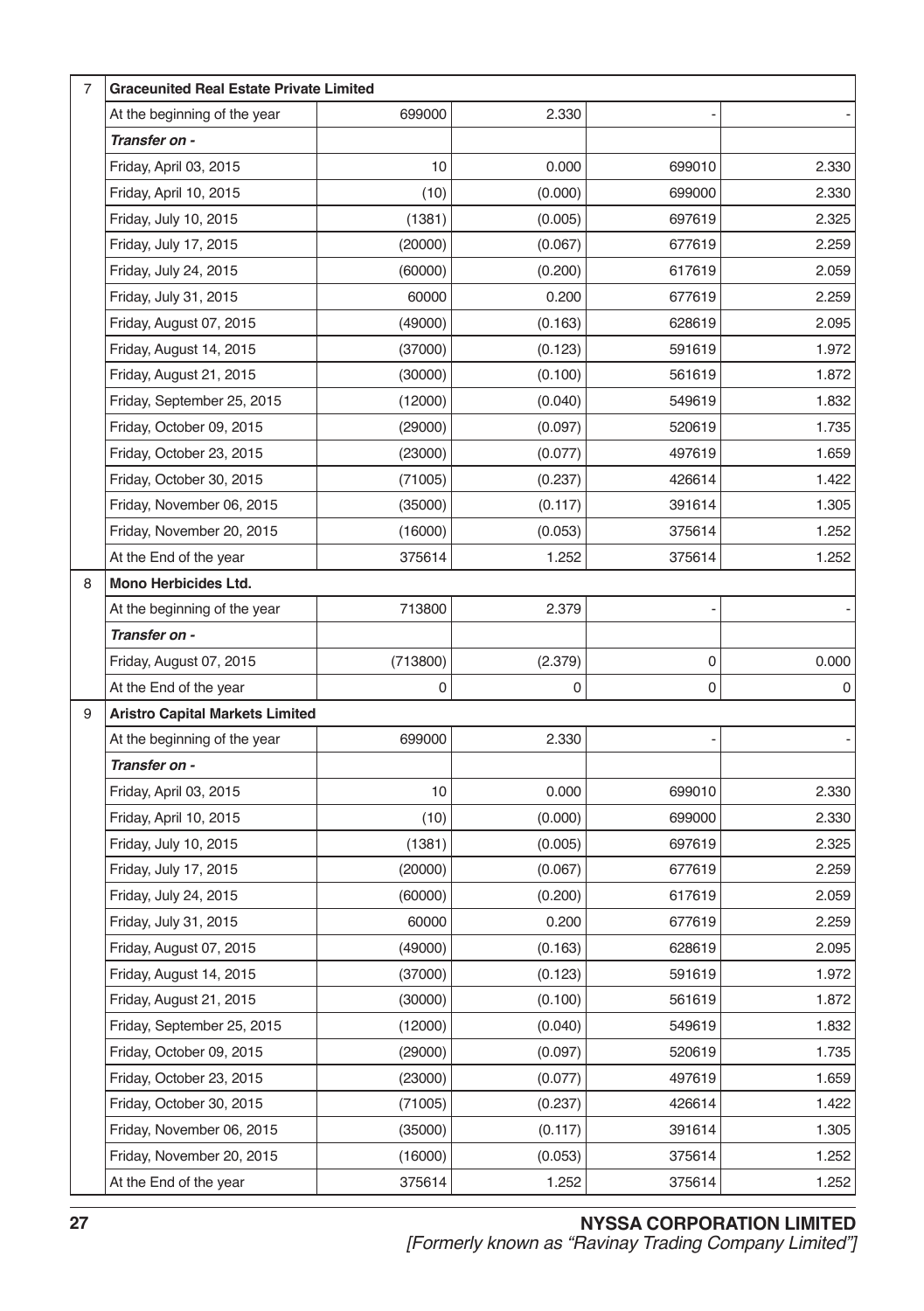| 10 | <b>Sparkline Mercantile Company Pvt Limited</b> |          |         |         |       |  |
|----|-------------------------------------------------|----------|---------|---------|-------|--|
|    | At the beginning of the year                    | 1294956  | 4.317   |         |       |  |
|    | Transfer on -                                   |          |         |         |       |  |
|    | Friday, April 17, 2015                          | (59398)  | (0.198) | 1235558 | 4.119 |  |
|    | Friday, April 24, 2015                          | (26700)  | (0.089) | 1208858 | 4.030 |  |
|    | Friday, June 26, 2015                           | (21585)  | (0.072) | 1187273 | 3.958 |  |
|    | Friday, July 10, 2015                           | (18027)  | (0.060) | 1169246 | 3.897 |  |
|    | Friday, August 07, 2015                         | (96347)  | (0.321) | 1072899 | 3.576 |  |
|    | Friday, August 14, 2015                         | (35000)  | (0.117) | 1037899 | 3.460 |  |
|    | Friday, December 18, 2015                       | (6154)   | (0.021) | 1031745 | 3.439 |  |
|    | Friday, December 25, 2015                       | (313331) | (1.044) | 718414  | 2.395 |  |
|    | Friday, January 08, 2016                        | (57000)  | (0.190) | 661414  | 2.205 |  |
|    | Friday, January 22, 2016                        | (50000)  | (0.167) | 611414  | 2.038 |  |
|    | At the End of the year                          | 611414   | 2.038   | 611414  | 2.038 |  |

v. Shareholding of Directors and Key Managerial Personnel: -

| SI.<br>No.     | Particulars                       | Shareholding at the beginning of the<br>year |                                     | <b>Cumulative Shareholding during the</b><br>year |                                     |  |
|----------------|-----------------------------------|----------------------------------------------|-------------------------------------|---------------------------------------------------|-------------------------------------|--|
|                |                                   | No. of shares                                | % of total shares<br>of the company | No. of shares                                     | % of total shares<br>of the company |  |
|                | Mr. Ravindrakumar Vinaykumar Ruia |                                              |                                     |                                                   |                                     |  |
|                | At the beginning of the year      | 644000                                       | 2.15                                |                                                   |                                     |  |
|                | Transfer on -                     |                                              |                                     |                                                   |                                     |  |
|                | At the End of the year            | 644000                                       | 2.15                                | 644000                                            | 2.15                                |  |
| $\overline{2}$ | <b>Mr. Vivek Moolchand Sharma</b> |                                              |                                     |                                                   |                                     |  |
|                | At the beginning of the year      |                                              |                                     |                                                   |                                     |  |
|                | Transfer on -                     |                                              |                                     |                                                   |                                     |  |
|                | At the End of the year            |                                              |                                     |                                                   |                                     |  |
| 3              | Mr. Kamlesh Ramraj Tiwari         |                                              |                                     |                                                   |                                     |  |
|                | At the beginning of the year      |                                              |                                     |                                                   |                                     |  |
|                | Transfer on -                     |                                              |                                     |                                                   |                                     |  |
|                | At the End of the year            |                                              | ۰                                   |                                                   |                                     |  |
| 4              | Mr. Ashish Kapoor                 |                                              |                                     |                                                   |                                     |  |
|                | At the beginning of the year      |                                              |                                     |                                                   |                                     |  |
|                | Transfer on -                     |                                              |                                     |                                                   |                                     |  |
|                | At the End of the year            |                                              |                                     |                                                   |                                     |  |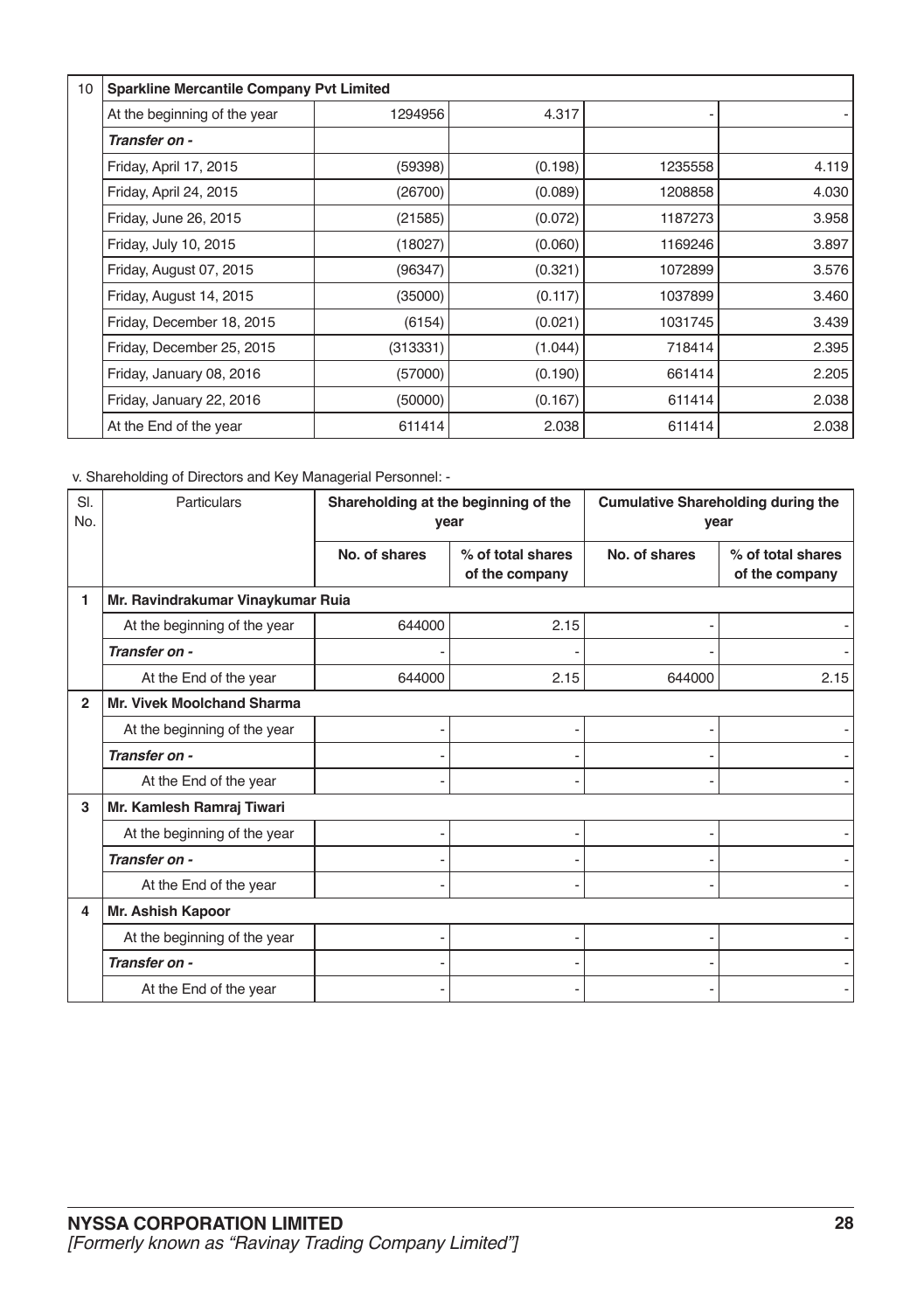### **V. INDEBTEDNESS**

**Indebtedness of the Company including interest outstanding/accrued but not due for payment** 

|                                                        | <b>Secured Loans</b><br>excluding<br>deposits | <b>Unsecured</b><br>Loans | <b>Deposits</b> | Total<br><b>Indebtedness</b> |
|--------------------------------------------------------|-----------------------------------------------|---------------------------|-----------------|------------------------------|
| Indebtedness at the beginning of the<br>financial year |                                               |                           |                 |                              |
| i) Principal Amount                                    | 60041151                                      | $\Omega$                  | 0               | 60041151                     |
| ii) Interest due but not paid                          | 0                                             | $\Omega$                  | 0               | 0                            |
| iii) Interest accrued but not due                      | 346023                                        | $\Omega$                  | 0               | 346023                       |
| Total (i+ii+iii)                                       | 60387174                                      | 0                         | 0               | 60387174                     |
| Change in Indebtedness during the financial<br>year    |                                               |                           |                 |                              |
| Addition<br>$\bullet$                                  | 2971512                                       | 18700000                  | $\mathbf{0}$    | 21671512                     |
| Reduction<br>$\bullet$                                 | 26519655                                      | 18700000                  | $\Omega$        | 45219655                     |
| Net Change                                             | 29491167                                      | 37400000                  | O               | 66891167<br>0                |
| Indebtedness at the end of the financial year          |                                               |                           |                 |                              |
| i) Principal Amount                                    | 36493008                                      | $\Omega$                  | $\mathbf{0}$    | 36493008                     |
| ii) Interest due but not paid                          | ი<br>O                                        | $\Omega$                  | 0               | <sup>0</sup>                 |
| iii) Interest accrued but not due                      | 0<br>ი                                        | $\overline{0}$            | 0               | $\Omega$                     |
| Total (i+ii+iii)                                       | 36493008<br>0                                 | $\Omega$                  | 0               | 36493008<br>0                |

### **XI. REMUNERATION OF DIRECTORS AND KEY MANAGERIAL PERSONNEL**

### **A. Remuneration to Managing Director, Whole-time Directors and/or Manager:**

| SI.            | <b>Particulars of Remuneration</b>                                                      | Name of MD/WTD/ Manager |  |  |
|----------------|-----------------------------------------------------------------------------------------|-------------------------|--|--|
| no.            |                                                                                         |                         |  |  |
| 1              | Gross salary                                                                            |                         |  |  |
|                | (a) Salary as per provisions contained in<br>section 17(1) of the Income-tax Act, 1961. |                         |  |  |
|                | (b) Value of perquisites u/s 17(2) Income-tax<br>Act, 1961                              |                         |  |  |
|                | (c) Profits in lieu of salary under section<br>17(3) Income-tax Act, 1961               |                         |  |  |
| 2              | <b>Stock Option</b>                                                                     | N.A.                    |  |  |
| 3              | <b>Sweat Equity</b>                                                                     |                         |  |  |
| $\overline{4}$ | Commission<br>- as % of profit<br>- others, specify                                     |                         |  |  |
| 5              | Others, please specify                                                                  |                         |  |  |
|                | Total (A)                                                                               |                         |  |  |
|                | Ceiling as per the Act                                                                  |                         |  |  |
|                |                                                                                         |                         |  |  |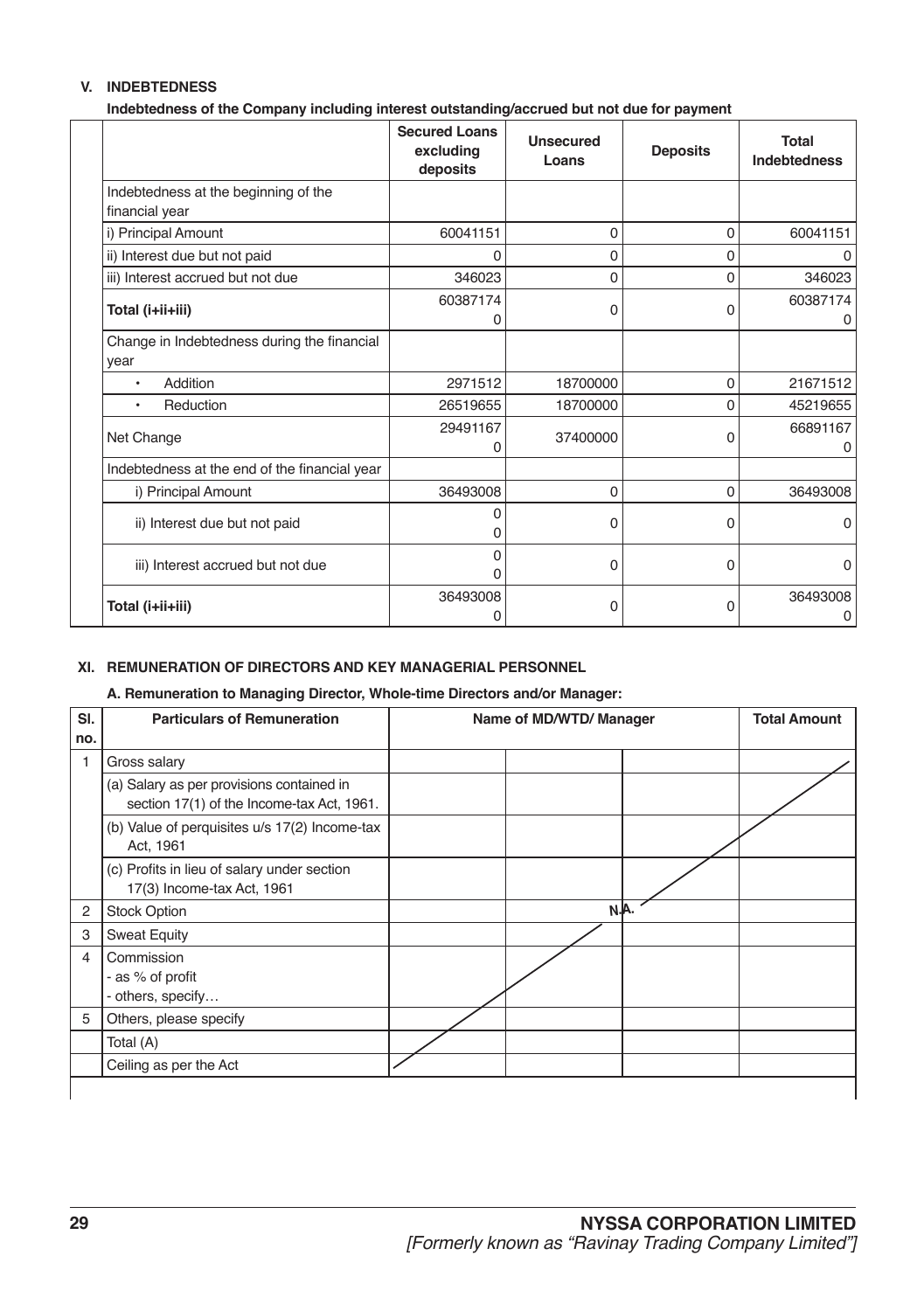|     | B. Remuneration to other directors:                                                   |                           |                     |  |  |  |
|-----|---------------------------------------------------------------------------------------|---------------------------|---------------------|--|--|--|
| SI. | <b>Particulars of Remuneration</b>                                                    | <b>Name of Directors</b>  | <b>Total Amount</b> |  |  |  |
| No. |                                                                                       | <b>MR. KAMLESH TIWARI</b> |                     |  |  |  |
| 1   | <b>Independent Directors</b>                                                          |                           |                     |  |  |  |
|     | - Fee for attending board /committee<br>meetings                                      | 25,000                    | 25,000              |  |  |  |
|     | - Commission                                                                          |                           |                     |  |  |  |
|     | - Others, please specify                                                              |                           |                     |  |  |  |
|     | Total (1)                                                                             |                           |                     |  |  |  |
| 2   | <b>Other Non-Executive</b><br><b>Directors</b><br>Others, please specify<br>$\bullet$ |                           |                     |  |  |  |
|     | - Fee for attending board /committee<br>meetings                                      |                           |                     |  |  |  |
|     | - Commission                                                                          |                           |                     |  |  |  |
|     | - Others, please specify                                                              |                           |                     |  |  |  |
|     | Total (2)                                                                             |                           |                     |  |  |  |
|     | Total $(B)=(1+2)$                                                                     |                           |                     |  |  |  |
|     | <b>Total Managerial Remuneration</b>                                                  | 25,000                    | 25,000              |  |  |  |
|     | Overall Ceiling as per the Act                                                        |                           |                     |  |  |  |
|     |                                                                                       |                           |                     |  |  |  |

### **C. REMUNERATION TO KEY MANAGERIAL PERSONNEL OTHER THAN MD/MANAGER/WTD**

| SI.<br>no. | <b>Particulars of Remuneration</b>                                                     | <b>Key Managerial Personnel</b> |            |              |  |
|------------|----------------------------------------------------------------------------------------|---------------------------------|------------|--------------|--|
|            |                                                                                        | Company<br><b>Secretary</b>     | <b>CFO</b> | <b>Total</b> |  |
|            | Gross salary                                                                           |                                 |            |              |  |
|            | (a) Salary as per provisions contained in<br>section 17(1) of the Income-tax Act, 1961 | 140000                          |            |              |  |
|            | (b) Value of perquisites u/s 17(2) Income-tax<br>Act, 1961                             |                                 |            |              |  |
|            | (c) Profits in lieu of salary under section<br>17(3) Income-tax Act, 1961              |                                 |            |              |  |
| 2          | <b>Stock Option</b>                                                                    |                                 |            |              |  |
| 3          | <b>Sweat Equity</b>                                                                    |                                 |            |              |  |
| 4          | Commission<br>- as % of profit<br>- others, specify                                    |                                 |            |              |  |
| 5          | Others, please specify                                                                 |                                 |            |              |  |
|            | Total                                                                                  | 140000                          |            |              |  |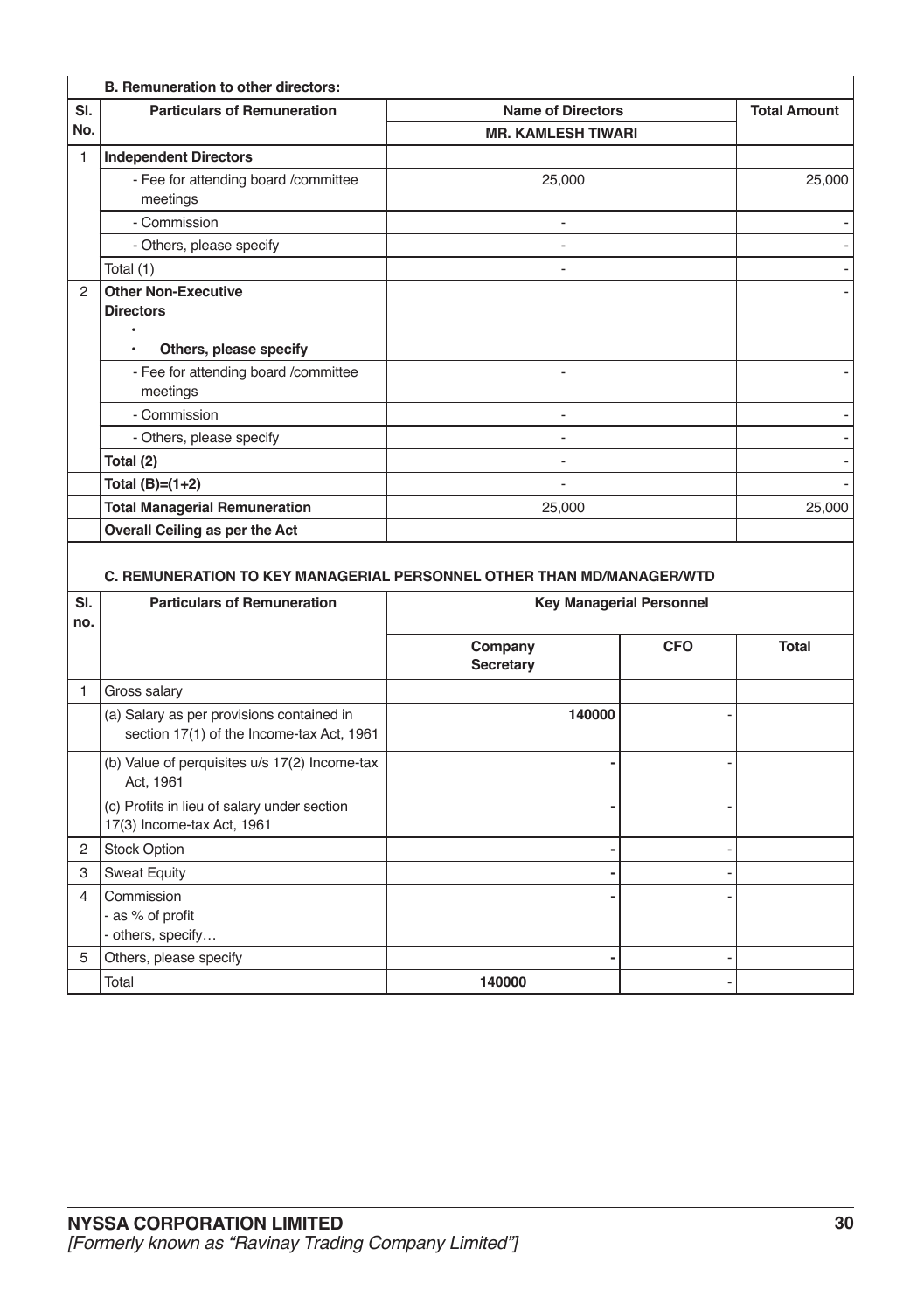### **XII. PENALTIES / PUNISHMENT/ COMPOUNDING OF OFFENCES:**

| <b>Type</b>                         | <b>Section</b><br>of the<br>Compa-<br>nies<br>Act | <b>Brief Description</b> | <b>Details of Penalty</b><br>/Punishment/<br><b>Compounding fees</b><br>imposed | <b>Authority</b><br>[RD/<br>NCLT/<br><b>COURT]</b> | Appeal made, if any<br>(give Details) |
|-------------------------------------|---------------------------------------------------|--------------------------|---------------------------------------------------------------------------------|----------------------------------------------------|---------------------------------------|
| <b>A. COMPANY</b>                   |                                                   |                          |                                                                                 |                                                    |                                       |
| Penalty                             |                                                   |                          |                                                                                 |                                                    |                                       |
| Punishment                          |                                                   |                          |                                                                                 |                                                    |                                       |
| Compounding                         |                                                   |                          |                                                                                 |                                                    |                                       |
|                                     |                                                   |                          |                                                                                 |                                                    |                                       |
| <b>B. DIRECTORS</b>                 |                                                   |                          |                                                                                 |                                                    |                                       |
| Penalty                             |                                                   |                          | N.A.                                                                            |                                                    |                                       |
| Punishment                          |                                                   |                          |                                                                                 |                                                    |                                       |
| Compounding                         |                                                   |                          |                                                                                 |                                                    |                                       |
|                                     |                                                   |                          |                                                                                 |                                                    |                                       |
| <b>C. OTHER OFFICERS IN DEFAULT</b> |                                                   |                          |                                                                                 |                                                    |                                       |
| Penalty                             |                                                   |                          |                                                                                 |                                                    |                                       |
| Punishment                          |                                                   |                          |                                                                                 |                                                    |                                       |
| Compounding                         |                                                   |                          |                                                                                 |                                                    |                                       |

### **Annexure V MANAGEMENT DISCUSSION AND ANALYSIS REPORT**

### **i. Industry Structure and Developments:**

The Indian Real Estate Industry has been grappling with slow sales, increasing costs, inventory pile up and liquidity issues since last couple of years. However, with a stable government in place and favorable policies been planned and placed the industry is poised to grow to the next level. Government has opened up the FDI route for investment in real estate projects also is has launched Real Estate Investment Trust to boost the consumption for rental yielding properties. The Budgetary allocation of Government for infrastructure has increased and projects stalled over the years due to various reasons have restarted revamping the investment cycle. Considering all the factors the real estate and infrastructure is poised for huge growth in coming years.

### **ii. Outlook:**

The Management is very optimistic about the future outlook of Indian economy and going forward it is confident of taking up new projects in Mumbai and adjoining areas. The Residential cum commercial project, at Ramwadi Bail Bazar, Kalyan (W) carried out through its proprietorship firm "M/s Om Vasistha Developers" is almost complete and people have moving in to live. Also the project located at Dindoli within the limit of Surat Municipal Corporation conducted by the company with its partnership firm "M/s Mark Developers" is half completed and occupied balance half is on the verge of completion and the management expects it to be handed for possession in current financial year i.e. 2016-17.

### **iii. Risks and Concerns:**

The Company's management regularly carries out risks and concerns associated with the business activities and it has also formulated a risk mitigation policy for same. The Management also periodically reviews the identified risks and steps implemented for mitigating the same which are subject to quarterly review by Audit Committee.

### **iv. Internal Control System and their Adequacy:**

The Company has in place adequate internal control systems and procedures covering all the financial and operating functions. The Audit Committee regularly reviews the adequacy of internal controls, compliance with the accounting standards as well as recommends to the Board the adoption of the quarterly and annual results of the Company and appointment of Auditors. The Audit Committee also reviews the related party transactions, entered into by the Company during each quarter.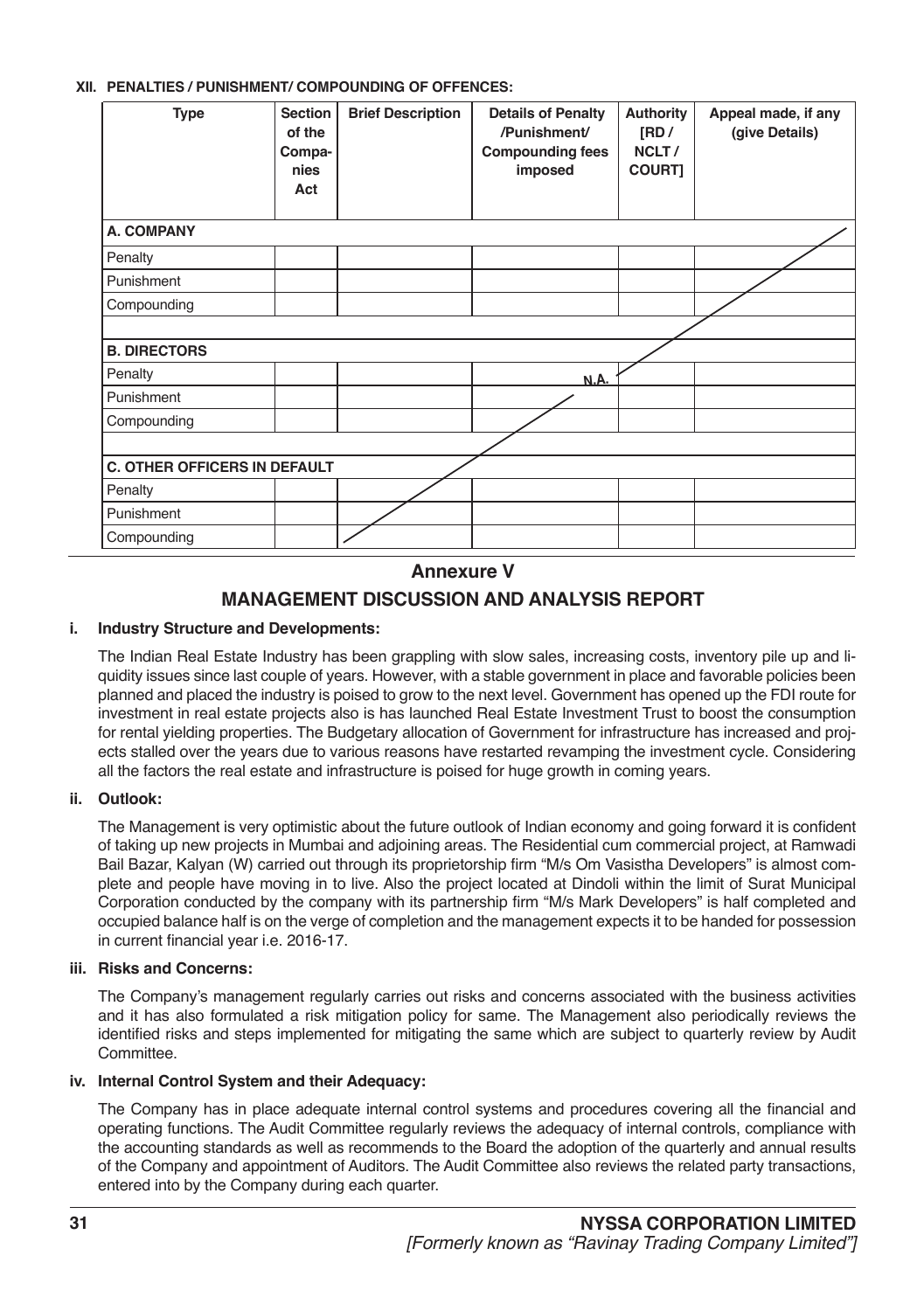### **ANNEXURE VI SECRETARIAL AUDIT REPORT**

### **For the financial year ended March 31, 2016**

[Pursuant to section 204(1) of the Companies Act, 2013 and Rule No. 9 of the Companies (Appointment and Remuneration of Managerial Personnel) Rules, 2014]

### To **The Members NYSSA CORPORATION LIMITED**

**Regd. Office**: Office No: 002, Gulmohar Complex, Opp. Anupam Cinema, Station Road, Goregaon (E) Mumbai - 400 063, Maharashtra, India.

I have conducted the secretarial audit of the compliance of applicable statutory provisions and the adherence to good corporate practices by **NYSSA CORPORATION LIMITED** (hereinafter called the Company). The Secretarial Audit was conducted in a manner that provided me a reasonable basis for evaluating the corporate conducts/ statutory compliances and expressing my opinion thereon.

Based on my verification of the Company's books, papers, minute books, forms and returns filed and other records maintained by the Company and also the information provided by the Company, its officers, agents and authorized representatives during the conduct of secretarial audit, I hereby report that in my opinion, the Company has, during the audit period covering the financial year ended on 31<sup>st</sup> March 2016 ('Audit Period') complied with the statutory provisions listed hereunder and also that the Company has proper Board-processes and compliance-mechanism in place to the extent, (subject to the observations/qualification mentioned in this report) in the manner and subject to the reporting made hereinafter:

I have examined the books, papers, minute books, forms and returns filed and other records maintained by the Company for the financial year ended on  $31<sup>st</sup>$  March 2016 according to the provisions of:

- (i) The Companies Act, 2013 ('the Act') and the Rules made thereunder;
- (ii) The Securities Contracts (Regulation) Act, 1956 ('SCRA') and the Rules made thereunder;
- (iii) The Depositories Act, 1996 and the Regulations and Bye-laws framed thereunder;
- (iv) Foreign Exchange Management Act, 1999 and the rules and regulations made thereunder to the extent of Foreign Direct Investment, Overseas Direct Investment and External Commercial Borrowings (Not Applicable to the Company during the Audit Period)**;**
- (v) The following Regulations and Guidelines prescribed under the Securities and Exchange Board of India Act, 1992 ('SEBI Act'): —
	- (a) The Securities and Exchange Board of India (Substantial Acquisition of Shares and Takeovers) Regulations, 2011;
	- (b) The Securities and Exchange Board of India (Prohibition of Insider Trading) Regulations, 2015;
	- (c) The Securities and Exchange Board of India (Issue of Capital and Disclosure Requirements) Regulations, 2009 (Not Applicable to the Company during the Audit Period);
	- (d) The Securities and Exchange Board of India (Employee Stock Option Scheme and Employee Stock Purchase Scheme) Guidelines, 1999 (Not Applicable to the Company during the Audit Period);
	- (e) The Securities and Exchange Board of India (Issue and Listing of Debt Securities) Regulations, 2008 *(Not*  Applicable to the Company during the Audit Period);
	- (f) The Securities and Exchange Board of India (Registrars to an Issue and Share Transfer Agents) Regulations, 1993 regarding the Companies Act and dealing with client;
	- (g) The Securities and Exchange Board of India (Delisting of Equity Shares) Regulations, 2009 (Not Applicable to the Company during the Audit Period);and
	- (h) The Securities and Exchange Board of India (Buyback of Securities) Regulations, 1998 (Not Applicable to the Company during the Audit Period);

(vi) No other laws were specifically applicable during the audit period.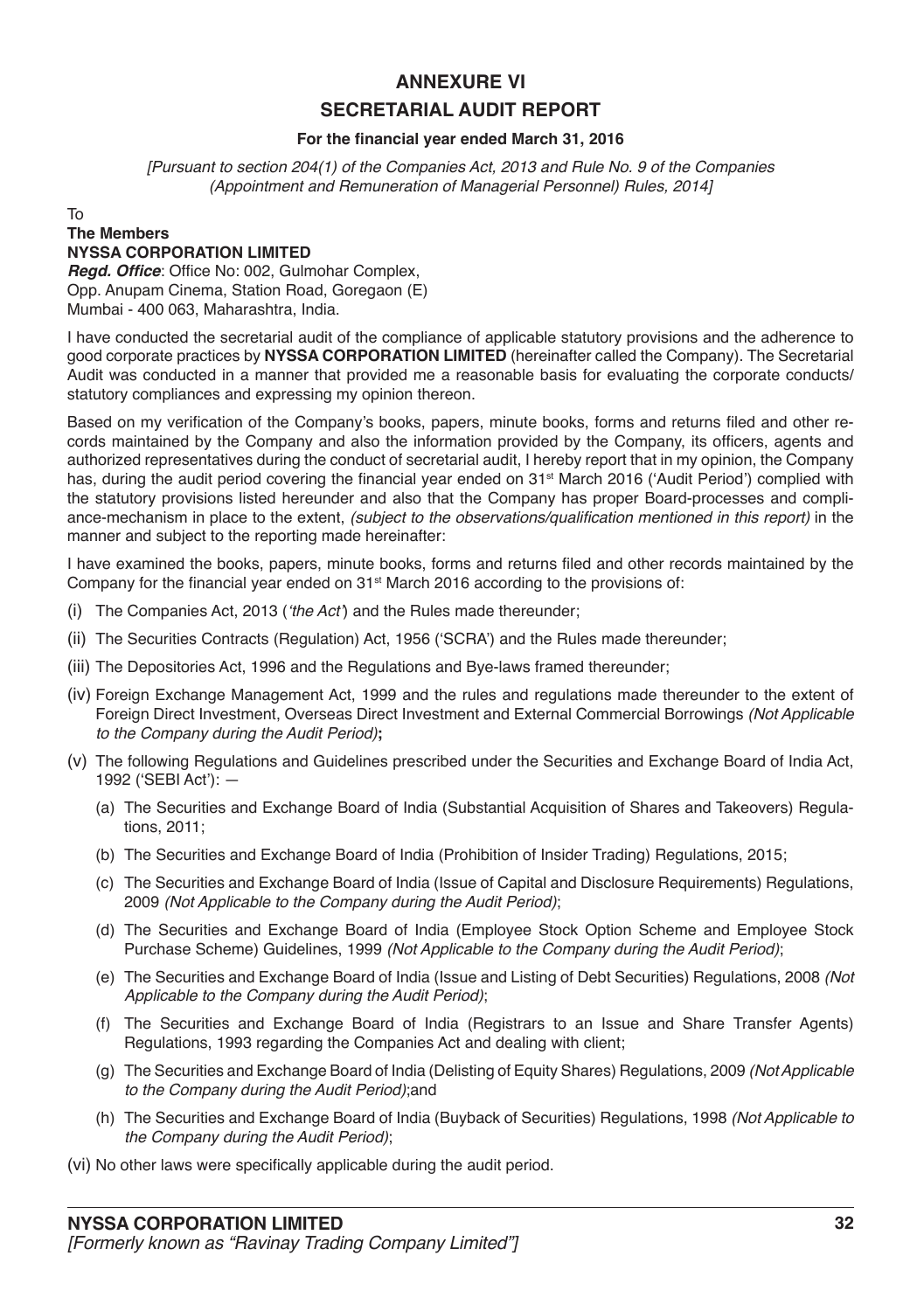I have also examined compliance with the applicable clauses of the following:

- (a) Secretarial Standards issued by The Institute of Company Secretaries of India;
- (b) The Listing Agreements entered into by the Company with Bombay Stock Exchange Limited along with SEBI (Listing Obligations and Disclosure Requirements) Regulations, 2015 as applicable for respective periods;

During the period under review, the Company has complied with the provisions of the Act, Rules, Regulations, Guidelines, Standards, etc. mentioned above, subject to following observations/qualifications:

- The appointment of company secretary and woman director was made w.e.f. September 01, 2015.
- The Director cum CFO of the Company resigned w.e.f. 31*st* August 2015 and the appointment of new CFO was pending during the balance audit period.
- The appointment of Internal Auditor was yet to be made during the aforesaid Audit period;
- The Composition of Nomination and Remuneration committee fell short of applicable provision of the Companies Act, 2013 read with the Listing Agreement/SEBI (Listing Obligations and Disclosure Requirements) Regulations, 2015.
- Certain relevant e-forms were pending for filing on MCA portal;
- The website of the Company is not duly updated / active during the audit period.

### **I further report that:**

- The Board of Directors of the Company is duly constituted with proper balance of Executive Directors, Non-Executive Directors and Independent Directors, subject to observation as mentioned hereinabove. The changes in the composition of the Board of Directors that took place during the period under review were carried out in compliance with the provisions of the Act.
- Adequate notice is given to all Directors to schedule the Board Meetings, agenda and detailed notes on agenda were sent at least seven days in advance, and a system exists for seeking and obtaining further information and clarifications on the agenda items before the meeting and for meaningful participation at the meeting.
- All the resolutions were passed with consent of majority Directors and minutes were prepared accordingly.

### **I further report that:**

there are adequate systems and processes in the Company commensurate with the size and operations of the company to monitor and ensure compliance with applicable laws, rules, regulations and guidelines.

I further report that during the audit period there were no specific events/actions having a major bearing on the Company's affairs in pursuance of the above referred laws, rules, guidelines and standards.

### **For: M/s. DEEP SHUKLA & ASSOCIATES COMPANY SECRETARIES**

**Place: Mumbai DEEP SHUKLA**

**sd/- Date: 10/08/2016 {PROPRIETOR} FCS: 5652 CP NO.5364**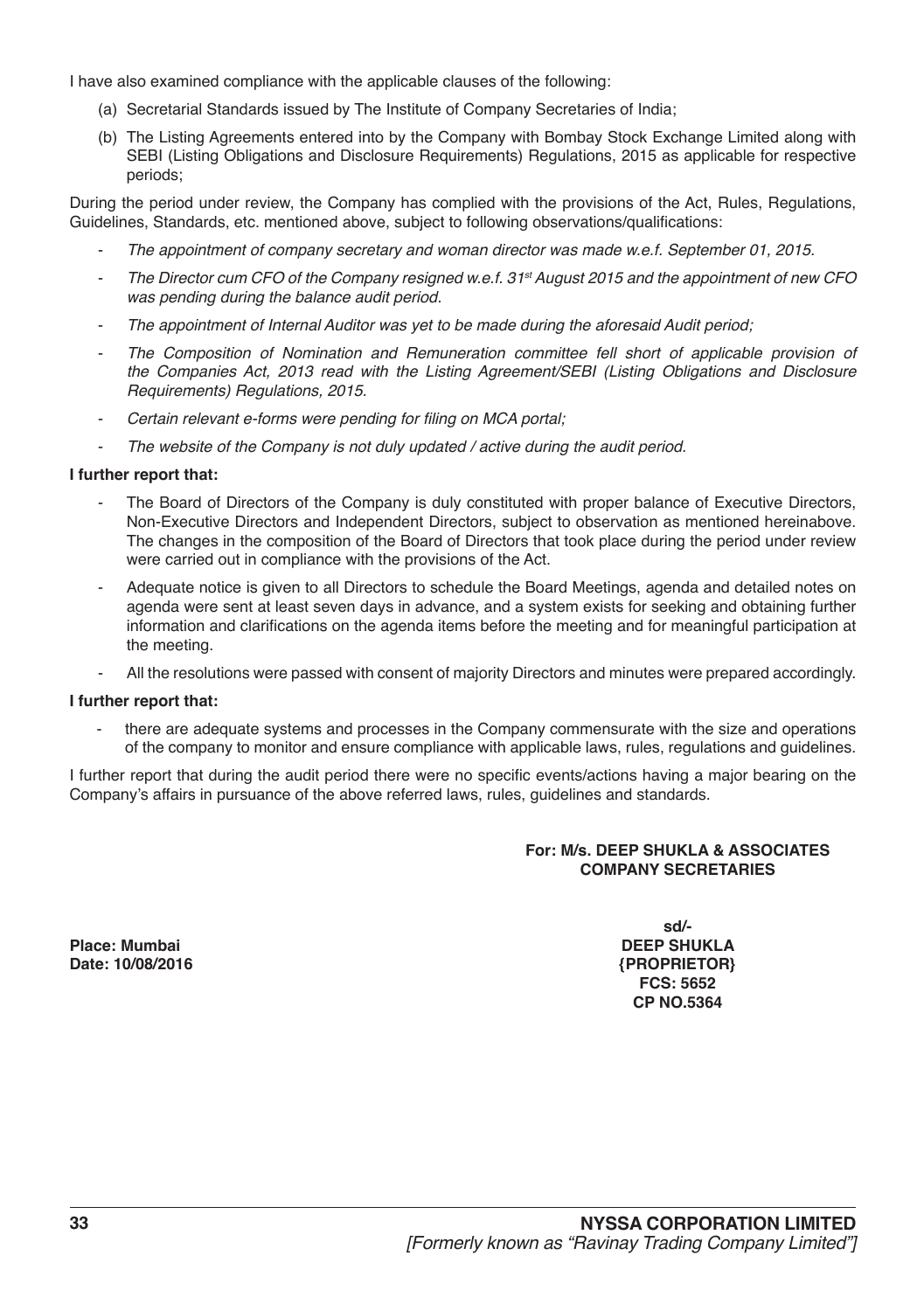#### To **The Members NYSSA CORPORATION LIMITED**

I further state that my said report of the even date has to be read along with this letter.

- 1. Maintenance of Secretarial/ Statutory Records is the responsibility of the Management of the Company. My responsibility is to express an opinion on these records based on the audit.
- 2. I have followed the audit practices and processes as were appropriate to obtain reasonable assurance about the correctness of the contents of the Secretarial Records.
- 3. I have not verified the correctness and appropriateness of financial records and Books of Accounts of the Company.
- 4. Wherever required I have obtained the Management representation about the compliance of laws, rules and regulations and happenings of events etc.
- 5. The compliance of the provisions of corporate and other applicable laws, rules, regulations, standard is the responsibility of management. My examination is limited to the verification of procedures on test basis.
- 6. The Secretarial Audit report is neither an assurance as to the future viability of the Company nor of the efficacy or effectiveness with which the management has conducted the affairs of the Company.

### **For: M/s. DEEP SHUKLA & ASSOCIATES COMPANY SECRETARIES**

**Place: Mumbai DEEP SHUKLA Date: 10/08/2016 {PROPRIETOR}**

**sd/- FCS: 5652 CP NO.5364**

### **CERTIFICATION BY DIRECTOR**

I, **R. V. Ruia**, Director of **NYSSA CORPORATION LIMITED** *[Formerly known as "Ravinay Trading Company Limited"]*, to the best of my knowledge and belief, certify that:

- (a) I have reviewed financial statements and the cash flow statement for the year and that to the best of my knowledge and belief:
- (i) These statements do not contain any materially untrue statement or omit any material fact or contain statements that might be misleading;
- (ii) These statements together present a true and fair view of the Company's affairs and are in compliance with existing accounting standards, applicable laws and regulations.
- (b) There are, to the best of my knowledge and belief, no transactions entered into by the Company during the year which are fraudulent, illegal or violative of the Company's code of conduct.
- (c) I accept responsibility for establishing and maintaining internal controls for financial reporting and that I have evaluated the effectiveness of internal control systems of the Company pertaining to financial reporting and there is no deficiency in the design or operation of such internal controls.
- (i) There has not been any significant change in internal control over financial reporting during the Year;
- (ii) There has not been any change in accounting policies during the year
- (iii) There has not been any instance of fraud and the involvement therein, of the management or an employee having a significant role in the Company's internal control system over financial reporting.

#### **For NYSSA CORPORATION LIMITED** *[Formerly known as "Ravinay Trading Company Limited]*

| Date: 10th August, 2016 | Sd/-            |
|-------------------------|-----------------|
| Place: Mumbai           | R.V. Ruia       |
|                         | <b>Director</b> |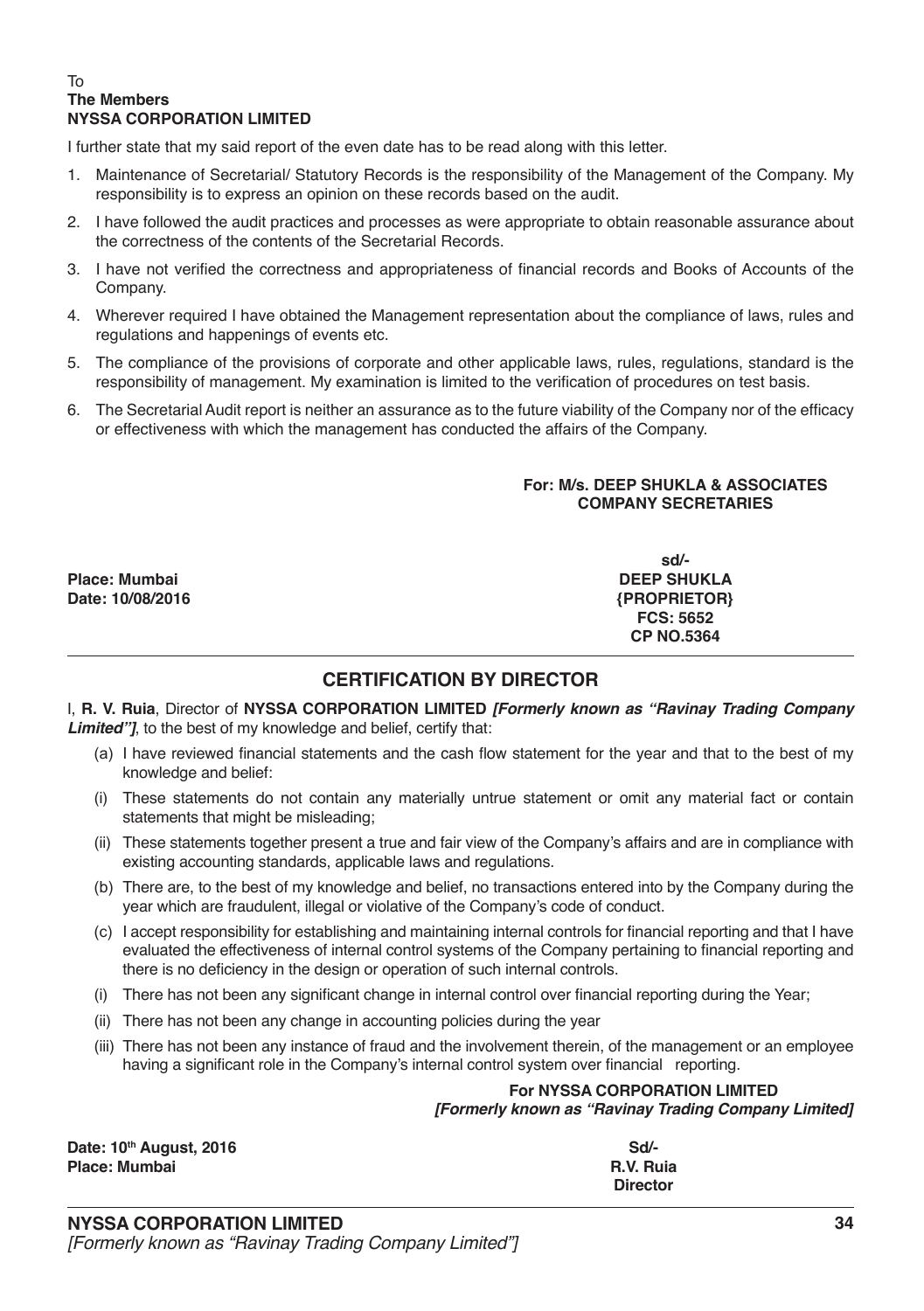### **INDEPENDENT AUDITORS' REPORT**

### To the Members **Nyssa Corporation Limited (Formerly Known as Ravinay Trading Company Ltd)**

### **Report on the Financial Statements**

We have audited the accompanying financial statements of **Nyssa Corporation Limited (Formerly Known as Ravinay Trading Company Ltd)** ('the Company'), which comprise the Balance Sheet as at 31 March 2016, the Statement of Profit and Loss and the Cash Flow Statement for the year then ended, and a summary of significant accounting policies and other explanatory information.

### **Management's Responsibility for the Standalone Financial Statements**

The Company's Board of Directors is responsible for the matters stated in Section 134(5) of the Companies Act, 2013 ('the Act') with respect to the preparation and presentation of these financial statements that give a true and fair view of the financial position, financial performance and cash flows of the Company in accordance with the accounting principles generally accepted in India, including the Accounting Standards specified under Section 133 of the Act, read with Rule 7 of the Companies (Accounts) Rules, 2014. This responsibility also includes maintenance of adequate accounting records in accordance with the provisions of the Act for safeguarding the assets of the Company and for preventing and detecting frauds and other irregularities; selection and application of appropriate accounting policies; making judgments and estimates that are reasonable and prudent; and design, implementation and maintenance of adequate internal financial controls, that were operating effectively for ensuring the accuracy and completeness of the accounting records, relevant to the preparation and presentation of the financial statements that give a true and fair view and are free from material misstatement, whether due to fraud or error.

### **Auditor's Responsibility**

Our responsibility is to express an opinion on these financial statements based on our audit.

We have taken into account the provisions of the Act, the accounting and auditing standards and matters which are required to be included in the audit report under the provisions of the Act and the Rules made thereunder.

We conducted our audit in accordance with the Standards on Auditing specified under Section 143(10) of the Act. Those Standards require that we comply with ethical requirements and plan and perform the audit to obtain reasonable assurance about whether the financial statements are free from material misstatement.

An audit involves performing procedures to obtain audit evidence about the amounts and the disclosures in the financial statements. The procedures selected depend on the auditors' judgment, including the assessment of the risks of material misstatement of the financial statements, whether due to fraud or error. In making those risk assessments, the auditor considers internal financial control relevant to the Company's preparation of the financial statements that give a true and fair view in order to design audit procedures that are appropriate in the circumstances. An audit also includes evaluating the appropriateness of the accounting policies used and the reasonableness of the accounting estimates made by the Company's Directors, as well as evaluating the overall presentation of the financial statements.

We believe that the audit evidence we have obtained is sufficient and appropriate to provide a basis for our audit opinion on the financial statements.

### **Opinion**

In our opinion and to the best of our information and explanations given to us ,the aforesaid financial statements give the information required by the Act in the manner so required and give a true and fair in conformity with the accounting principles generally accepted in India, of the state of affairs of the company as at March 31,2016,and its profit and its Cash Flow for the year ended on that date March 31,2016.

### **Report on Other Legal and Regulatory Requirements**

- 1. As required by the Companies (Auditor's Report) Order, 2016 ('the Order') issued by the Central Government of India in terms of sub-section (11) of Section 143 of the Act, we give in the **Annexure A**, a statement on the matters specified in the paragraph 3 and 4 of the order.
- 2. As required by Section 143 (3) of the Act, we report that:
	- a. We have sought and obtained all the information and explanations which to the best of our knowledge and belief were necessary for the purposes of our audit;
	- b. In our opinion proper books of account as required by law have been kept by the Company so far as it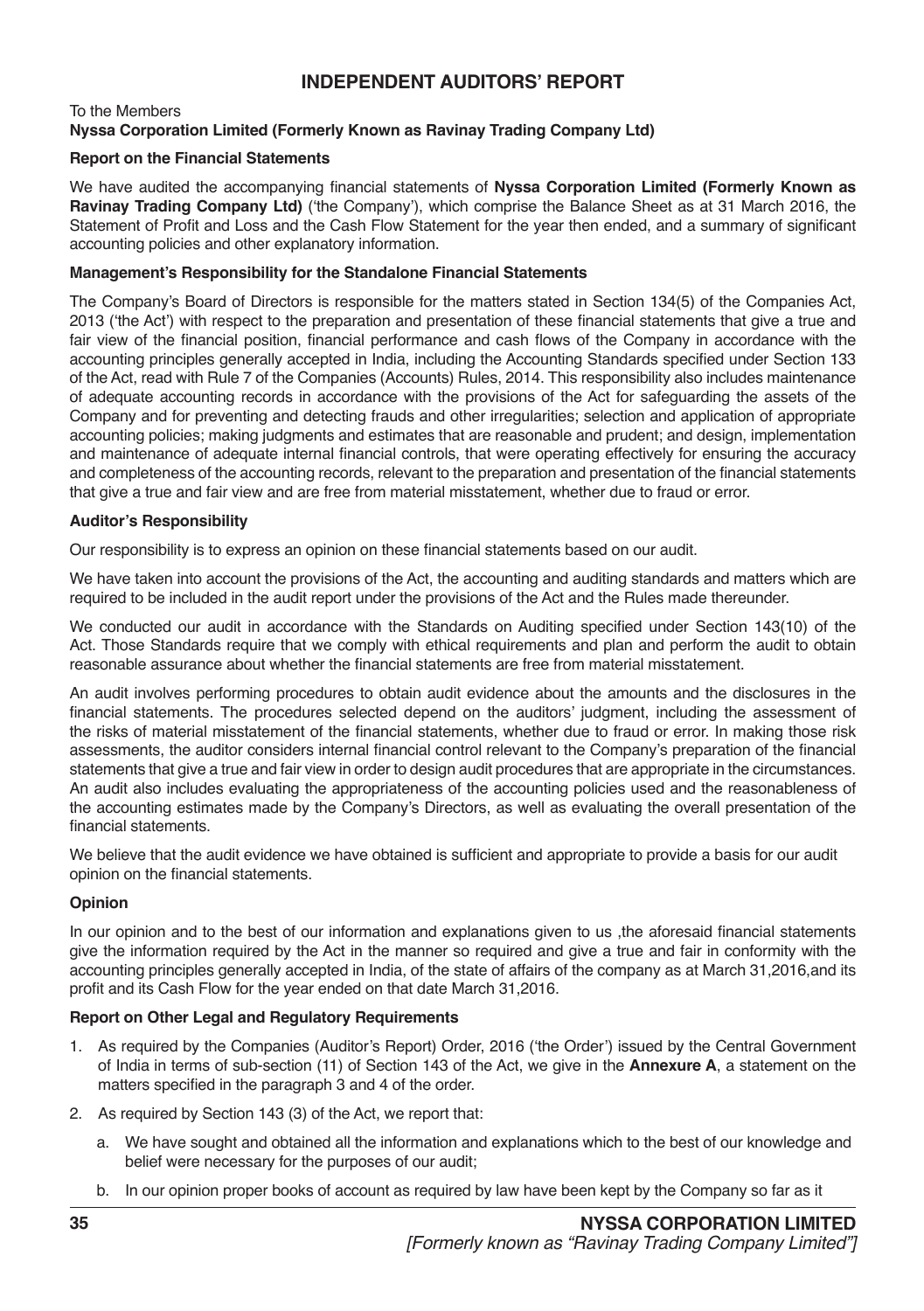appears from our examination of those books;

- c. The Balance Sheet, the Statement of Profit and Loss and the Cash Flow Statement dealt with by this Report are in agreement with the books of account;
- d. In our opinion, except for the possible effects of the matter described in the basis for Qualified Opinion paragraph above, the aforesaid financial statements comply with the Accounting Standards specified under Section 133 of the Act, read with Rule 7 of the Companies(Accounts) Rules, 2014.
- e. The matter described in the Basis for Qualified Opinion paragraph above, in our opinion may not have an adverse effect on the functioning of the company.
- f. On the basis of the written representations received from the directors as on 31 March 2016 taken on record by the Board of Directors, none of the directors is disqualified as on 31 March 2016 from being appointed as a director in terms of Section 164 (2) of the Act;
- g. With respect to the adequacy of the internal financial controls over financial reporting of the Company and the operating effectiveness of such controls, refer to our separate report in 'Annexure B'; and
- h. with respect to the other matters to be included in the Auditors' Report in accordance with Rule 11 of the Companies (Audit and Auditors) Rules, 2014, in our opinion and to the best of our information and according to the explanations given to us :
	- i. The Company does not have any pending litigations which would impact its financial position.
	- ii. The Company did not have any long-term contracts including derivative contracts; as such the question of commenting on any material foreseeable losses thereon does not arise.
	- iii. There has been no delay in transferring amounts required to be transferred, to the Investor Education and Protection Fund by the company.

**For CLB & Associates** Chartered Accountants FRN : 124305W

> **S.Sarupria** (Partner) M.No 035783

**Place : Mumbai Date: 27th May, 2016**

### **Annexure A to the Auditor's Report**

### **Referred in paragraph 1 of Our Report of even date to the members of Nyssa Corporation Limited on the financial statements as of and for the year ended 31st March, 2016**

On the basis of such checks as we considered appropriate and according to the information and explanations given to us during the course of our audit, we report that:

- i. (a). The Company has maintained proper records showing full particulars, including quantitative details and situation of fixed assets;
	- (b). As explained to us, fixed assets have been physically verified by the management at regular intervals; as informed to us no material discrepancies were noticed on such verification;
	- (c). According to the information and explanations given to us and on the basis of our examination of the records of the company, the company does not have any Immovable property.
- ii. (a) The management has conducted physical verification of inventory at reasonable intervals.
	- (b) The procedure of physical verification of inventory followed by the management are reasonable and adequate in relation to the size of the company and nature of its business,
	- (c) The company is maintaining proper records of inventories and no material discrepancies were noticed on physical verification as compared to book records.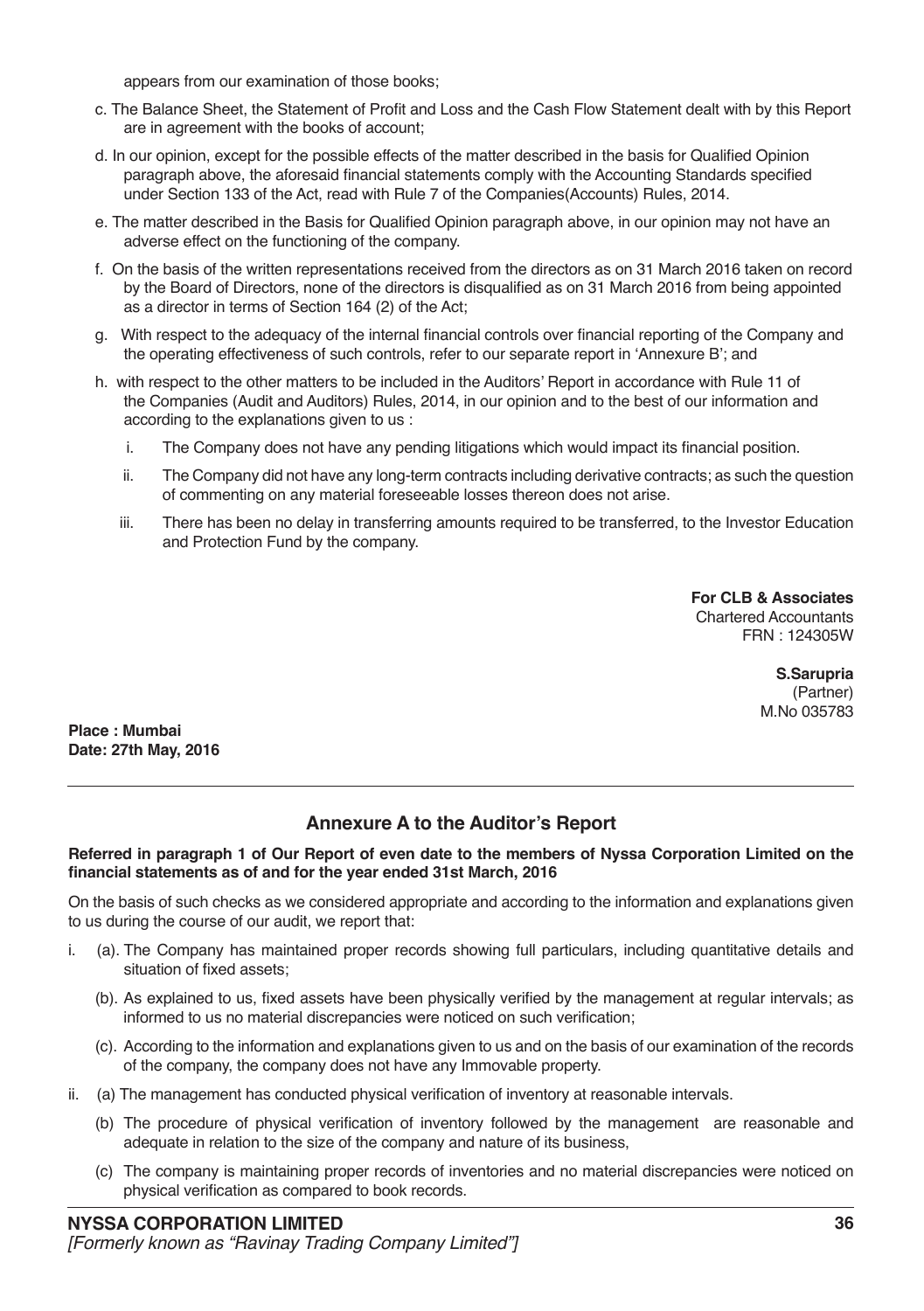- iii. The company has not granted any loan, secured, unsecured loan to companies, firms or other covered parties covered in the register maintained under section 189 of the Companies Act, 2013.
- iv. In our opinion and according to the information and explanations given to us, the company has complied with the provision of section 185 and section 186 of the act, in respect of loans, Investment, guarantees and security.
- v. The Company has not accepted any deposits from the public covered under Section 73 to 76 of the Companies Act, 2013.
- vi. In our opinion and according to the information and explanations given to us, the company has not defaulted in repayment of dues to a financial institution or bank.
- vii. As informed to us, the Central Government has not prescribed maintenance of cost records under sub-section (1) of Section 148 of the Act for any of the activities of the company
- viii. (a) According to the information and explanations given to us and based on the records of the company examined by us, the company is regular in depositing the undisputed statutory dues, including Provident Fund, Employees' State Insurance, Income-tax, Sales-tax, Wealth Tax, Service Tax, Custom Duty, Excise Duty and other material statutory dues, as applicable, with the appropriate authorities in India.
	- (b) According to the information and explanations given to us, no undisputed amounts payable in respect of income tax, wealth tax, sales tax, customs duty, and excise duty were outstanding, at the year end for a period of more than six months from the date they became payable.
	- (c) According to the information and explanations given to us and based on the records of the company examined by us, there are no dues of Income Tax, Wealth Tax, Service Tax, Sales Tax, Customs Duty and Excise Duty which have not been deposited on account of any disputes.
	- (d) There were no amounts which were required to be transferred to the Investor Education and Protection Fund by the Company
- ix. The Company did not raise any money by way of initial public offer or further public offer (including debt instruments) and term loans during the year.
- x. According to the information and explanations given to us and based on our examination of the records of the company, the company has paid/provided for managerial remuneration which is in accordance of the Provisions of the Act.
- xi. According to the information and explanations given to us, no material fraud by the company or on the company by its officers or employees has been noticed or reported during the course of our audit.
- xii. In our opinion and according to the information and explanations given to us, the company is not a nidhi company.
- xiii. According to the information and explanations given to us and based on our examination of the records of the company, the company has not made any preferential allotment or private placement of shares or fully or partly convertible debentures during the year.
- xiv. According to the information and explanations given to us and based on our examination of the records of the company, transactions with the related parties are in compliance with section 177 and 188 of the act where applicable and details of such transactions have been disclosed in the financial statements as required by the applicable accounting standards.
- xv. According to the information and explanations given to us and based on our examination of the records of the company, the company has not entered into non-cash transactions with directors or persons connected with him.
- xvi. The Company is not required to be registered under section 45-IA of Reserve Bank of India Act 1934.

**For CLB & Associates** Chartered Accountants FRN : 124305W

> S.Sarupria (Partner) M.No 035783

Place : Mumbai Date: 27th May, 2016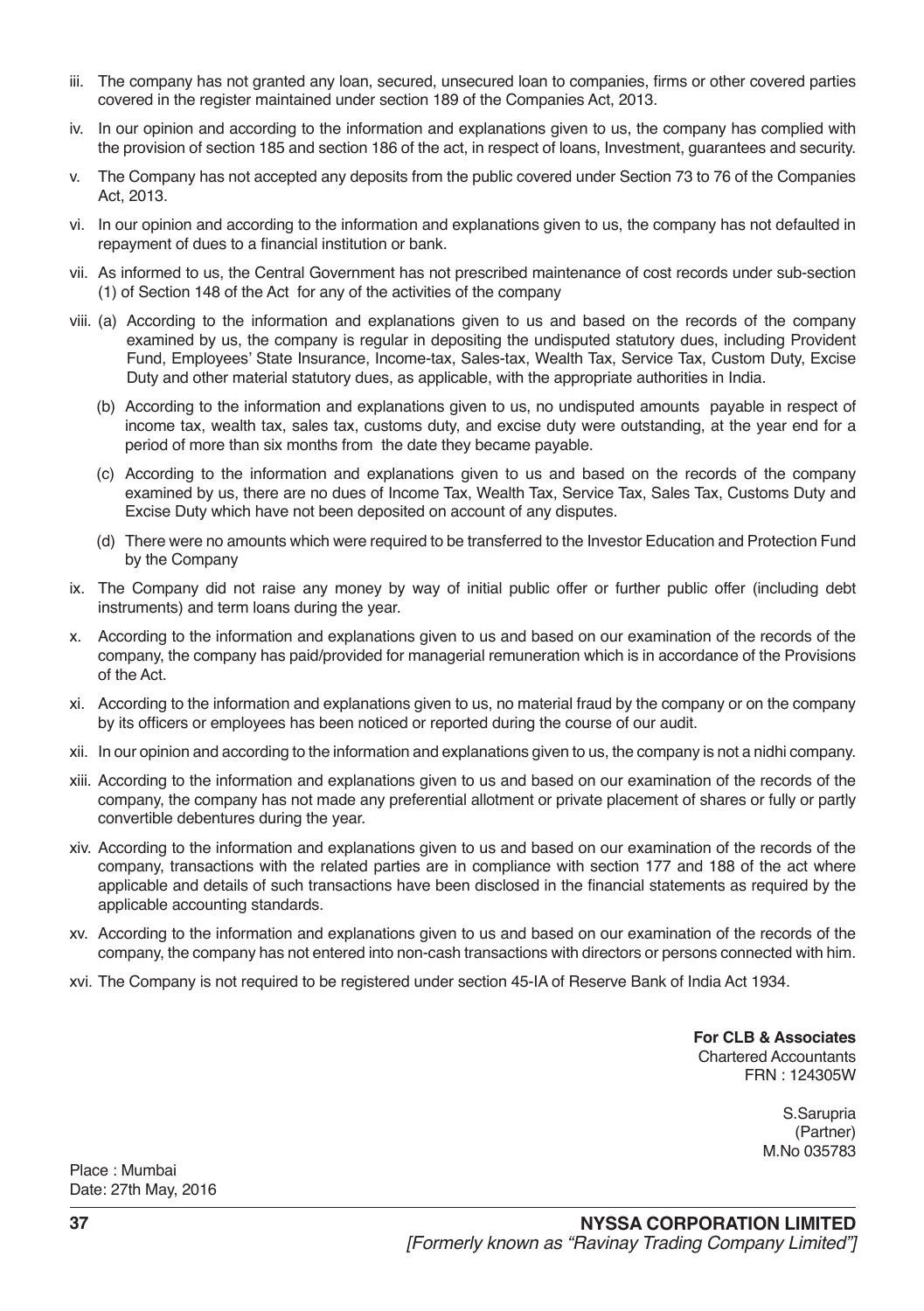### **Annexure B to the Auditor's Report**

### **Report on Internal Financial Controls under Clause (i) of sub-section 3 of section 143 of the companies Act, 2013('the Act')**

We have audited the internal financial controls over financial reporting of Nyssa Corporation Limited as of 31<sup>st</sup> March 2016 in conjunction with our audit of the financial statements of the company for the year ended on that date.

### **Management's Responsibility for Internal Financial Controls**

The Company's management is responsible for establishing and maintaining internal financial controls based on the internal control over financial reporting criteria established by the company considering the essential components of internal control stated in the Guidance Note on Audit of Internal Financial Control over financial reporting issued by Institute of Chartered Accountants of India ('ICAI'). These responsibilities include the design, implementation and maintenance of adequate internal financial controls that were operating effectively for ensuring the orderly and efficient conduct of its business, including adherence to the company's policies, the safeguarding of its assets, the prevention and detection of frauds and errors, the accuracy and completeness of the accounting records, and the timely preparation of reliable financial information, as required under the Companies Act, 2013.

### **Auditor's Responsibility**

Our responsibility is to express an opinion on the Company's internal financial controls over financial reporting based on our audit. We conducted our audit in accordance with the Guidance Note on Audit of Internal Financial Controls over Financial Reporting (the 'Guidance Note') and the Standards on Auditing, issued by ICAI and deemed to be prescribed under Section 143(10) of the Companies Act, 2013, to the extent applicable to an audit of internal financial controls, both applicable to an audit of Internal Financial Controls and, both issued by the Institute of Chartered Accountants of India. Those Standards and the Guidance Note require that we comply with ethical requirements and plan and perform the audit to obtain reasonable assurance about whether adequate internal financial controls over financial reporting were established and maintained and if such controls operated effectively in all material respects.

Our audit involves performing procedures to obtain audit evidence about the adequacy of the internal financial controls system over financial reporting and their operating effectiveness. Our audit of internal financial controls over financial reporting included obtaining an understanding of internal financial controls over financial reporting, assessing the risk that a material weakness exists, and testing and evaluating the design and operating effectiveness of internal control based on the assessed risk. The procedures selected depend on the auditors' judgment, including the assessment of the risks of material misstatement of the financial statements, whether due to fraud or error.

We believe that the audit evidence we have obtained is sufficient and appropriate to provide a basis for our audit opinion on the Company's internal financial controls system over financial reporting.

### **Meaning of Internal Financial Controls over Financial Reporting**

A company's internal financial control over financial reporting is a process designed to provide reasonable assurance regarding the reliability of financial reporting and the preparation of financial statements for external purposes in accordance with generally accepted accounting principles. A company's internal financial control over financial reporting includes those policies and procedures that (1) pertain to the maintenance of records that, in reasonable detail, accurately and fairly reflect the transactions and dispositions of the assets of the Company; (2) provide reasonable assurance that transactions are recorded as necessary to permit preparation of financial statements in accordance with generally accepted accounting principles, and that receipts and expenditures of the Company are being made only in accordance with authorizations of the Management and directors of the Company; and (3) provide reasonable assurance regarding prevention or timely detection of unauthorized acquisition, use, or disposition of the Company's assets that could have a material effect on the financial statements.

### **Inherent Limitations of Internal Financial Controls over Financial Reporting**

Because of the inherent limitations of internal financial controls over financial reporting, including the possibility of collusion or improper management override of controls, material misstatements due to error or fraud may occur and not be detected. Also, projections of any evaluation of the internal financial controls over financial reporting to future periods are subject to the risk that the internal financial control over financial reporting may become inadequate because of changes in conditions, or that the degree of compliance with the policies or procedures may deteriorate.

### **Opinion**

In our opinion, the Company has, in all material respects, an adequate internal financial controls system over financial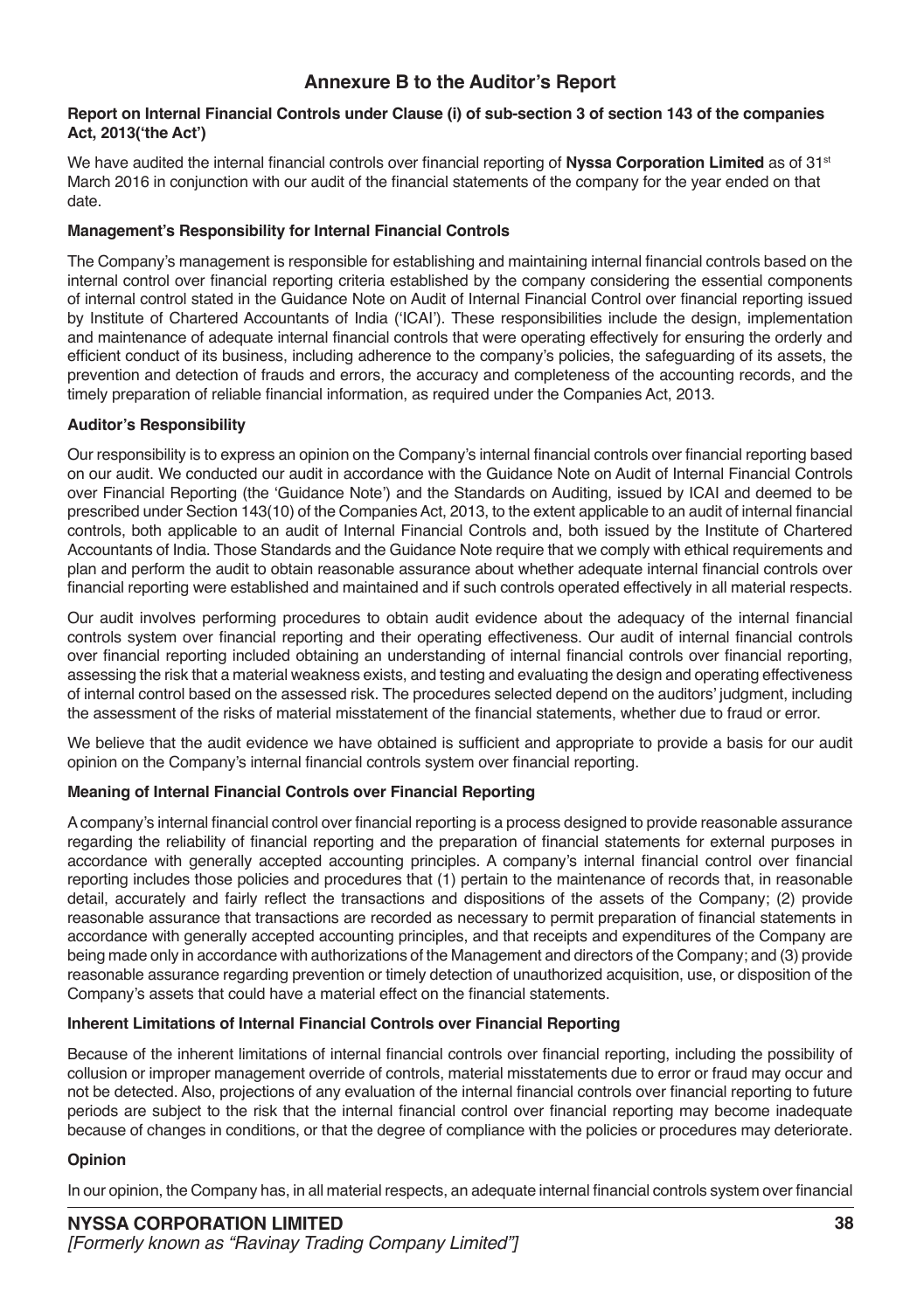reporting and such internal financial controls over financial reporting were operating effectively as at 31 March 2016, based on the internal control over financial reporting criteria established by the Company considering the essential components of internal control stated in the Guidance Note on Audit of Internal Financial Controls Over Financial Reporting issued by the Institute of Chartered Accountants of India.

**For CLB & Associates**

Chartered Accountants FRN : 124305W

> S.Sarupria (Partner) M.No 035783

Place : Mumbai Date: 27th May, 2016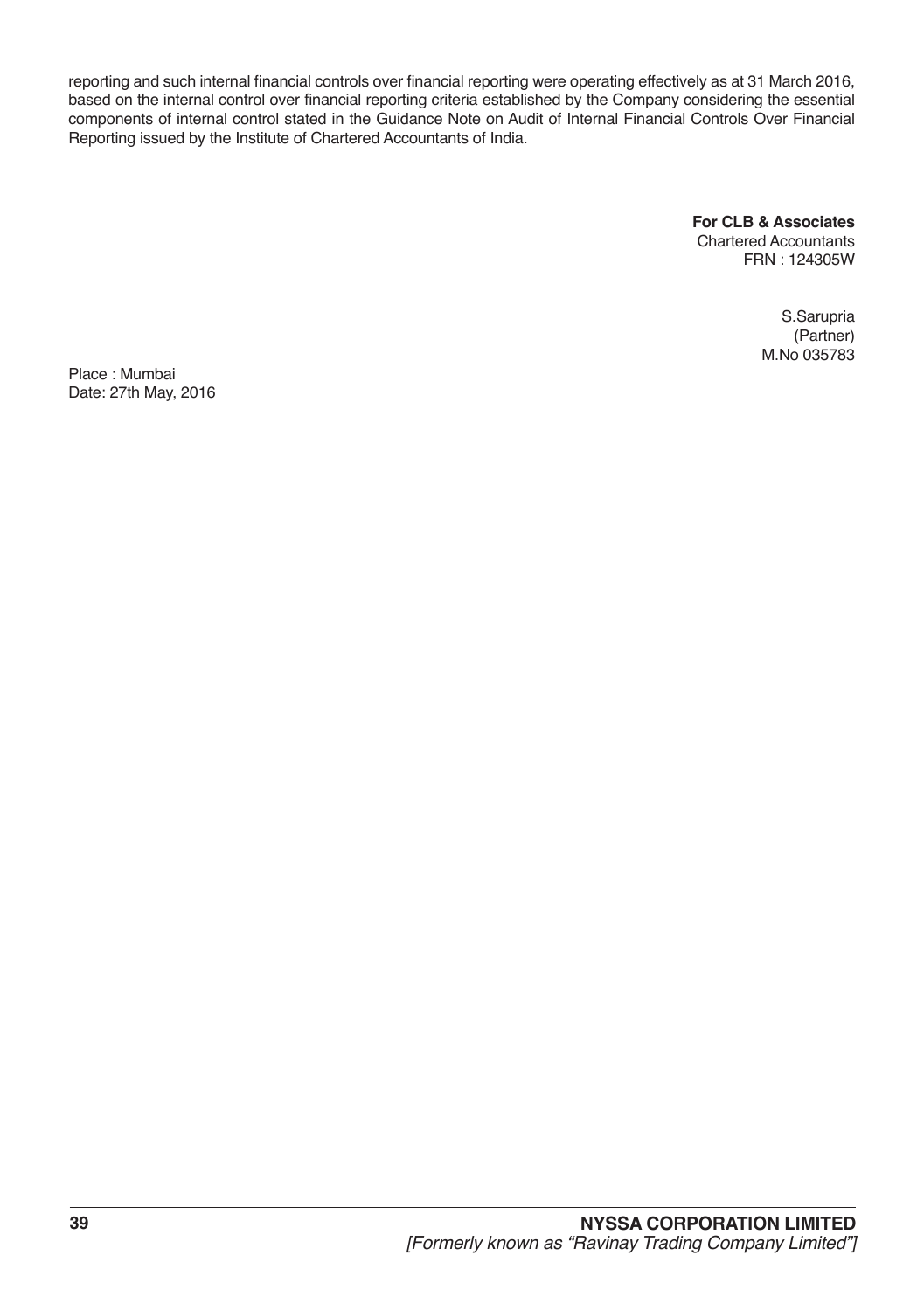### **NYSSA CORPORATION LIMITED Formerly known as Ravinay Trading Company Limited CIN: L70101MH1981PLC024341 BALANCE SHEET AS AT 31ST MARCH, 2016**

|                   |                                                     |                |             | (In ₹)      |
|-------------------|-----------------------------------------------------|----------------|-------------|-------------|
|                   | <b>Particulars</b>                                  | Note No.       | 31.03.2016  | 31.03.2015  |
|                   | <b>I. EQUITY AND LIABILITIES</b>                    |                |             |             |
|                   | (1) Shareholder's Funds                             |                |             |             |
|                   | (a) Share Capital                                   | 1              | 30,000,000  | 30,000,000  |
| (b)               | <b>Reserves and Surplus</b>                         | $\overline{2}$ | 190,745,128 | 181,753,741 |
|                   | (2) Non-Current Liabilities                         |                |             |             |
|                   | (a) Long-Term Borrowings                            | 3              | 15,023,743  | 34,714,923  |
|                   | (3) Current Liabilities                             |                |             |             |
| (a)               | <b>Trade Payables</b>                               | 4              | 8,405,442   | 5,040,442   |
| (b)               | <b>Other Current Liabilities</b>                    | 5              | 47,469,487  | 52,928,856  |
| (c)               | <b>Short-Term Provisions</b>                        | 6              | 15,863,738  | 22,048,214  |
|                   | <b>Total</b>                                        |                | 307,507,538 | 326,486,176 |
| <b>II. ASSETS</b> |                                                     |                |             |             |
|                   | (1) Non-Current Assets                              |                |             |             |
|                   | (a) Fixed Assets                                    |                |             |             |
|                   | <b>Tangible Assets</b><br>(i)                       | 7              | 4,207       | 19,443      |
| (b)               | Non-Current Investments                             | 8              | 113,757,178 | 109,201,074 |
| (c)               | Long Term Loans and Advances                        | 9              | 118,076,881 | 91,738,932  |
| (d)               | <b>Deferred Tax Assets</b>                          | 10             | 2,069       | 3,736       |
|                   | (2) Current Assets                                  |                |             |             |
| (a)               | Inventories                                         | 11             | 13,174,666  | 33,839,175  |
| (b)               | Sundry debtors                                      | 12             | 12,667,441  | 18,857,983  |
| (c)               | Cash and Cash Equivalents                           | 13             | 1,300,138   | 506,682     |
| (d)               | Short-Term Loans and Advances                       | 14             | 48,524,958  | 72,294,017  |
| (e)               | <b>Other Current Assets</b>                         | 15             |             | 25,134      |
|                   | <b>Total</b>                                        |                | 307,507,538 | 326,486,175 |
|                   | Significant Accounting Policies & Notes on Accounts | 25             |             |             |
|                   |                                                     |                |             |             |

The schedule referred above to form an integral part of the Balance Sheet in our report of even date.

Chartered Accountants FRN No. 124305W

Place: Mumbai Date: 27/05/2016

**For CLB & Associates** For and on Behalf of the Board

| S. Sarupria  | R. V. Ruia      | Kamlesh R. Tiwari |
|--------------|-----------------|-------------------|
| (Partner)    | Director        | Director          |
| M.No. 035783 | (DIN: 00035853) | (DIN: 02679805)   |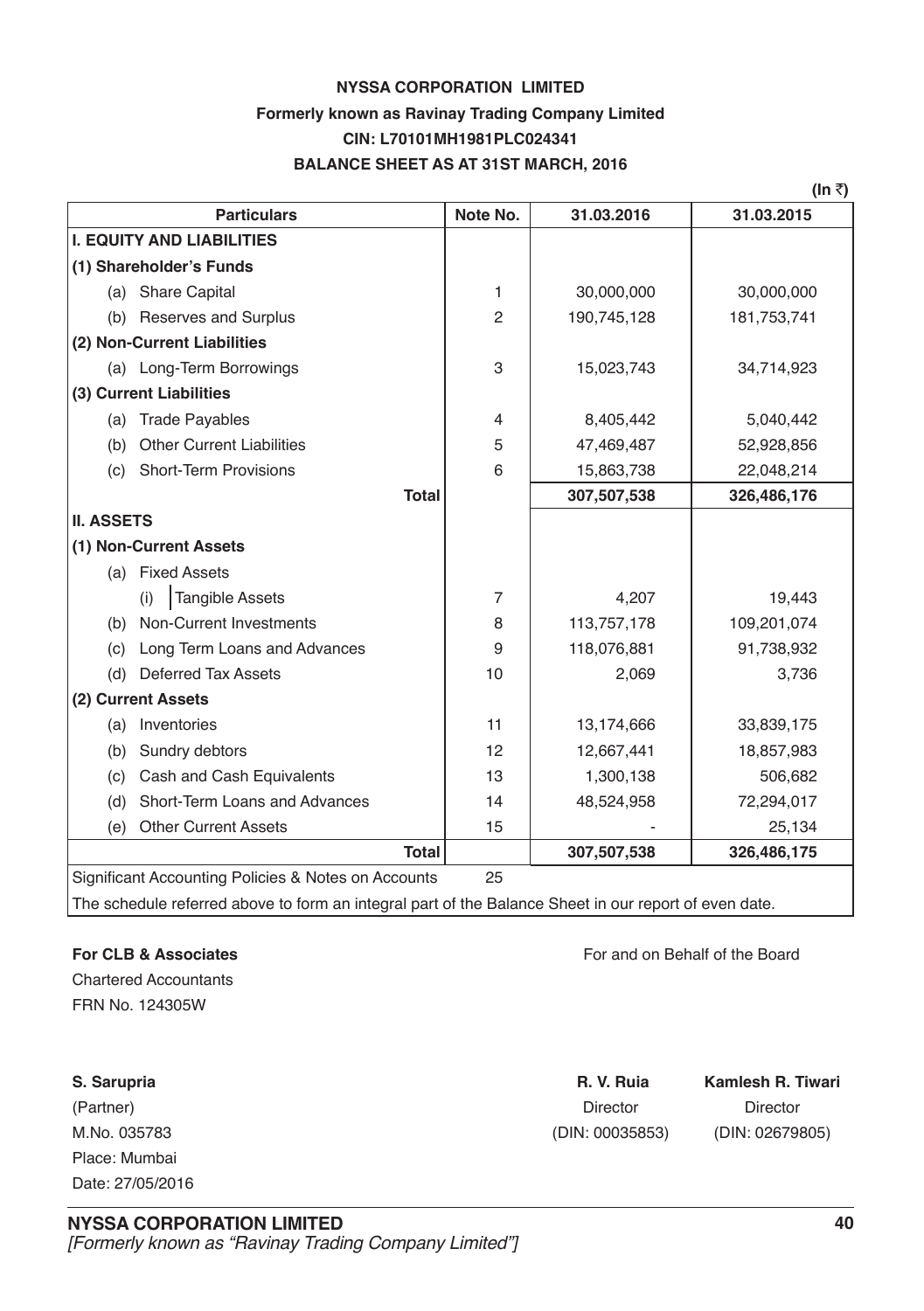### **NYSSA CORPORATION LIMITED Formerly known as Ravinay Trading Company Limited CIN: L70101MH1981PLC024341**

### **STATEMENT OF PROFIT AND LOSS FOR THE YEAR ENDED 31ST MARCH, 2016**

|                                                                      |                |              | (In ₹)       |
|----------------------------------------------------------------------|----------------|--------------|--------------|
| <b>Particulars</b>                                                   | Note No        | F.Y. 2015-16 | F.Y. 2014-15 |
| I. Revenue from Operations                                           | 16             | 53,033,946   | 77,441,724   |
| II. Other Income                                                     | 17             | 17,294,339   | 20,285,869   |
| III. Total Revenue (I +II)                                           |                | 70,328,285   | 97,727,593   |
| IV. Expenses:                                                        |                |              |              |
| Cost of Land, Plots & Constructed Properties &<br>Development Rights | 18             | 14,878,206   | 44,790,886   |
| Purchase of Stock-in-Trade                                           | 19             | 9,870,824    |              |
| Change in inventories of finished goods &<br>work in progress        | 20             | 20,664,509   | 2,894,498    |
| <b>Employee Benefit Expense</b>                                      | 21             | 1,190,182    | 1,825,752    |
| <b>Financial costs</b>                                               | 22             | 5,019,869    | 8,135,823    |
| Depreciation & Amortisation                                          | 23             | 40,370       | 53,341       |
| <b>Other Expenses</b>                                                | 24             | 3,746,623    | 2,762,490    |
| <b>IV. Total Expenses</b>                                            |                | 55,410,582   | 60,462,791   |
| V. Profit before exceptional and extraordinary items and tax         | $(III - IV)$   | 14,917,702   | 37,264,802   |
| VI. Exceptional Items                                                |                |              |              |
| VII. Profit before extraordinary items and tax                       | $(V - VI)$     | 14,917,702   | 37,264,802   |
| VIII. Extraordinary Items                                            |                |              |              |
| IX. Profit Before Tax                                                | $(VII - VIII)$ | 14,917,702   | 37,264,802   |
| X. Tax Expense:                                                      |                |              |              |
| (1) Current Tax                                                      |                |              |              |
| - Income Tax                                                         |                | 3,365,524    | 7,547,618    |
| (2) Earlier Year Tax                                                 |                |              |              |
| - Short/(Excess) Provision of Tax                                    |                | 724,648      | 15,330       |
| (3) Deferred Tax                                                     |                | 1,667        | (15, 462)    |
| (4) MAT Credit entitlement                                           |                | 1,834,476    | 4,652,382    |
| XI. Profit(Loss) from the perid from continuing operations           | $(IX-X)$       | 8,991,387    | 25,064,934   |
| XII. Earning per equity share:                                       |                |              |              |
| $(1)$ Basic                                                          |                | 0.30         | 0.84         |
| (2) Diluted                                                          |                | 0.30         | 0.84         |

Significant Accounting Policies & Notes on Accounts 25

The schedule referred above to form an integral part of the Profit & Loss in our report of even date.

### **For CLB & Associates** For and on Behalf of the Board

Chartered Accountants FRN No. 124305W

| S. Sarupria      | R. V. Ruia      | Kamlesh R. Tiwari |
|------------------|-----------------|-------------------|
| (Partner)        | <b>Director</b> | <b>Director</b>   |
| M.No. 035783     | (DIN: 00035853) | (DIN: 02679805)   |
| Place: Mumbai    |                 |                   |
| Date: 27/05/2016 |                 |                   |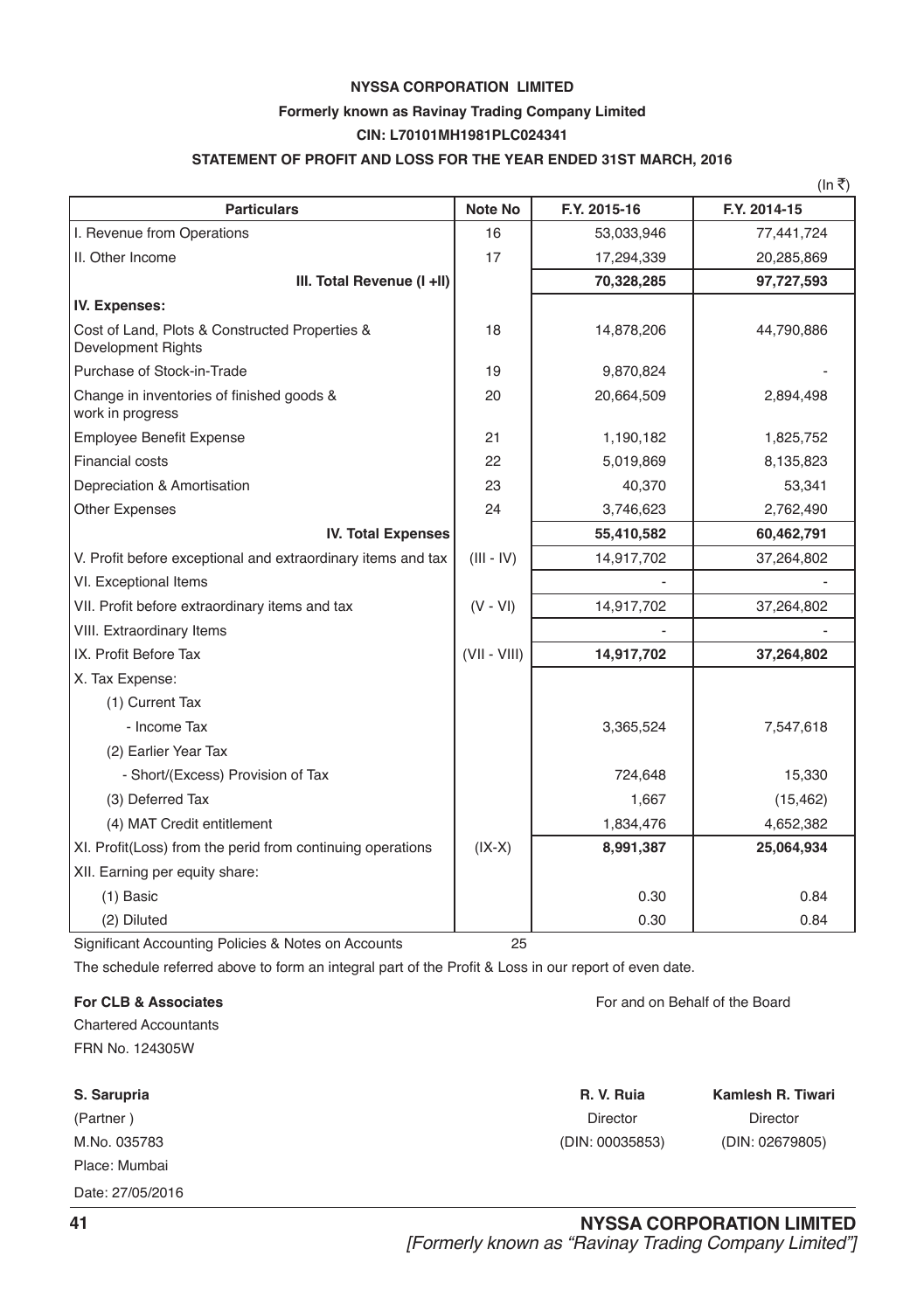### **NYSSA CORPORATION LIMITED Formerly known as Ravinay Trading Company Limited CIN: L70101MH1981PLC024341 CASH FLOW STATEMENT FOR THE YEAR ENDED 31ST MARCH 2016**

|                                                            | 31.03.2016     | 31.03.2015     |
|------------------------------------------------------------|----------------|----------------|
|                                                            | <b>Rupees</b>  | <b>Rupees</b>  |
| A. CASH FLOW FROM OPERATING ACTIVITIES:                    |                |                |
| Profit before tax and extra ordinary items                 | 14,917,702     | 37,264,802     |
| <b>Adjustment For:</b>                                     |                |                |
| Share of (profit)/loss from investment in partnership firm | (179, 561)     | 142,034        |
| Depreciation/amortization on continuing operation          | 15,236         | 34,207         |
| Interest expenses                                          | 5,000,258      | 8,131,815      |
| Operating profit before working capital changes            | 19,753,635     | 45,572,858     |
| <b>Movement in Working Capital:</b>                        |                |                |
| Increase/(decrease) in Inventory                           | 20,664,509     | 2,894,498      |
| Increase/(decrease) in Trade receivables                   | 6,190,542      | 24,051,863     |
| Increase/(decrease) in Short Term Loan & Advances          | 23,769,059     | 40,955,306     |
| Increase/(decrease) in Current Liabilities                 | (5,459,369)    | (59,015,821)   |
| Increase/(decrease) in Trade Payable                       | 3,365,000      | (2,571,689)    |
| Increase/(decrease) in Other Current Assets                | 25,134         | 19,134         |
| Direct taxes paid (net of refunds)                         | (12, 109, 124) | (5,017,116)    |
| <b>Net Cash Flow from Operating Activities(A)</b>          | 56,199,386     | 46,889,033     |
| <b>B. CASH FLOW FROM INVESTING ACTIVITIES</b>              |                |                |
| Investments /withdrawl in Partnership Firm                 | (4, 556, 104)  | 6,810,645      |
| Share of (profit)/loss from investment inpartnership firm  | 179,561        | (142, 034)     |
| <b>Net Cash Flow from Invesing Activities(B)</b>           | (4,376,543)    | 6,668,611      |
| <b>C. CASH FLOW FROM FINANCING ACTIVITIES</b>              |                |                |
| Proceed (Repayment) from long term borrowing               | (19,691,180)   | (11, 787, 378) |
| Increase in Advances Given                                 | (26, 337, 949) | (35,938,932)   |
| <b>Interest Paid</b>                                       | (5,000,258)    | (8, 131, 815)  |
| <b>Net Cash Flow from Financing Activities(C)</b>          | (51,029,387)   | (55, 858, 125) |
| Net increase/(decrease) in cash & cash equivalents(A+B+C)  | 793,456        | (2,300,480)    |
| Cash and Cash equivalents (Opening Balance)                | 506,682        | 2,807,162      |
| <b>Cash and Cash equivalents (Closing Balance)</b>         | 1,300,138      | 506,682        |

Previous year figure have been regrouped/ reclassified wherever necessary As per our report of even date

## Chartered Accountants FRN No. 124305W

 Place: Mumbai Date: 27/05/2016

**For CLB & Associates** For and on Behalf of the Board

**S. Sarupria R. V. Ruia Kamlesh R. Tiwari** (Partner) Director Director Director Director Director Director M.No. 035783 (DIN: 00035853) (DIN: 02679805)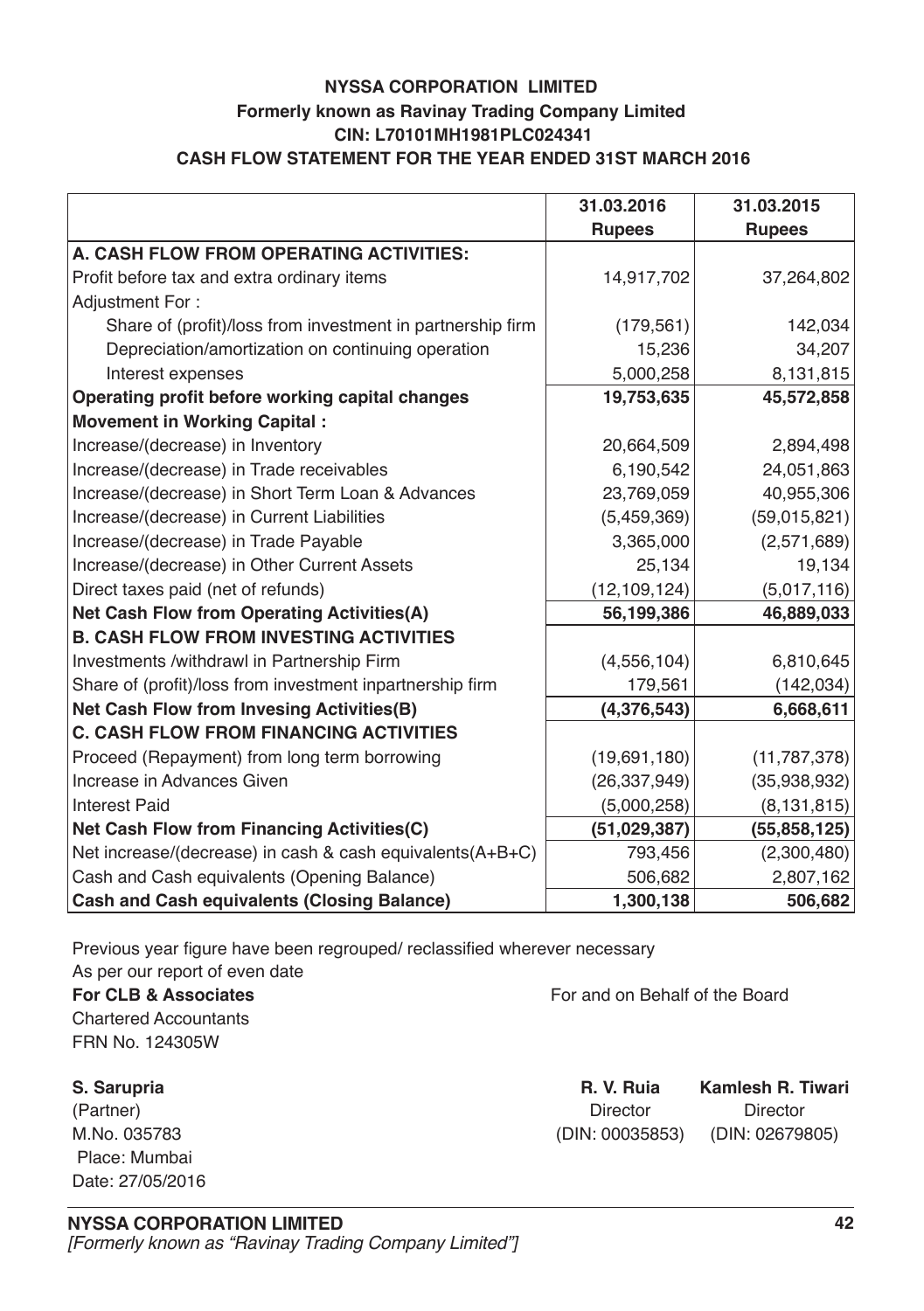### **NYSSA CORPORATION LIMITED**

### Formerly known as Ravinay Trading Company Limited

### **Notes to Accounts for year ended March 31, 2016**

### **NOTE 1: SHARE CAPITAL**

| <b>Particulars</b>                                                    | As at 31 March, 2016 |             | As at 31 March, 2015 |             |
|-----------------------------------------------------------------------|----------------------|-------------|----------------------|-------------|
|                                                                       | Number of<br>shares  | Amt.<br>(₹) | Number of<br>shares  | Amt.<br>(₹) |
| (a) Authorised:                                                       |                      |             |                      |             |
| 52,000,000 Equity Shares of ₹1/- each                                 | 52,000,000           | 52,000,000  | 52,000,000           | 52,000,000  |
| (Previous year 52,000,000 Equity Shares of Rs<br>$1/-$ each)          |                      |             |                      |             |
| (b) Issued, subscribed and fully paid-up<br>shares:                   |                      |             |                      |             |
| 30,000,000 Equity Shares of $\bar{z}$ 1/- each fully<br>paid up       | 30,000,000           | 30,000,000  | 30,000,000           | 30,000,000  |
| (Previous year 30,000,000 Equity Shares of $\bar{z}$ )<br>$1/-$ each) |                      |             |                      |             |
| Total Issued, subscribed and fully paid-up<br>shares                  | 30,000,000           | 30,000,000  | 30,000,000           | 30,000,000  |

### **(a) Reconciliation of the shares outstanding at the beginning and end of the reporting year**

|                                                                    |                     | As at 31 March, 2016 | As at 31 March, 2015 |             |
|--------------------------------------------------------------------|---------------------|----------------------|----------------------|-------------|
|                                                                    | Number of<br>shares | Amt.<br>(₹)          | Number of<br>shares  | Amt.<br>(₹) |
| <b>Equity Shares</b>                                               |                     |                      |                      |             |
| At the beginning of the year                                       | 30,000,000          | 30,000,000           | 3,000,000            | 30,000,000  |
| Add during the year                                                | ٠                   |                      |                      |             |
| Addition due to Split in share from Rs 10/- each<br>Ito ₹ 1/- Each |                     |                      | 27,000,000           |             |
| Outstanding at the end of the year                                 | 30,000,000          | 30,000,000           | 30,000,000           | 30,000,000  |

Share were spilt from  $\bar{\tau}$  10/- each to  $\bar{\tau}$  1/- each with effect from 17th September 2013.

### **(b) Shares held by each shareholder holding more than 5% of euity share capital:**

|                         |                     | As at 31 March, 2016               | As at 31 March, 2015 |                      |
|-------------------------|---------------------|------------------------------------|----------------------|----------------------|
| Name of the shareholder | Number of<br>shares | $\%$<br><b>Shareholding shares</b> | Number of            | $\%$<br>Shareholding |
|                         |                     |                                    |                      |                      |
| Shailaji R Ruia         | 3,000,000           | 10.00                              | 3,000,000            | 10.00                |
| Rekha R Ruia            | 3,000,000           | 10.00                              | 3,000,000            | 10.00                |

### **( c) Terms/rights attached to equity shares**

The Company has only one class of equity shares having a par value of  $\bar{\tau}$  1 per share.Each holder of equity shares is entitled to one vote per share.

The Company declares and pays dividend in Indian Rupees. The dividend proposed by the Board of directors is subject to the approval of the shareholders in ensuing Annual General Meeting. In event of liquidation of the Company,the holders of equity shares would be entitled to receive remaining assets of the Company, after distribution of all preferential amounts. The Distribution will be in proportion to the number of equity shares held by the shareholders.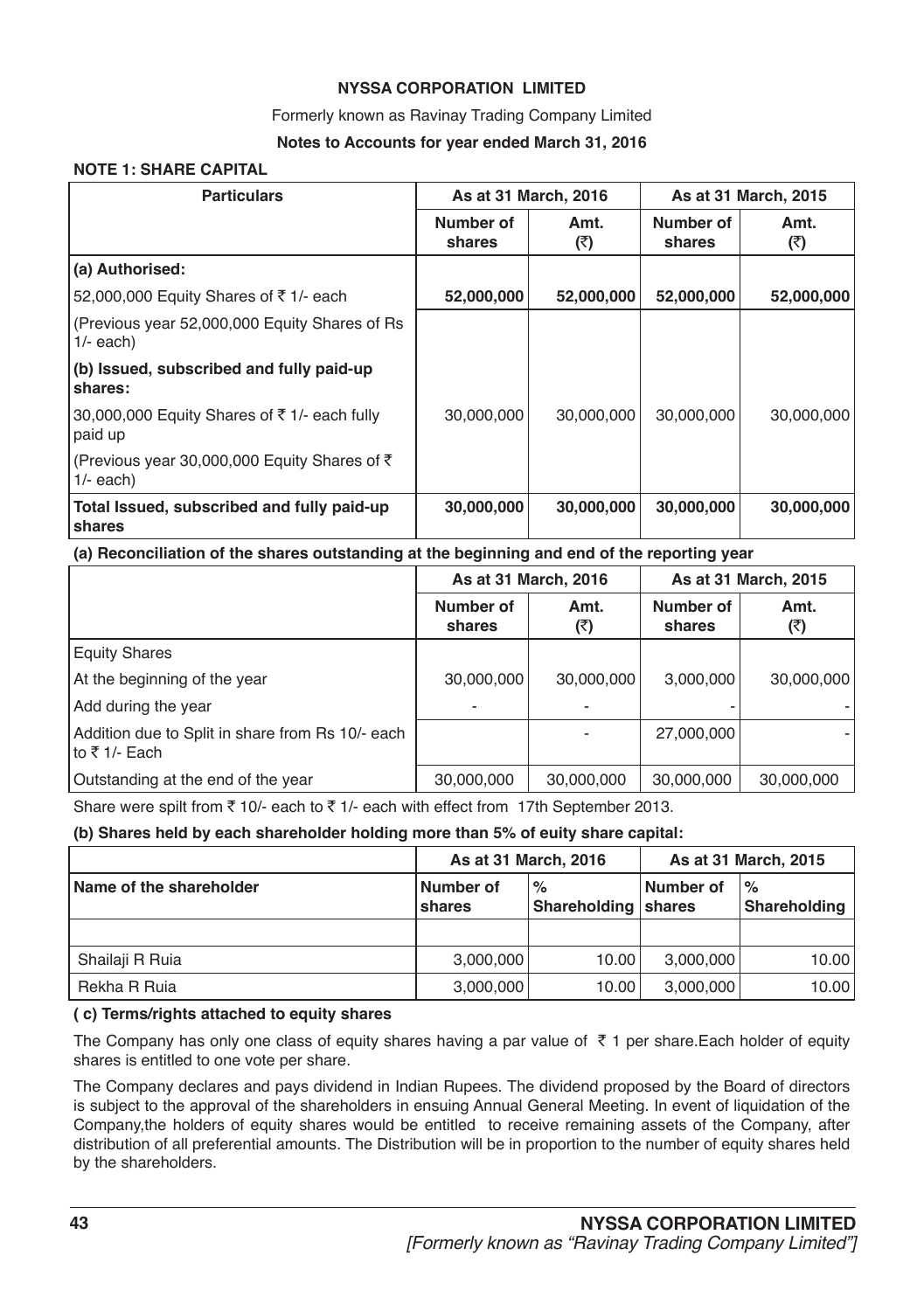### **Note : 2 Reserve & Surplus** (In ₹)

|                |                                    |                  | $\cdots$         |
|----------------|------------------------------------|------------------|------------------|
| Sr. No         | <b>Particulars</b>                 | As at 31.03.2016 | As at 31.03.2015 |
| 1              | <b>Capital Reserve</b>             |                  |                  |
|                | As Per Last Balance sheet          | 1,024,970        | 1,024,970        |
| $\overline{2}$ | Securities Premium Reserve         |                  |                  |
|                | As Per Last Balance sheet          | 42,750,000       | 42,750,000       |
| 3              | Profit and loss Account            |                  |                  |
|                | As Per Last Balance sheet          | 137,978,771      | 112,913,837      |
|                | Add: Profit for the year           | 8,991,387        | 25,064,934       |
|                | Amount available for Appropriation | 146,970,158      | 137,978,771      |
|                | Less: Appropriations               |                  |                  |
|                | Balance in Profit & Loss           | 146,970,158      | 137,978,771      |
|                | <b>Total</b>                       | 190,745,128      | 181,753,741      |

### **Note : 3 Long Term Borrowings**

| Sr. No | <b>Particulars</b>                                                                      | As at 31.03.2016 | As at 31.03.2015 |
|--------|-----------------------------------------------------------------------------------------|------------------|------------------|
| 1      | <b>Secured</b>                                                                          |                  |                  |
|        | United Bank of India                                                                    | 21,600,510       | 43,471,936       |
|        | Less: Maturity with in one year shown in note no. 7<br>under Other Current Liabilities. | 21,600,510       | 28,131,675       |
|        |                                                                                         | -0               | 15,340,261       |
|        | <b>ICICI HFC Ltd</b>                                                                    | 14,892,499       | 16,573,225       |
|        | Less: Maturity with in one year shown in note no. 7<br>under Other Current Liabilities. | 2,049,756        | 1,823,563        |
|        |                                                                                         | 12,842,743       | 14,749,662       |
| 2      | <b>Unsecured</b>                                                                        |                  |                  |
|        | <b>Rent Deposits</b>                                                                    | 2,181,000        | 4,625,000        |
|        | Total                                                                                   | 15,023,743       | 34,714,923       |

### **Nature of Security**

1. Secured by mortagage of Commercial Shop 6 located at "Aum Supreme" Old Bail Bazar, Opp. H P Petrol Pump, Kalyan West, District-Thane

### **Note : 4 Trade Payables**

| Sr. No | <b>Particulars</b>                 | As at 31,03,2016 | As at 31,03,2015 |
|--------|------------------------------------|------------------|------------------|
|        | Sundry Creditors (Net of Advances) | 8,405,442        | 5,040,442        |
|        | Total                              | 8,405,442        | 5,040,442        |

The Company has not received any intimation from suppliers regarding their status under the Micro, small and Medium Enterprised Development Act,2006 and hence disclosures, if any, relating to amount unpaid as at the year end together with interest paid/payable as required under the said Act could not be furnished.

**44**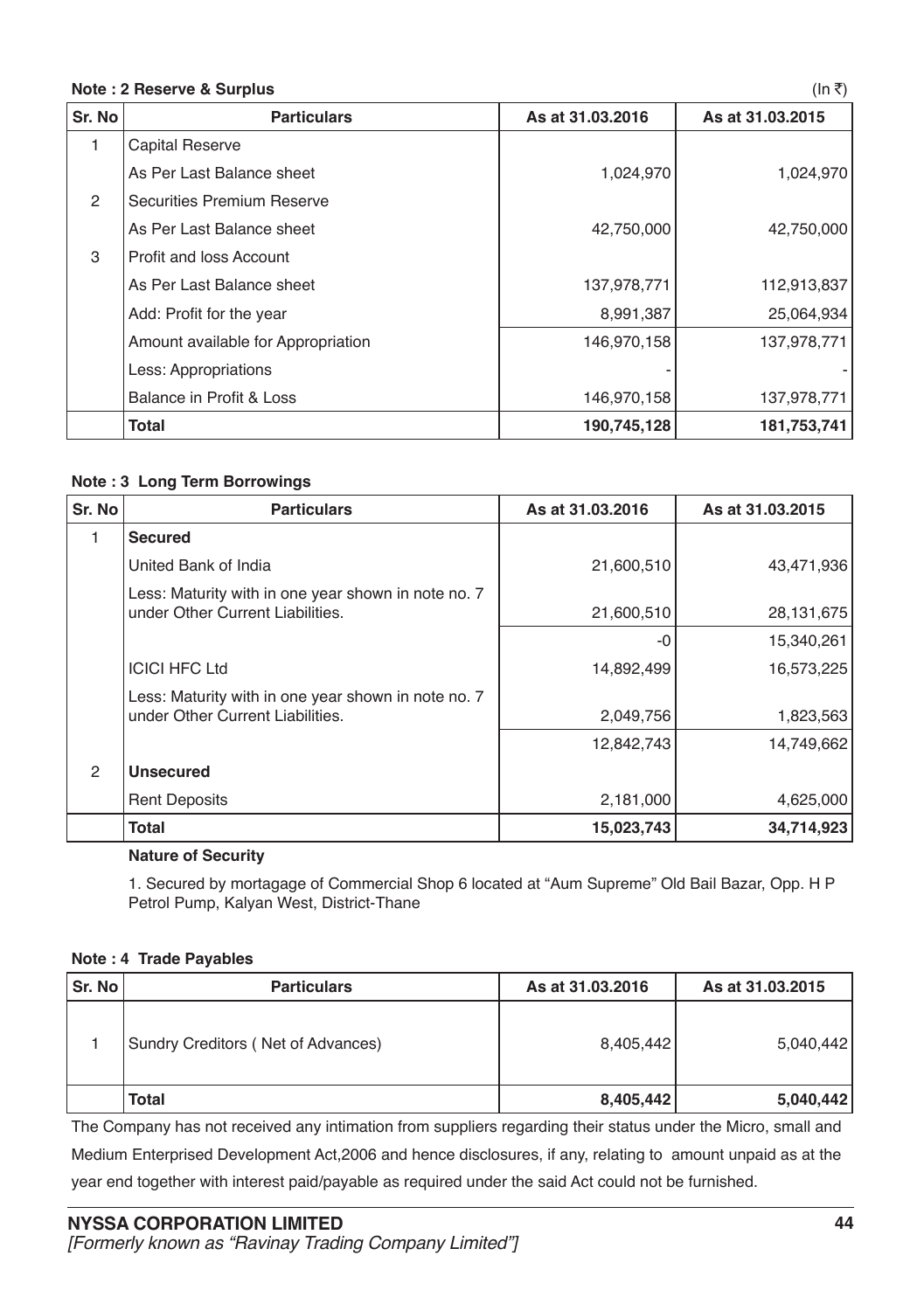### **Note : 5 Other Current Liabilities**

| Sr. No | <b>Particulars</b>                 | As at 31.03.2016 | As at 31.03.2015 |
|--------|------------------------------------|------------------|------------------|
|        | Current maturity of Long term debt | 23,650,266       | 29,955,238       |
| 2      | <b>Advances from Customers</b>     | 16,582,369       | 14,866,087       |
| 3      | <b>Statutory Dues Payable</b>      | 2,419,059        | 2,182,479        |
| 4      | <b>Bank Book OD</b>                | O                | 2,648,979        |
| 5      | Deposits Against Maintance Charges | 4,817,793        | 3,276,073        |
|        | <b>Total</b>                       | 47,469,487       | 52,928,856       |

### **Note : 6 Short Term Provisions**

| Sr. No | <b>Particulars</b>   | As at 31.03.2016 | As at 31,03,2015 |
|--------|----------------------|------------------|------------------|
|        | <b>Others</b>        |                  |                  |
|        | Income Tax Provision | 15,863,738       | 22.048.214       |
|        | Total                | 15,863,738       | 22,048,214       |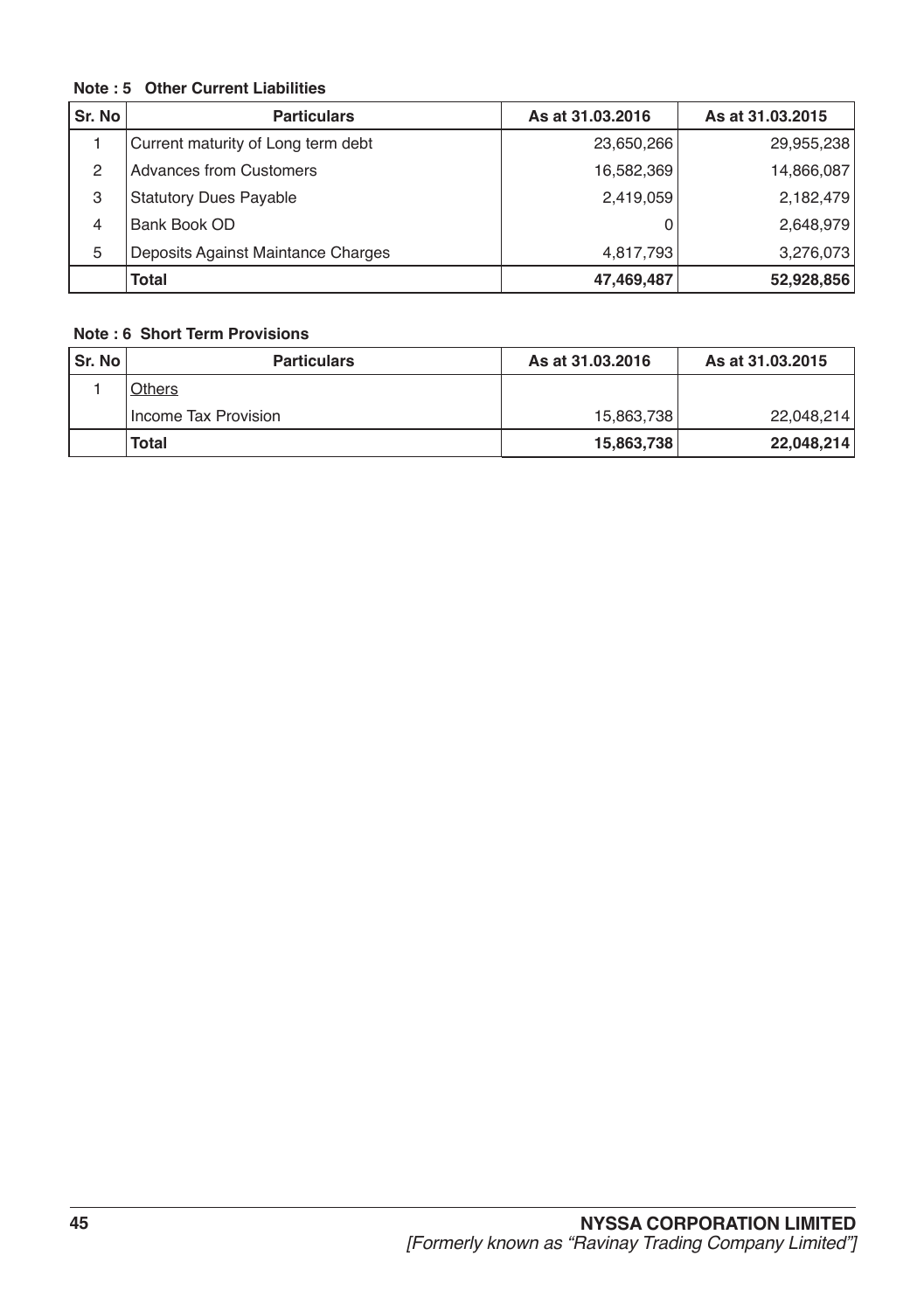|          | <b>Fixed Assets</b><br>Note:7          |                              |                                |                                        |                        |                              |                                |                                 |                        |        | (ln 7)                                       |
|----------|----------------------------------------|------------------------------|--------------------------------|----------------------------------------|------------------------|------------------------------|--------------------------------|---------------------------------|------------------------|--------|----------------------------------------------|
| ທີ່ 2    | <b>Particulars</b>                     |                              | Gross Block (At Cost)          |                                        |                        |                              | <b>Depreciaton</b>             |                                 |                        |        | <b>Net Block</b>                             |
|          |                                        | beginning<br>Value<br>at the | during the<br>Addition<br>year | during the<br><b>Deduction</b><br>year | at the<br>Value<br>end | beginning<br>Value<br>at the | Addition<br>the year<br>during | during the<br>Deduction<br>year | at the<br>Value<br>end |        | WDV as on WDV as on<br>31.03.2016 31.03.2015 |
|          | <b>Tangible Assets</b>                 |                              |                                |                                        |                        |                              |                                |                                 |                        |        |                                              |
|          | Computer &<br>Printer                  | 50,100                       | I.                             | $\mathbf{r}$                           | 50,100                 | 40,362                       | 7,234                          |                                 | 47,596                 | 2,504  | 9,738                                        |
| $\sim$   | <b>Biometric System</b><br>Fingerprint | 9,345                        | ı                              | $\blacksquare$                         | 9,345                  | 6,052                        | 2,658                          |                                 | 8,710                  | 635    | 3,293                                        |
| <u>က</u> | Camera                                 | 21,352                       | I,                             | $\mathbf{r}$                           | 21,352                 | 14,940                       | 5,344                          | $\mathbf{r}$                    | 20,284                 | 1,068  | 6,412                                        |
|          | <b>SUB TOTAL</b>                       | 80,797                       |                                | J.                                     | 80,797                 | 61,354                       | 15,236                         | I.                              | 76,590                 | 4,207  | 19,443                                       |
|          |                                        |                              |                                |                                        |                        |                              |                                |                                 |                        |        |                                              |
|          | (Current Year)                         | 80,797                       | ı.                             | I.                                     | 80,797                 | 61,354                       | 15,236                         | ×.                              | 76,590                 | 4,207  | 19,443                                       |
|          | (Previous Year)                        | 80,797                       | 0                              | $\mathbf{I}$                           | 80,797                 | 27,147                       | 34,207                         | $\blacksquare$                  | 61,354                 | 19,443 | 53,650                                       |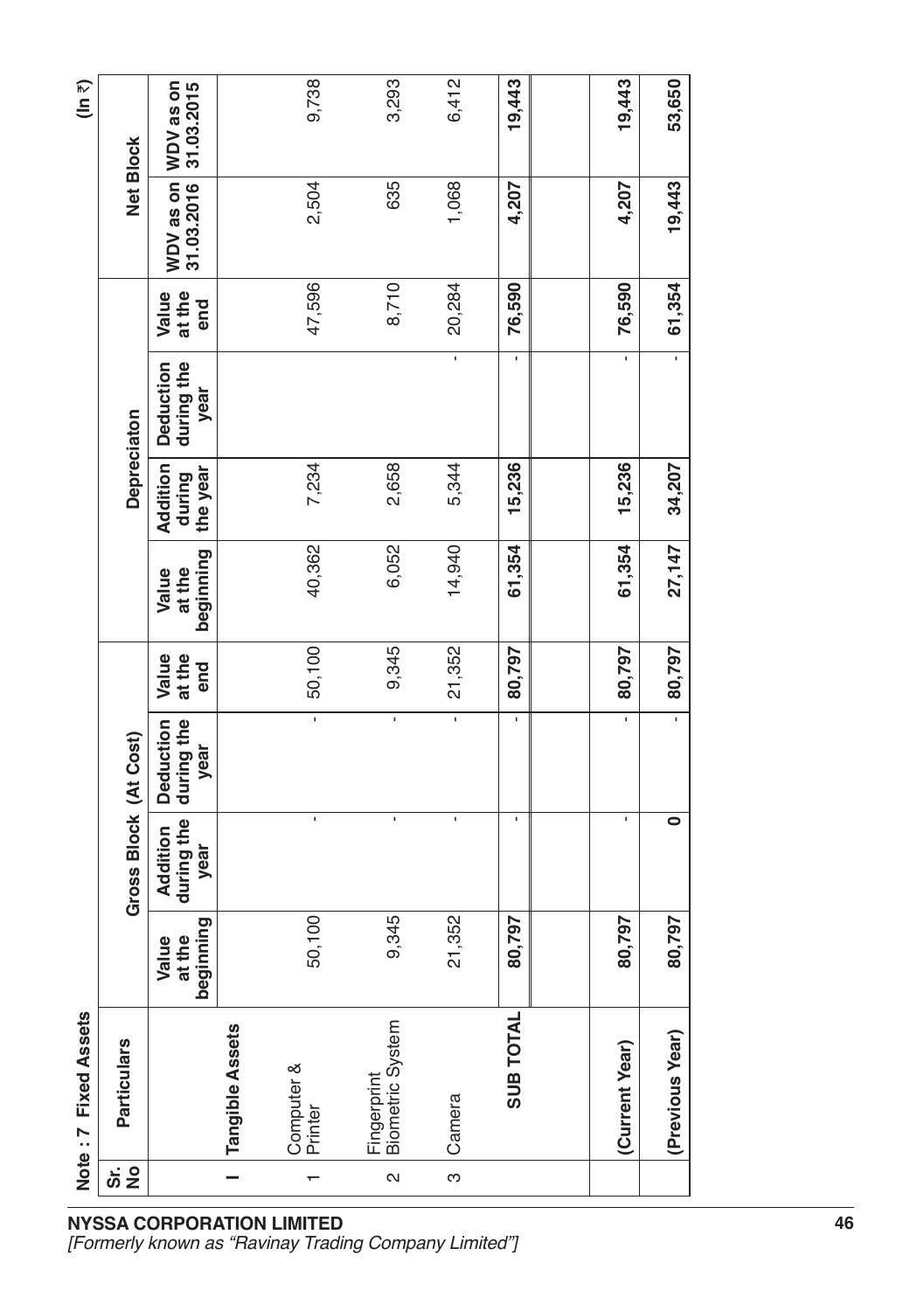| Sr. No        | <b>Particulars</b>                                  | As at 31.03.2016 | As at 31.03.2015 |
|---------------|-----------------------------------------------------|------------------|------------------|
|               | <b>Trade Investment</b>                             |                  |                  |
|               | <b>Unquoted</b>                                     |                  |                  |
|               | Investment in Partnership Firm                      | 112,697,178      | 108,981,074      |
|               | <b>Investment in Equity Instrument</b>              |                  |                  |
|               | <b>Flowmore Limited</b>                             | 840,000          |                  |
|               | (30,000 share @ ₹ 28/- per share)                   |                  |                  |
|               | <b>Other Investment</b>                             |                  |                  |
|               | Quoted                                              |                  |                  |
| $\mathcal{P}$ | Investment in Equity Instrument                     |                  |                  |
|               | Shree Vindhya Paper -4000 Share                     | 220,000          | 220,000          |
|               | (M.V. not available)                                |                  |                  |
|               | Total                                               | 113,757,178      | 109,201,074      |
|               | Investment in Partnership Firm M/s.Mark Developers. |                  |                  |

### **Note : 8 Non Current Investment (Fully Paid, at Cost)**

**Sr. No NAME OF PARTNER % OF SHARING** 1 Nyssa Corporation Limited 99.00

2 Ronak R Shah 1.00

### **Note : 9 Long Term Loans and Advances**

| Sr. No | <b>Particulars</b>                | As at 31.03.2016 | As at 31.03.2015 |
|--------|-----------------------------------|------------------|------------------|
|        | <b>Business Advances</b>          | 60,323,176       | 70,823,176       |
| 2      | <b>Other Loans &amp; Advances</b> |                  |                  |
|        | Unsecured, Considered Good        |                  |                  |
|        | <b>Other Advances</b>             | 57,753,705       | 20,915,756       |
|        | Total                             | 118,076,881      | 91,738,932       |

### **Note : 10 Deferred Tax**

| Sr. No | <b>Particulars</b>      | As at 31,03,2016 | As at 31.03.2015 |
|--------|-------------------------|------------------|------------------|
|        | l Deferred Tax Assets   |                  |                  |
|        | Related to Depreciation | 2,069            | 3,736            |
|        | Total                   | 2,069            | 3,736            |

### **Note : 11 Inventories**

| Sr. No | <b>Particulars</b>                                     | As at 31.03.2016 | As at 31.03.2015 |
|--------|--------------------------------------------------------|------------------|------------------|
|        | I   Work-in-Progress                                   | 13,174,666       | 33,839,175       |
|        | Value as estimated and certified by the<br>Management) |                  |                  |
|        | Total                                                  | 13,174,666       | 33,839,175       |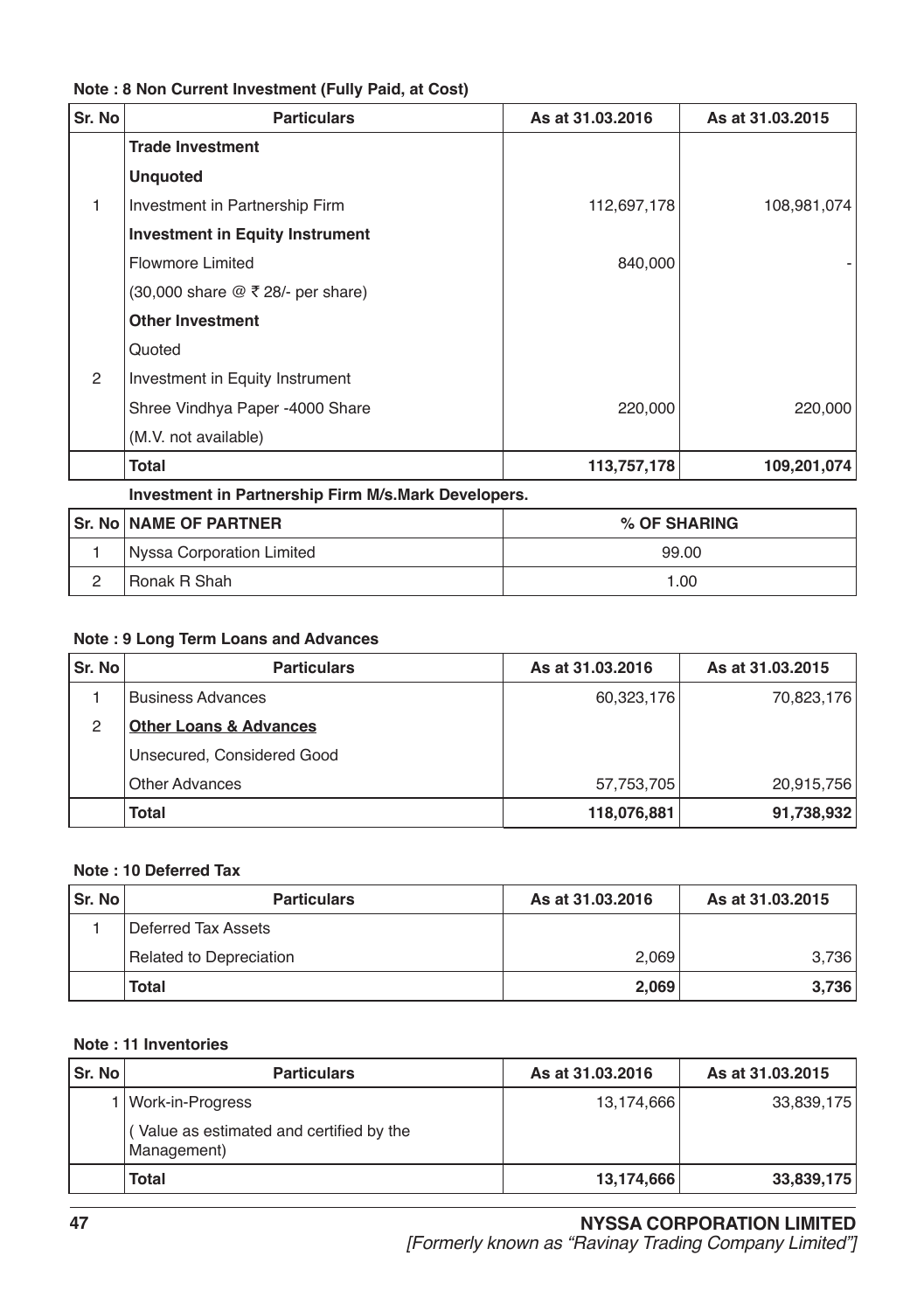### **Note : 12 Trade Receivables**

| Sr. No | <b>Particulars</b>                         | As at 31.03.2016 | As at 31,03,2015 |
|--------|--------------------------------------------|------------------|------------------|
|        | Unsecured and Considered Good              |                  |                  |
|        | Outstanding for a period exceeding 6 month | 11,292,101       | 18,705,285       |
|        | , Other                                    | 1,375,340        | 152,698          |
|        | Total                                      | 12,667,441       | 18,857,983       |

### **Note : 13 Cash & Cash Equivalent**

| Sr. No | <b>Particulars</b>                          | As at 31.03.2016 | As at 31.03.2015 |
|--------|---------------------------------------------|------------------|------------------|
|        | <b>Bank Balance</b>                         |                  |                  |
|        | <b>Current Account with Scheduled Banks</b> | 904,074          | 221,354          |
|        | Sub Total (A)                               | 904,074          | 221,354          |
| 2      | Cash-in-Hand                                |                  |                  |
|        | Cash Balance                                | 396,064          | 285,326          |
|        | Sub Total (B)                               | 396,064          | 285,326          |
|        | Total $[A + B]$                             | 1,300,138        | 506,680          |

### **Note :14 Short Terms Loans and Advances**

| Sr. No | <b>Particulars</b>                | As at 31.03.2016 | As at 31,03,2015 |
|--------|-----------------------------------|------------------|------------------|
|        | <b>Business Advances</b>          | 3,725,000        | 39,779,010       |
|        | <b>Other Loans &amp; Advances</b> |                  |                  |
|        | Unsecured, Considered Good        |                  |                  |
| a      | <b>Other Advances</b>             | 23,672,099       | 8,046,957        |
| b      | Advance Tax                       | 21,127,859       | 24,468,050       |
|        | <b>Total</b>                      | 48,524,958       | 72,294,017       |

### **Note : 15 Other Current Assets**

| Sr. No | <b>Particulars</b>              | As at 31.03.2016 | As at 31,03,2015 |
|--------|---------------------------------|------------------|------------------|
|        | <b>Unamortised Expenses</b>     |                  |                  |
|        | (TO THE EXTENT NOT WRITTEN OFF) |                  |                  |
|        | <b>Preliminary Expenses</b>     |                  | 25,134           |
|        | Total                           |                  | 25,134           |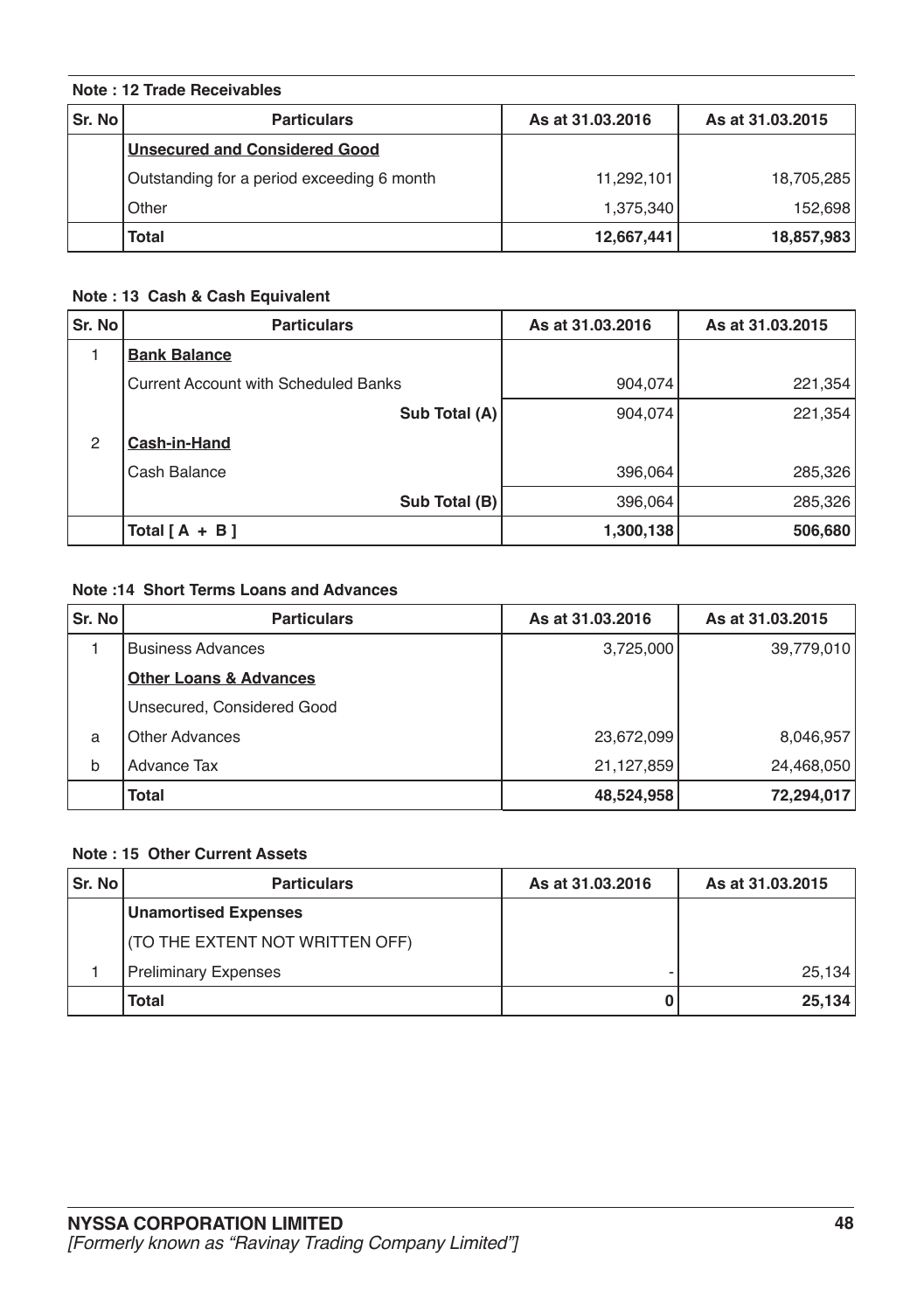### **Note : 16 Income from Operations (In ₹)** (In ₹)

|        |                         |                | , .          |
|--------|-------------------------|----------------|--------------|
| Sr. No | <b>Particulars</b>      | $F.Y. 2015-16$ | F.Y. 2014-15 |
|        | Sale                    | 9,860,141      |              |
|        | Sale of Flats & offices | 43,173,805     | 77,441,724   |
|        | Total                   | 53,033,946     | 77,441,724   |

### **Note : 17 Other Income**

| Sr. No         | <b>Particulars</b>                                      | F.Y. 2015-16 | F.Y. 2014-15 |
|----------------|---------------------------------------------------------|--------------|--------------|
|                | Profit /(Loss) from Partnership Firm-Mark<br>Developers | 179,561      | $-142,034$   |
| 2              | <b>Balances written-off</b>                             | 21,282       | 212,833      |
| 3              | <b>Interest Received</b>                                | 10,974,891   | 11,921,877   |
| $\overline{4}$ | Rent Income                                             | 5,991,260    | 8,234,193    |
| 5              | Maintance Charges Received                              | 30,000       | 52,500       |
| 6              | Other Income                                            | 97,345       | 6,500        |
|                | <b>Total</b>                                            | 17,294,339   | 20,285,869   |

### **Note : 18 Cost of Land, Plots & Constructed Properties & Development Rights**

| Sr. No           | <b>Particulars</b>                          | F.Y. 2015-16 | F.Y. 2014-15 |
|------------------|---------------------------------------------|--------------|--------------|
| 1                | <b>Building Lift</b>                        | 1,969,721    | 4,423,962    |
| $\overline{2}$   | <b>Building Material</b>                    | 462,801      | 2,401,686    |
| $\,3$            | Cement                                      | 2,400,000    | 1,547,337    |
| $\overline{4}$   | <b>Electrical Material</b>                  | 83,962       | 2,406,066    |
| 5                | <b>Electrical Work</b>                      | 182,000      | 676,000      |
| $6\phantom{1}6$  | <b>Electricity Expenses</b>                 | 699,340      | 1,034,283    |
| $\overline{7}$   | <b>Fire Fighting</b>                        | 3,154,208    | 1,081,868    |
| 8                | <b>Flooring Materials</b>                   |              | 1,201,009    |
| $\boldsymbol{9}$ | <b>Glazing Works</b>                        | 743,758      | 1,366        |
| 10               | Granite                                     |              | 238,224      |
| 11               | <b>KDMC Charges</b>                         |              | 2,490,684    |
| 12               | <b>Other Expenses</b>                       | 2,109,192    | 5,292,529    |
| 13               | Paint and Putty Exp.                        | 99,907       | 5,308,368    |
| 14               | <b>Plumbing &amp; Water Proofing Works</b>  | 480,822      | 3,609,044    |
| 15               | R G Area Development Charges                | 201,574      |              |
| 16               | <b>RCC Contractor's Charges</b>             | 15,000       | 7,327,490    |
| 17               | <b>Steal</b>                                | 411,695      | 157,586      |
| 18               | <b>Tenant Cost</b>                          | 1,800,000    | 2,000,000    |
| 19               | <b>Tiles Fixning Charges</b>                | 64,226       | 2,996,689    |
| 20               | <b>Transportaion Charges</b>                |              | 94,517       |
| 21               | <b>Transportation of Building Materials</b> |              | 502,178      |
|                  | <b>Total</b>                                | 14,878,206   | 44,790,886   |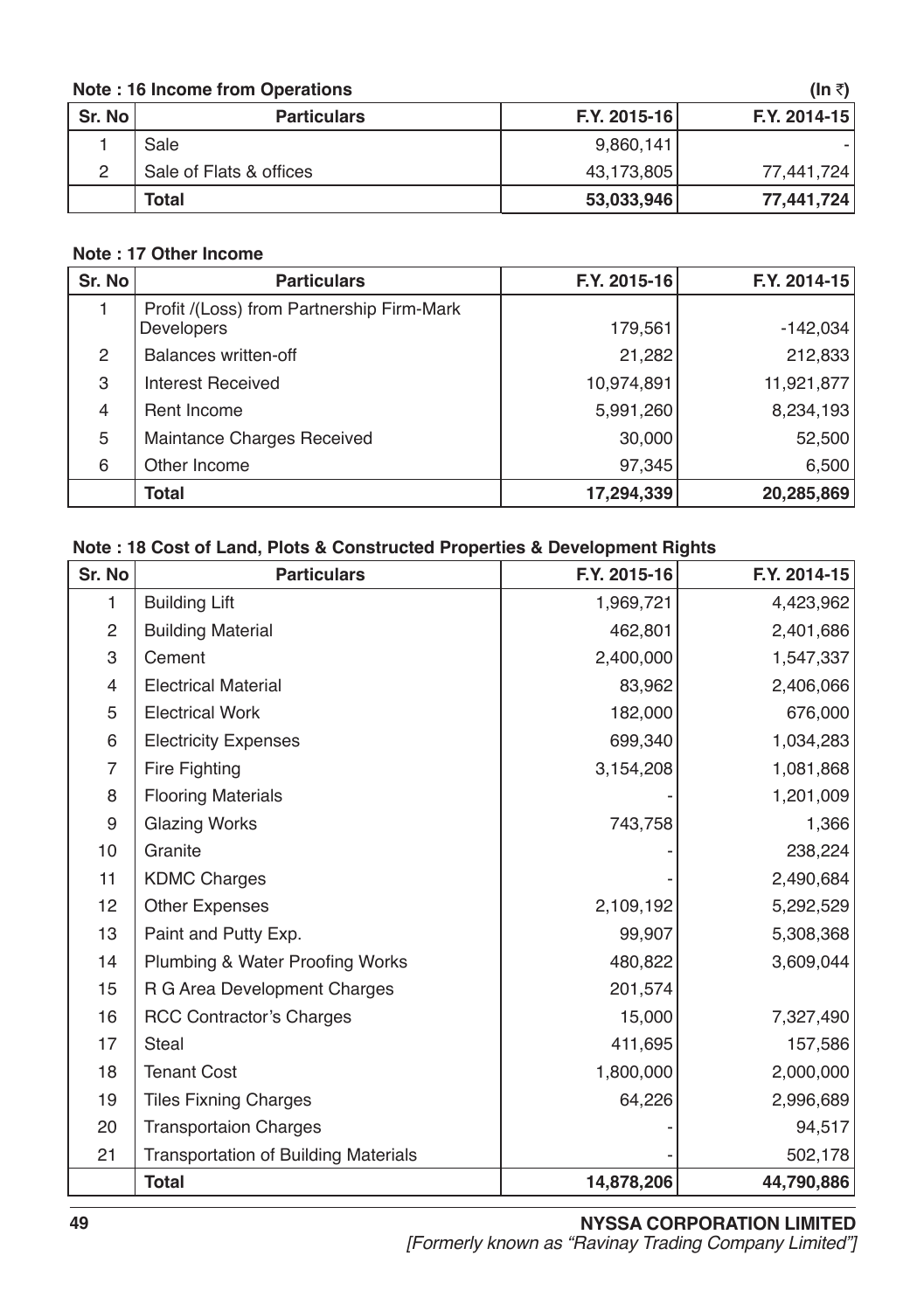| Note: 19 Purchase of Stock |                    |              |              |
|----------------------------|--------------------|--------------|--------------|
| <b>Sr. No</b>              | <b>Particulars</b> | F.Y. 2015-16 | F.Y. 2014-15 |
|                            | Purchase           | 9,870,824    |              |
|                            | <b>Total</b>       | 9,870,824    |              |

### **Note : 20 Change in Inventories**

| Sr. No | <b>Particulars</b>                       | F.Y. 2015-16 | F.Y. 2014-15 |
|--------|------------------------------------------|--------------|--------------|
|        | Inventories at the beginning of the year |              |              |
|        | Finished goods                           |              |              |
|        | Work in Progress                         | 33,839,175   | 36,733,673   |
|        | Inventories at the end of the year       |              |              |
|        | <b>Finished Goods</b>                    |              |              |
|        | Work in Progress                         | 13,174,666   | 33,839,175   |
|        | <b>Total</b>                             | 20,664,509   | 2,894,498    |

### **Note : 21 Employement Benefit Expenses**

| Sr. No | <b>Particulars</b> | F.Y. 2015-16 | F.Y. 2014-15 |
|--------|--------------------|--------------|--------------|
|        | Salaries & Wages   |              |              |
|        | Salaries & Wages   | 1,190,182    | 1,825,752    |
|        | <b>Total</b>       | 1,190,182    | 1,825,752    |

### **Note :22 Financial Cost**

| Sr. No | <b>Particulars</b>  | F.Y. 2015-16 | F.Y. 2014-15 |
|--------|---------------------|--------------|--------------|
|        | Interest Expense    | 5,000,258    | 8,131,815    |
|        | <b>Bank Charges</b> | 19,611       | 4,009        |
|        | Total               | 5,019,869    | 8,135,823    |

### **Note :23 Depreciation & Amortisation**

| Sr. No | <b>Particulars</b>              | F.Y. 2015-16 | F.Y. 2014-15 |
|--------|---------------------------------|--------------|--------------|
|        | Depreciation on                 |              |              |
|        | Tangible assests                | 15,236       | 34,207       |
| 2      | <b>Amortisation of Expenses</b> |              |              |
|        | <b>Amalgamation Expenses</b>    | 25,134       | 19,134       |
|        | <b>Total</b>                    | 40,370       | 53,341       |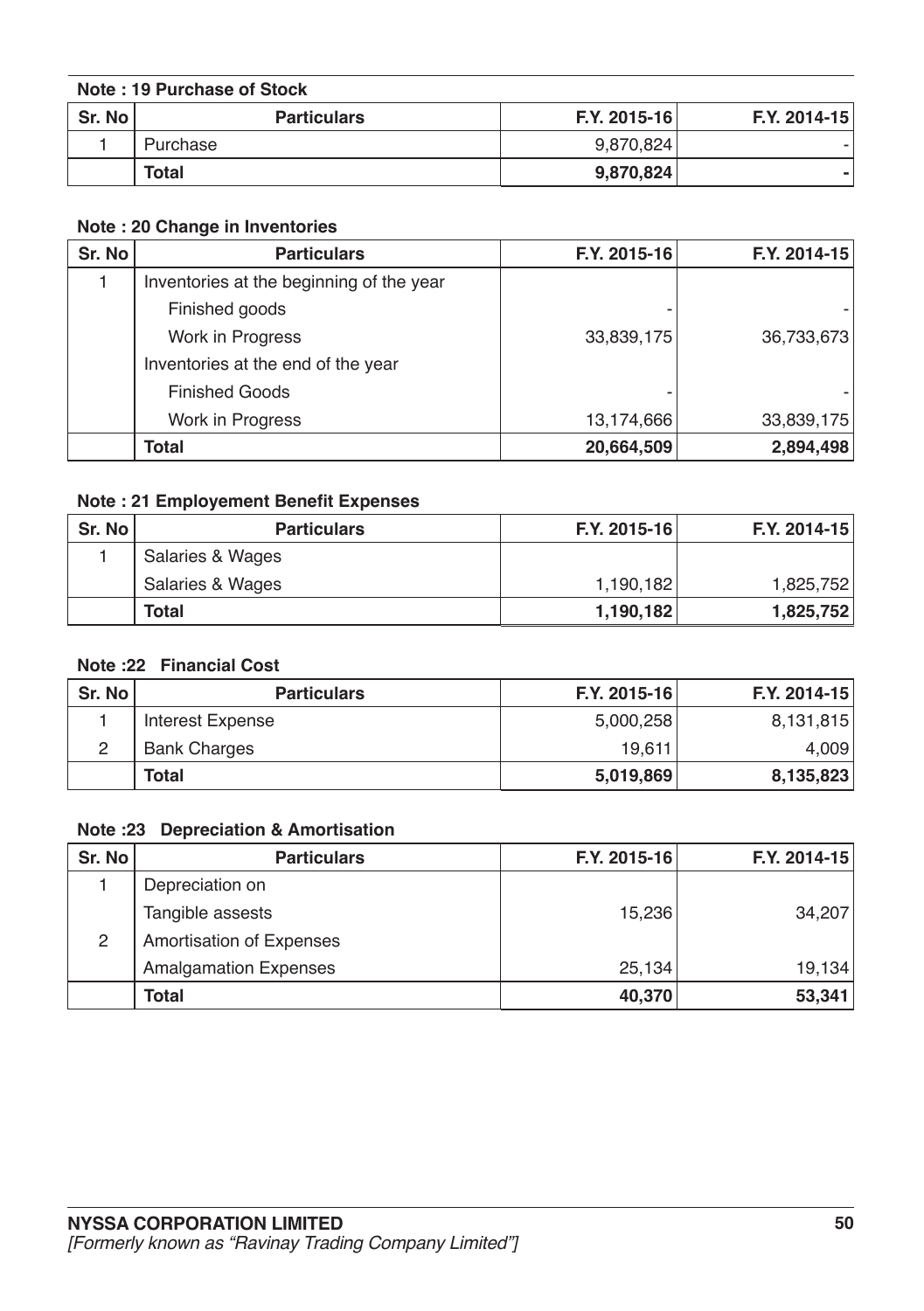### **Note : 24 Other Expenses**

| Sr. No         | <b>Particulars</b>                        | F.Y. 2015-16 | F.Y. 2014-15 |
|----------------|-------------------------------------------|--------------|--------------|
| 1              | <b>Advertisment Expenses</b>              | 93,193       | 87,388       |
| $\overline{2}$ | <b>Audit Fees</b>                         | 72,651       | 77,620       |
| 3              | <b>Brokerage</b>                          | 909,776      | 434,310      |
| 4              | <b>Conveyance Expenses</b>                | 72,880       | 22,100       |
| 5              | <b>Insurance Charges</b>                  |              | 50,000       |
| 6              | <b>Internet Charges</b>                   |              | 4,000        |
| $\overline{7}$ | <b>Listing Charges</b>                    | 228,000      | 144,044      |
| 8              | <b>Loan Processing Fees</b>               |              | 195,508      |
| $9\,$          | <b>Office Expenses</b>                    | 581,581      | 51,190       |
| 10             | <b>Printing &amp; Stationery Expenses</b> | 68,035       | 13,388       |
| 11             | Professional & Legal Fees                 | 115,790      | 260,134      |
| 12             | <b>Professional Tax</b>                   |              | 2,500        |
| 13             | <b>Registration Charges &amp; Fees</b>    | 11,000       | 397,226      |
| 14             | <b>Rent Paid</b>                          | 18,000       | 40,800       |
| 15             | Repairs & Maintenance                     | 426,205      | 304,290      |
| 16             | <b>ROC Fees</b>                           | 30,600       | 26,452       |
| 17             | <b>Security Expenses</b>                  | 954,693      | 605,644      |
| 18             | <b>Share transfer Fees</b>                | 65,884       | 40,897       |
| 19             | <b>Telephone Expenses</b>                 | 78,272       | 2,014        |
| 20             | <b>Travelling Expenses</b>                |              | 2,985        |
| 21             | <b>Website Maintance Charges</b>          | 20,064       |              |
|                | <b>Total</b>                              | 3,746,623    | 2,762,490    |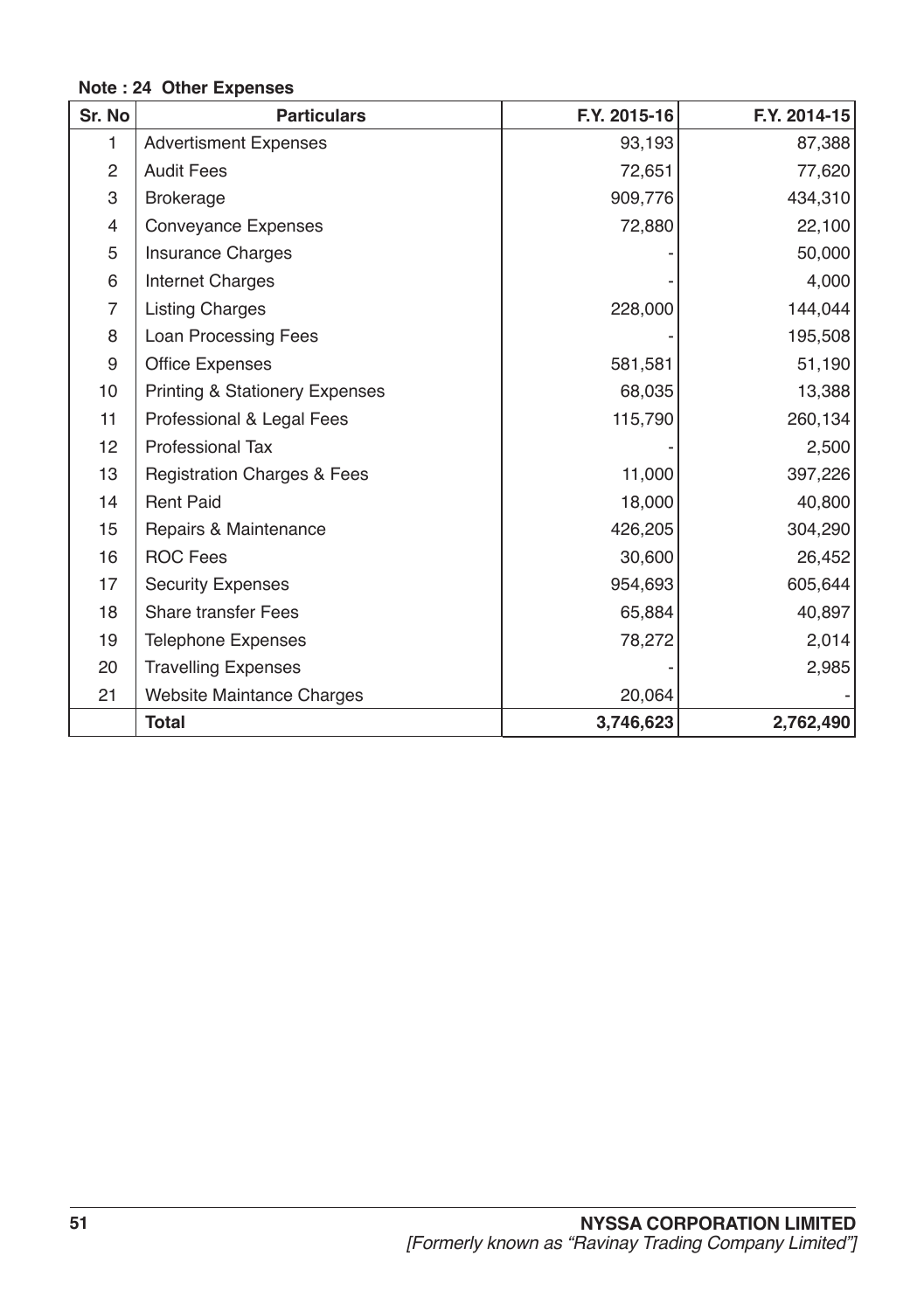### **Schedule"25" SIGNIFICANT ACCOUNTING POLICIES & NOTES TO ACCOUNTS FOR THE YEAR ENDED 31.03.2016:-**

### **1. Significant Accounting Policies:-**

(a) Basis of Preparation of financial statements:

These financial statements have been prepared to comply with the Generally/Accepted Accounting Principles in India(Indian GAAP), including the Accounting Standards notified under the relevant provisions of Companies Act,2013.

The financial statements are prepared on accrual basis under the historical cost convention. The financial statements are presented in Indian rupees rounded off to the nearest rupees..

(b) Revenue recognition:

Revenue from constructed properties-.

- i. Assets given on perpetual lease are considered sold in the year in which the agreement to sell is executed and revenue is recognized on the percentage of completion method of accounting referred to in (ii) below.
- ii. Revenue from constructed properties is recognized on the "percentage of completion method". Total sale consideration as per the agreements to sell constructed properties entered into is recognized as revenue based on the percentage of actual project costs incurred thereon to total estimated project cost, subject to such actual cost incurred being 30 per cent or more of the total estimated project cost. Project cost includes cost of land, estimated construction and development cost of such properties. The estimates of the saleable area and costs are reviewed periodically and effect of any changes in such estimates is recognized in the period such changes are determined. However, when the total project cost is estimated to exceed total revenues from the project, the loss is recognized immediately.
- (c) Fixed Assets and Depreciation:
- a. Fixed Assets:

Fixed assets are stated at cost net of tax duty credits aviled, accumulated depreciation and impairment losses where applicable. Cost comprises purchase price and all direct/indirect cost incurred to bring the asses to its working condition for its intended use.

b. Depreciation:

Depreciation on fixed assets is provided under SLM method on the basis of useful life as prescribed in Schedule II to the Companies Act, 2013 .

(d) Investment:

Investments are of long-term nature and are valued at cost, and include all other expenses incurred on its acquisition and interest accrued thereon, if any less any permanent diminishing in the value of investment.

(e) Use of estimates

The preparation of financial statements in conformity with Generally Accepted Accounting Principles requires estimates and assumptions to be made that affect the reported amounts of assets and liabilities and disclosure of contingent liabilities on the date of the financial statements and the reported amounts of revenues and expenses during the reporting period. Actual results could differ from those estimates and differences between actual results and estimates are recognized in the period in which the results are known/materialize

(f) Provision, Contingent Liabilities and Contingent Assets:

Provision involving substantial degree of estimation in measurement is recognized when there is a present obligation as a result of past events and it is probable that there will be an outflow of resources. Contingent liabilities are not recognized but are disclosed in the notes. Contingent assets are neither recognized nor disclosed in the financial statement.

(g) Taxation:

Income-tax expenses comprises of Current Tax, and Deferred Tax charge or credit. Provision of Current Tax is made on the assessable income at the tax rate applicable to the relevant assessment year.

Deferred Tax is recognised, subject to the consideration of prudence, on timing differences, being the difference between taxable incomes and accounting income that originate in one period and are capable of reversal in one or more subsequent periods.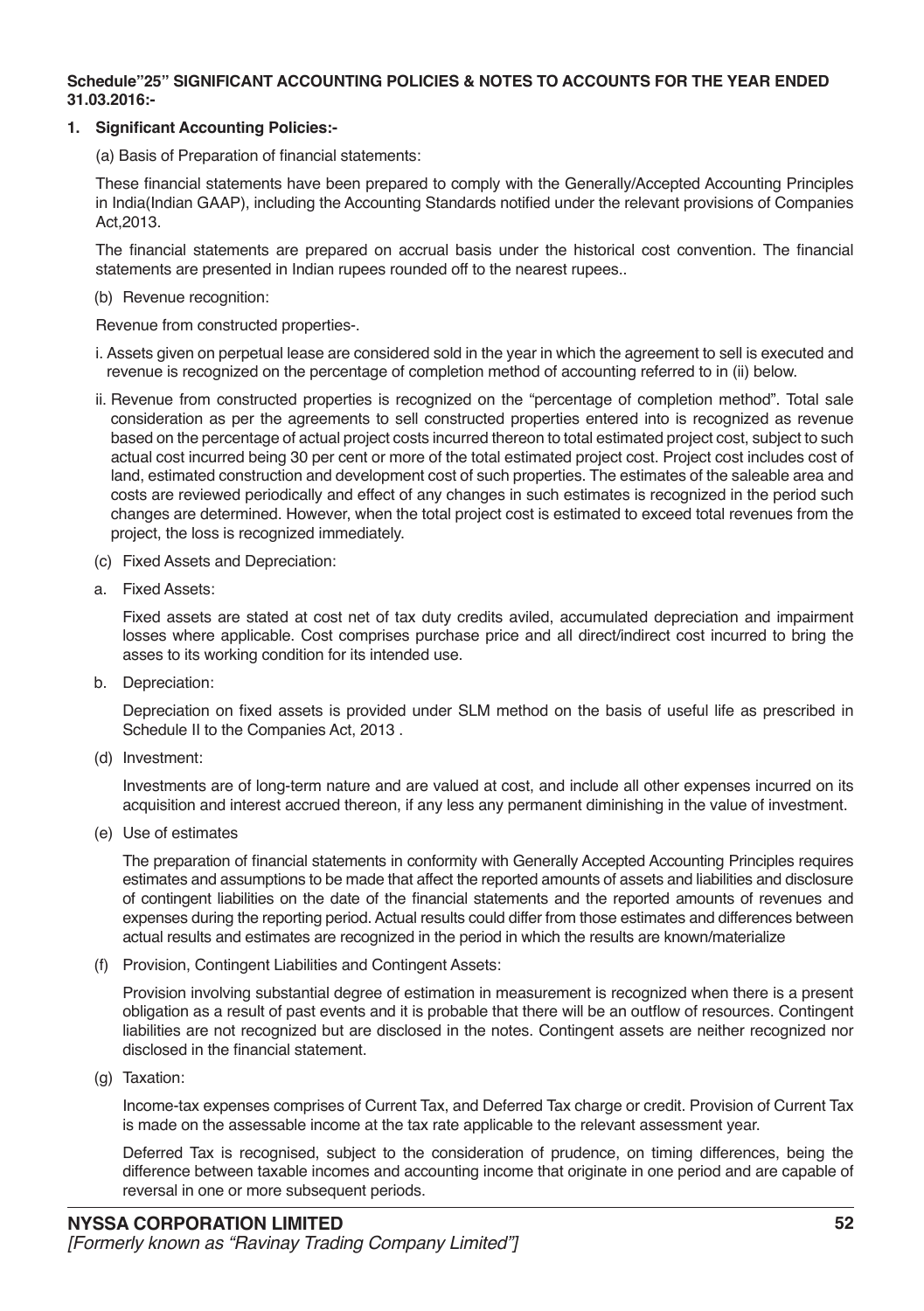### 2) **Notes to Accounts:-**

- i) The company has entered as a partner into partnership for development of land in and around Surat district of Gujarat in the name of M/s Mark Developers. The amount paid to this partnership, is classified as investment.
- ii) Related Party Disclosure as per Accounting Standard 18 on "Related Party Disclosures":

(A) Names of the related parties and description of relationship:

Enterprises where control exist :

- (i) Key Management Personnel (a) Mr. Vivek Sharma
- (ii) Associates Concern (a) Mark Developers- Partnership Firm
- (B) The following transaction was carried out with related parties in the ordinary course of business (Rupee in Lac):-

` *in Lacs*

|                                            | <b>Partnership Firm</b> |                         | <b>Key Management</b><br><b>Personnel</b> |                         | Total           |                         |
|--------------------------------------------|-------------------------|-------------------------|-------------------------------------------|-------------------------|-----------------|-------------------------|
|                                            | <b>Current</b><br>Year  | <b>Previous</b><br>vear | Current<br>Year                           | <b>Previous</b><br>vear | Current<br>Year | <b>Previous</b><br>vear |
| Introduction/(Withdrawal) in Firm<br>(Net) | 37.16                   | 68.11                   | $\sim$ $\sim$                             | $\sim$ $\sim$           | 37.16           | 68.11                   |

(C) Year End Balance

*Amt in Lacs*

| <b>Particular</b>               |    | <b>Current Year</b> | <b>Pervious Year</b> |
|---------------------------------|----|---------------------|----------------------|
| <b>Key Management Personnel</b> | CR | <b>NIL</b>          | -NIL                 |
| ⊥Investment in Firm             | DR | 1126.97             | 1089.81              |

- iii) In the opinion of the Board of Directors, the current assets, loans and advances are approximately of the value stated if realized in the ordinary course of business. In the opinion of the Board of directors, the provisions for all the liabilities are adequate and not in excess of the amounts considered reasonably necessary and there are no contingent liabilities outstanding on the balance sheet date.
- iv) Earnings Per Share:

| <b>Particular</b>                                                                                       | <b>Current Year</b><br>(Rupees) | <b>Previous Year</b><br>(Rupees) |
|---------------------------------------------------------------------------------------------------------|---------------------------------|----------------------------------|
| Face Value Per Share                                                                                    |                                 |                                  |
| Profit after tax (excluding excess/short) provision of taxation earlier<br>years written back/(off)     | 89,91,616                       | 2,50,64,934                      |
| Number of shares used in computing Basic & Diluted EPS<br>(Calculated by using Weighted Average Method) | 3,00,00,000                     | 3,00,00,000                      |
| Earning Per Share - Basic & Diluted                                                                     | 0.30                            | 0.84                             |

v) There are no amounts due and outstanding to be credited to investor education & protection fund as at 31<sup>st</sup> March, 2016.

- vi) The company has identified two reportable segments viz. Realty & Investment. Segments have been identified and reported taking into account nature of products & services, the differing risk and returns and the internal business reporting systems. The accounting policies adopted for segment reporting are in line with the accounting policy of the Company with following additional policies for segment reporting.
- a) Revenue and expenses have been identified to a segment on the basis of relationship to operating activities of the segment. Revenue and expenses which are relate to enterprises as a whole and are not allocable to a segment on reasonable basis have been disclosed as "Unallocable".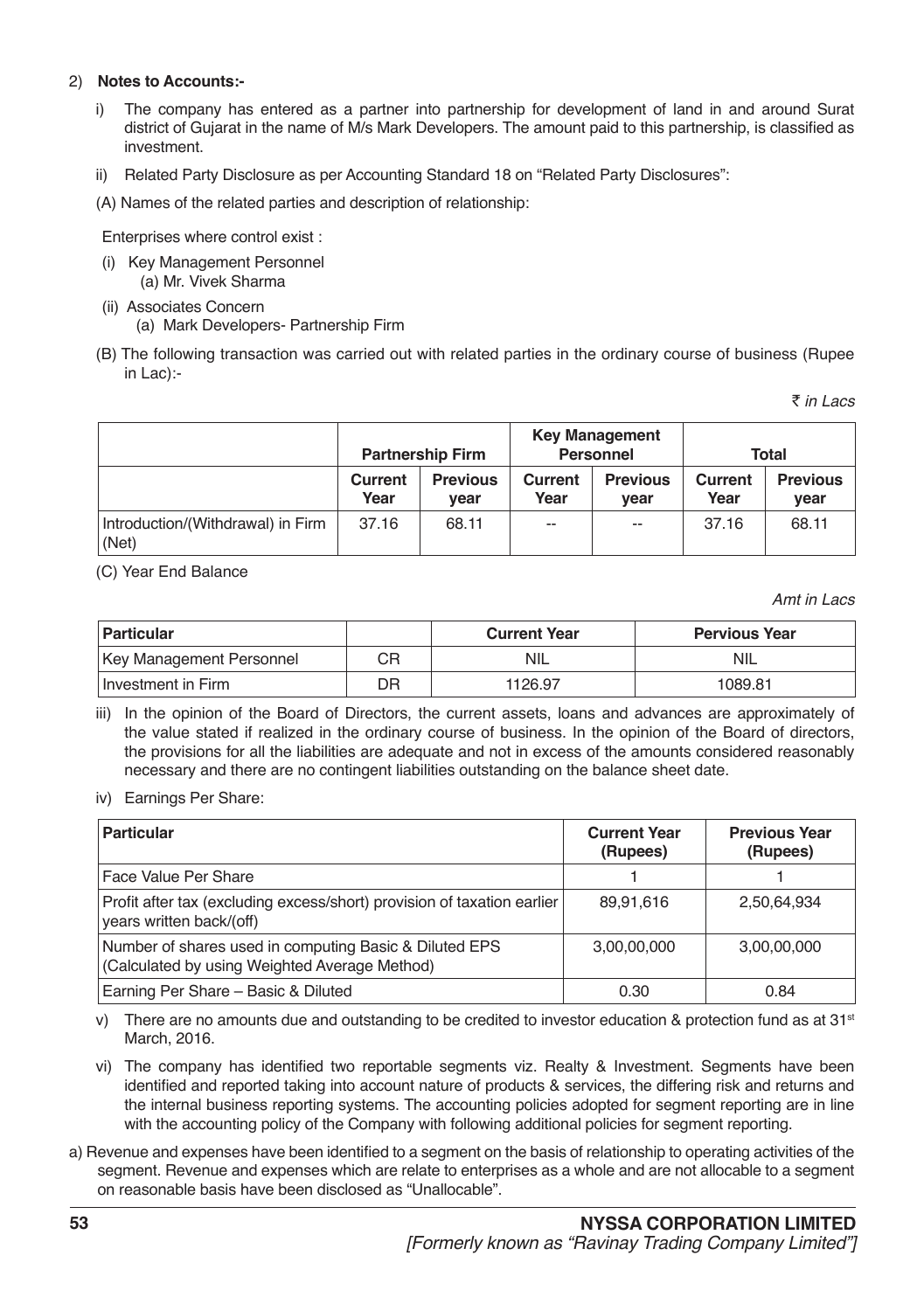- b) Segment assets and segment liabilities represent assets and liabilities in respective segment. Other assets & liabilities that cannot be allocated to segment on reasonable basis have been disclosed as "Unallocable".
- (1) Primary Segment Information:

| S.No. | <b>Particular</b>                      | <b>Realty</b> |           | <b>Investment</b> |           |
|-------|----------------------------------------|---------------|-----------|-------------------|-----------|
|       |                                        | 2015-2016     | 2014-2015 | 2015-2016         | 2014-2015 |
| 1     | <b>Segment Revenue</b>                 |               |           |                   |           |
|       | <b>External Turnover</b>               | 431.74        | 774.42    | 158.92            | 97.74     |
|       | Less: Inter Segment                    |               |           |                   |           |
|       | Net Turnover                           | 431.74        | 774.42    | 158.92            | 97.74     |
| 2     | <b>Segment Result</b>                  |               |           |                   |           |
|       | Net profit before interest & Tax       | 49.05         | 270.94    | 148.53            | 186.39    |
|       | Less: Interest                         | 50.20         | 83.27     |                   | 0         |
|       | Profit before Tax                      | (1.15)        | 187.67    | 148.53            | 186.39    |
|       |                                        |               |           |                   |           |
| 3     | Other Information                      |               |           |                   |           |
|       | Capital Employed (Assets -Liabilities) | 1313.01       | 1263.96   | 536.00            | 437.67    |

vii) Auditors remuneration & expenses charges to accounts:-

|                             | 2015-2016  | 2014-2015  |
|-----------------------------|------------|------------|
| <b>Statutory Audit Fees</b> | $35,000/-$ | 35,000/-   |
| <b>Tax Audit Fees</b>       | $15.000/-$ | 15.000/-   |
| <b>Others</b>               | $22.651/-$ | $27.620/-$ |
| <b>TOTAL</b>                | 72,651/-   | 77,620/-   |

viii) Balances of debtors ,creditors and Loan & advances are subject to confirmation.

- ix) Additional information required vide Part II of Schedule III of Companies Act, 2013 are either Nil or not applicable.
- x) The previous years figures have been regrouped, rearranged and reclassified wherever necessary.

### **For CLB & Associates**

Chartered Accountants

### FRN No. 124305W **For and on Behalf of the Board**

| S. Sarupria  | R. Ruia       | Kamlesh R. Tiwari |
|--------------|---------------|-------------------|
| (Partner)    | (Director)    | (Director)        |
| M.No. 035783 | DIN: 00035853 | DIN: 02679805     |

Place: Mumbai Date: 27<sup>th</sup> May, 2016.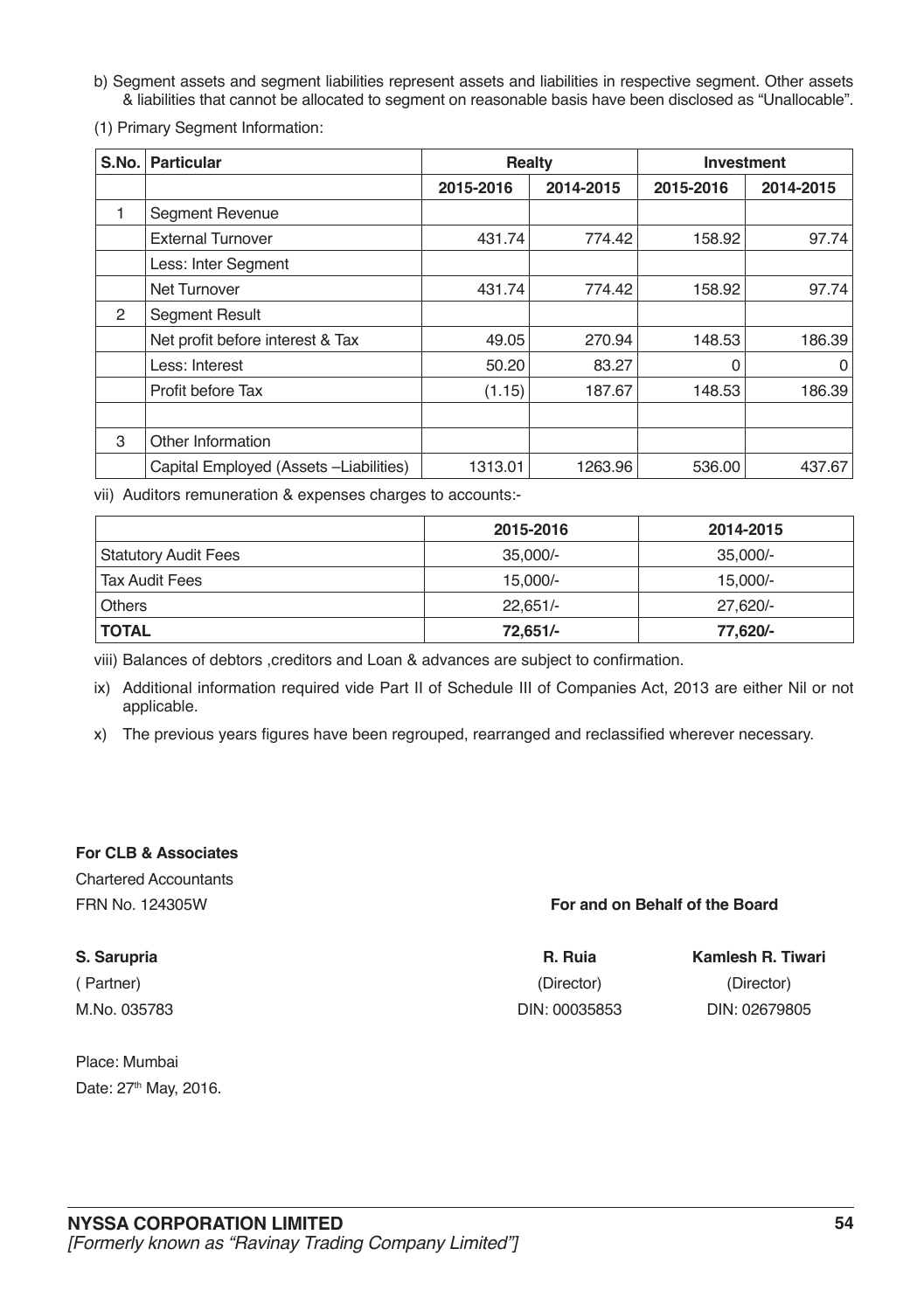35th Annual General Meeting

### **NYSSA CORPORATION LIMITED [CIN: L70101MH1981PLC024341]**

Registered office: Office No - 002, Gulmohar Complex, opposite Anupam Cinema, Station Road, Goregaon (East), Mumbai - 400063, Maharashtra, INDIA.

Phone: 022-60502425| email: nyssacorp@gmail.com | Website: www.nyssacorporationltd.com

| Date               | Venue                                                                                      | Time          |
|--------------------|--------------------------------------------------------------------------------------------|---------------|
| September 09, 2016 | Saraf Matru Mandir Hall, Poddar Road, Malad (East),<br>Mumbai – 400097, Maharashtra, INDIA | 9.00 AM (IST) |

### **PLEASE FILL ATTENDANCE SLIP AND HAND IT OVER AT THE ENTRANCE OF THE MEETING VENUE.**

Folio No. \_\_\_\_\_\_\_\_\_\_\_\_\_\_\_\_ \*DP ID No.\_\_\_\_\_\_\_\_\_\_\_\_\_\_\_\_\_\_\_ \*Client ID No. \_\_\_\_\_\_\_\_\_\_\_\_\_\_\_\_\_\_\_\_\_\_\_\_\_\_

Name of the Member Mr./Mrs. \_\_\_\_\_\_\_\_\_\_\_\_\_\_\_\_\_\_\_\_\_\_\_\_\_\_\_\_\_\_\_\_\_ Signature \_\_\_\_\_\_\_\_\_\_\_\_\_\_\_\_\_\_\_\_\_\_\_\_

Name of the Proxyholder Mr./Mrs. \_\_\_\_\_\_\_\_\_\_\_\_\_\_\_\_\_\_\_\_\_\_\_\_\_\_\_\_\_\_\_\_\_ Signature \_\_\_\_\_\_\_\_\_\_\_\_\_\_\_\_\_\_\_\_\_

\* Applicable for investors holding shares in electronic form.

I certify that I am the registered shareholder/proxy for the registered shareholder of the Company.

I hereby record my presence at the 35th Annual General Meeting of the Company held on Friday, September 09, 2016 at 9.00 AM (IST) at Saraf MatruMandir Hall, Poddar Road, Malad (East), Mumbai – 400097, Maharashtra, INDIA**.**

### **Signature of the Member/ Proxy**

Note: Electronic copy of the Notice of the Annual General Meeting with the Attendance slip and Proxy form is being sent to all the members whose email id is registered with the Company/ Depository Participant unless any meeting has been requested for a hard copy of the same. Shareholders receiving electronic copy and attending the Extraordinary General Meeting can print copy of this Attendance Slip.

Physical copy of the Notice of the Annual General Meeting along with the Attendance Slip and Proxy Form is sent in the permitted mode(s) to all members whose email Id is not registered or has requested for hard copy.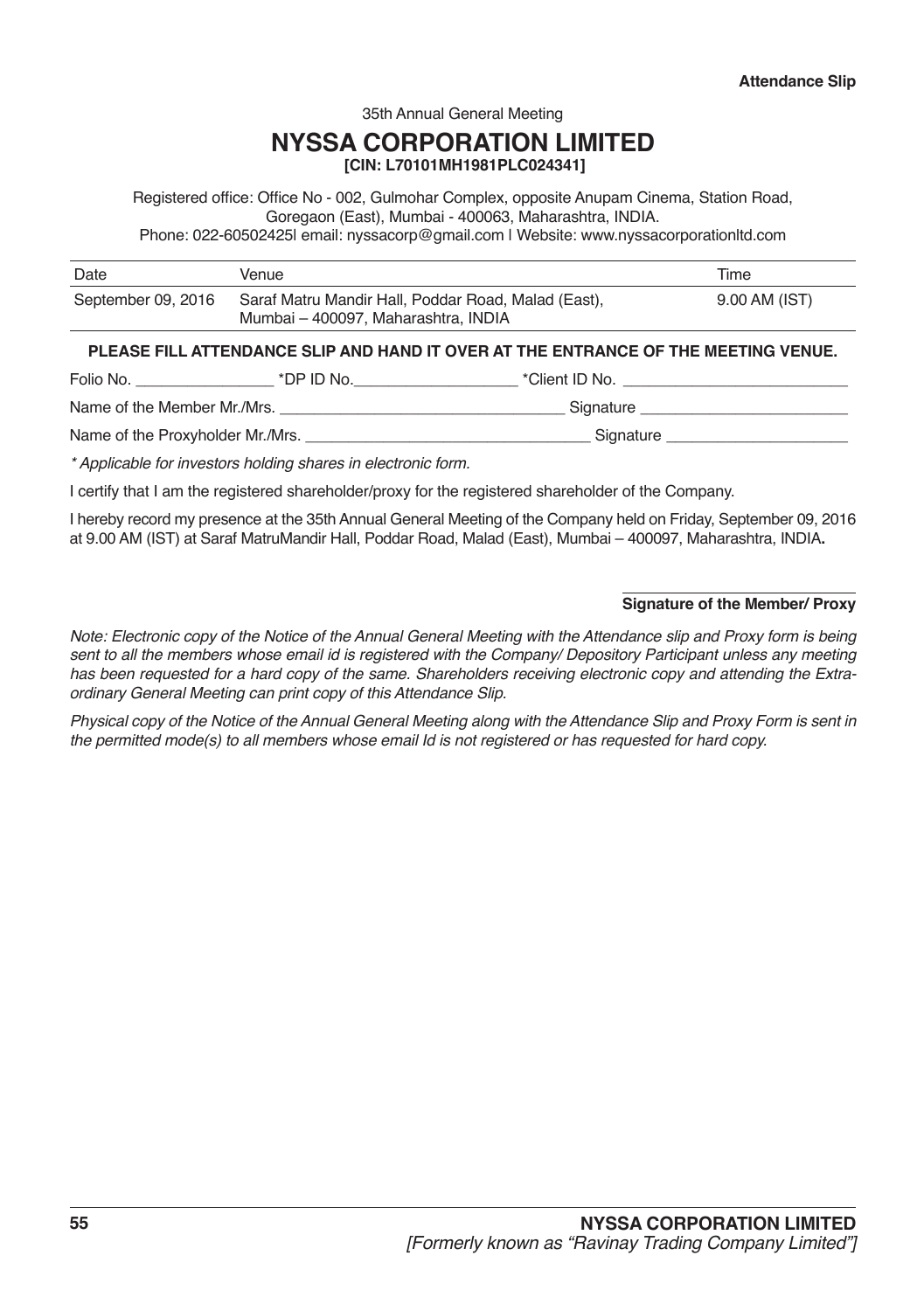### 35th Annual General Meeting **NYSSA CORPORATION LIMITED**

#### **[CIN: L70101MH1981PLC024341]**

Registered office: Office No - 002, Gulmohar Complex, opposite Anupam Cinema, Station Road,

Goregaon (East), Mumbai - 400063, Maharashtra, INDIA.

Phone: 022-60502425| email: nyssacorp@gmail.com | Website: www.nyssacorporationltd.com

#### **Form No. MGT-11 FORM OF PROXY**

[Pursuant to Section 105(6) of the Companies Act, 2013 and Rule 19(3) of the Companies

(Management and Administration) Rules, 2014]

| Name of Member(s)         | Email Id               |  |
|---------------------------|------------------------|--|
| <b>Registered Address</b> | <sup>1</sup> Folio No. |  |
|                           | *DP Id.                |  |
| No. of Shares held        | "*Client Id.           |  |

\* Applicable for investors holding shares in electronic form.

|                                                                                                                        | I/We, being a member(s) of ________________ shares of NYSSA CORPORATION LIMITED hereby appoint:                                                                                                                                      |
|------------------------------------------------------------------------------------------------------------------------|--------------------------------------------------------------------------------------------------------------------------------------------------------------------------------------------------------------------------------------|
|                                                                                                                        |                                                                                                                                                                                                                                      |
| <u> 1989 - Johann John Harry Harry Harry Harry Harry Harry Harry Harry Harry Harry Harry Harry Harry Harry Harry H</u> | Signature: <u>contract and a series of the series of the series of the series of the series of the series of the series of the series of the series of the series of the series of the series of the series of the series of the</u> |
|                                                                                                                        |                                                                                                                                                                                                                                      |
| <u> 1989 - Johann Stoff, amerikansk politiker (d. 1989)</u>                                                            |                                                                                                                                                                                                                                      |
|                                                                                                                        |                                                                                                                                                                                                                                      |
| <u> 1989 - Jan Samuel Barbara, margaret eta idazlearen 1989 - Erresuma eta idazlearen 1980an eta idazlea eta idaz</u>  |                                                                                                                                                                                                                                      |

as my/our proxy to attend and vote (on a poll) for me/us and on my/our behalf at the Annual General Meeting of the Company to be held on Friday, September 09, 2016 at 9.00 AM (IST) at Saraf Matru Mandir Hall, Poddar Road, Malad (East), Mumbai – 400097, Maharashtra, India and at any adjournment thereof in respect of such resolutions as are indicated below:

\*\* I wish my above Proxy to vote in the manner as indicated in the box below:

|    | SI, No.   Resolutions                                                                                                                                                                             | Number of Shares held | For | <b>Against</b> |
|----|---------------------------------------------------------------------------------------------------------------------------------------------------------------------------------------------------|-----------------------|-----|----------------|
|    | <b>Ordinary Business</b>                                                                                                                                                                          |                       |     |                |
| 1. | To receive, consider and adopt the Audited Financial Statements of the Company<br>for the year ended March 31, 2016 together with the Reports of the Board of<br>Directors and Auditor's thereon. |                       |     |                |
| 2. | To appoint a Director in place of Mr. Ravindrakumar Ruia [DIN: 00035853], who<br>retires by rotation, and being eligible, offers himself for re-appointment.                                      |                       |     |                |
| 3. | To ratify the appointment of M/s. CLB & Associates, Chartered Accountants, [Firm]<br>Regd. No. 124305W], as Statutory Auditors of the Company.                                                    |                       |     |                |

\*\* This is optional. Please put a tick mark (x) in the appropriate column against the resolutions indicated in the box. If a member leaves the "For" or "Against" column blank against any or all of the Resolutions, the proxy will be entitled to vote in the manner he/ she thinks appropriate. If a member wishes to abstain from voting on particular resolution, he/she should write "Abstain" across the boxes against the Resolution. Signature(s) of the Member(s)

1.\_\_\_\_\_\_\_\_\_\_\_\_\_\_\_\_\_\_\_\_\_\_\_\_\_\_\_\_\_\_\_ 2.\_\_\_\_\_\_\_\_\_\_\_\_\_\_\_\_\_\_\_\_\_\_\_\_\_\_\_\_\_\_\_ 3.\_\_\_\_\_\_\_\_\_\_\_\_\_\_\_\_\_\_\_\_\_\_\_\_\_\_\_\_\_\_\_

Signed this **day of** 2016

**Notes:**

1. The Proxy to be effective should be deposited at the registered office of the company before commencement of the meeting at Saraf MatruMandi. Hall, Poddar Road, Malad East, Mumbai – 400097, Maharashtra, India.

2. A proxy need not be a member of the company.

3. In the case of the Joint holders, the vote of the senior who tenders vote, whether in person or by Proxy, shall be accepted to the exclusion of the vote of the other joint holders. Seniority shall be determined by the order in which the names stand in the Register of the Members.

4. The form of proxy confers authority to demand or join in demanding a poll.

5. The submission by a member of this form of proxy will not preclude such member from attending in person and voting at the meeting.

6. In case a member wishes his/her votes to be used differently, he/she should indicate the number of shares under the columns "For" or "Against' *as appropriate.*

Affix One rupee **Revenue Stamp**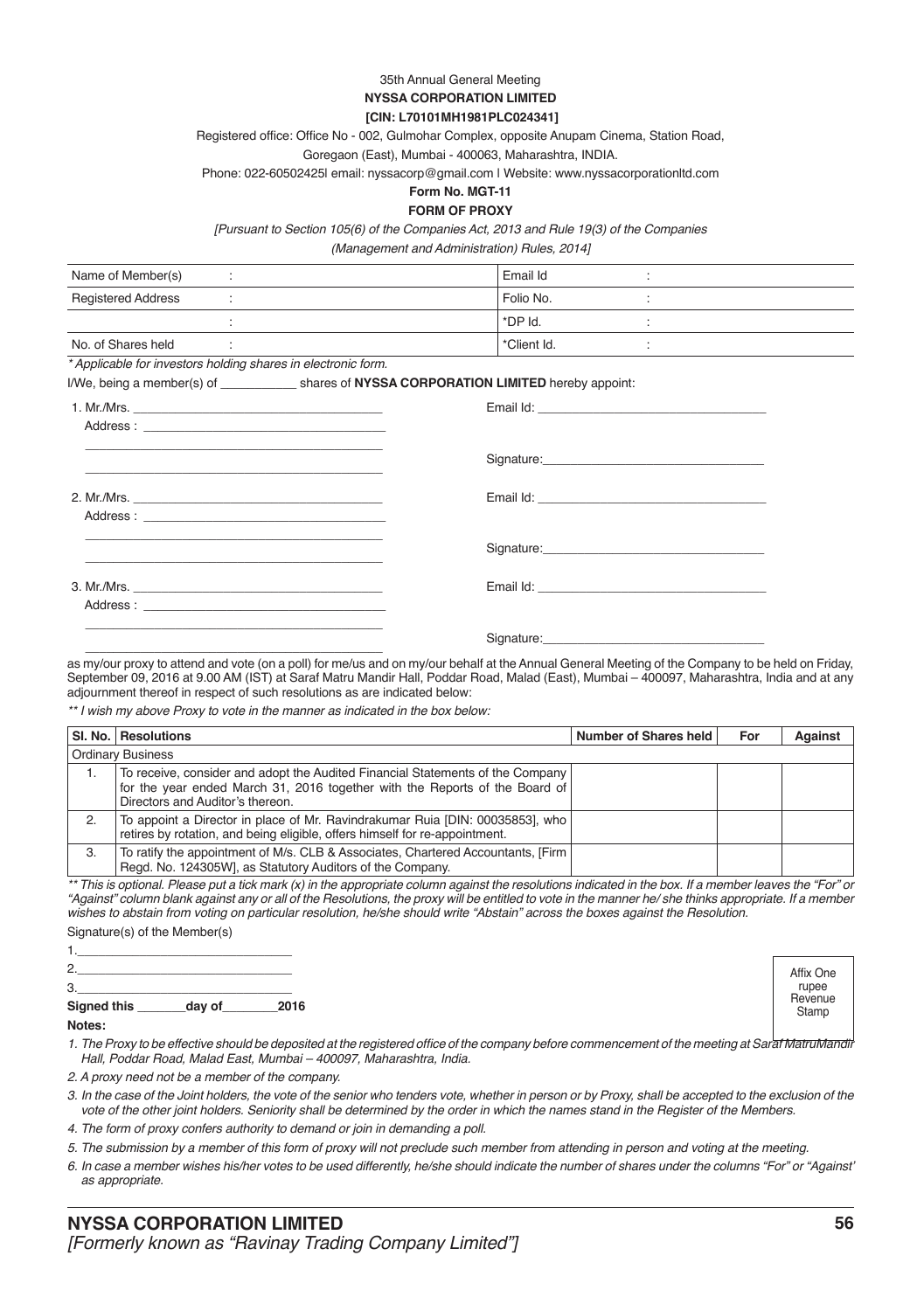The Route Map for the venue of AGM is given below.

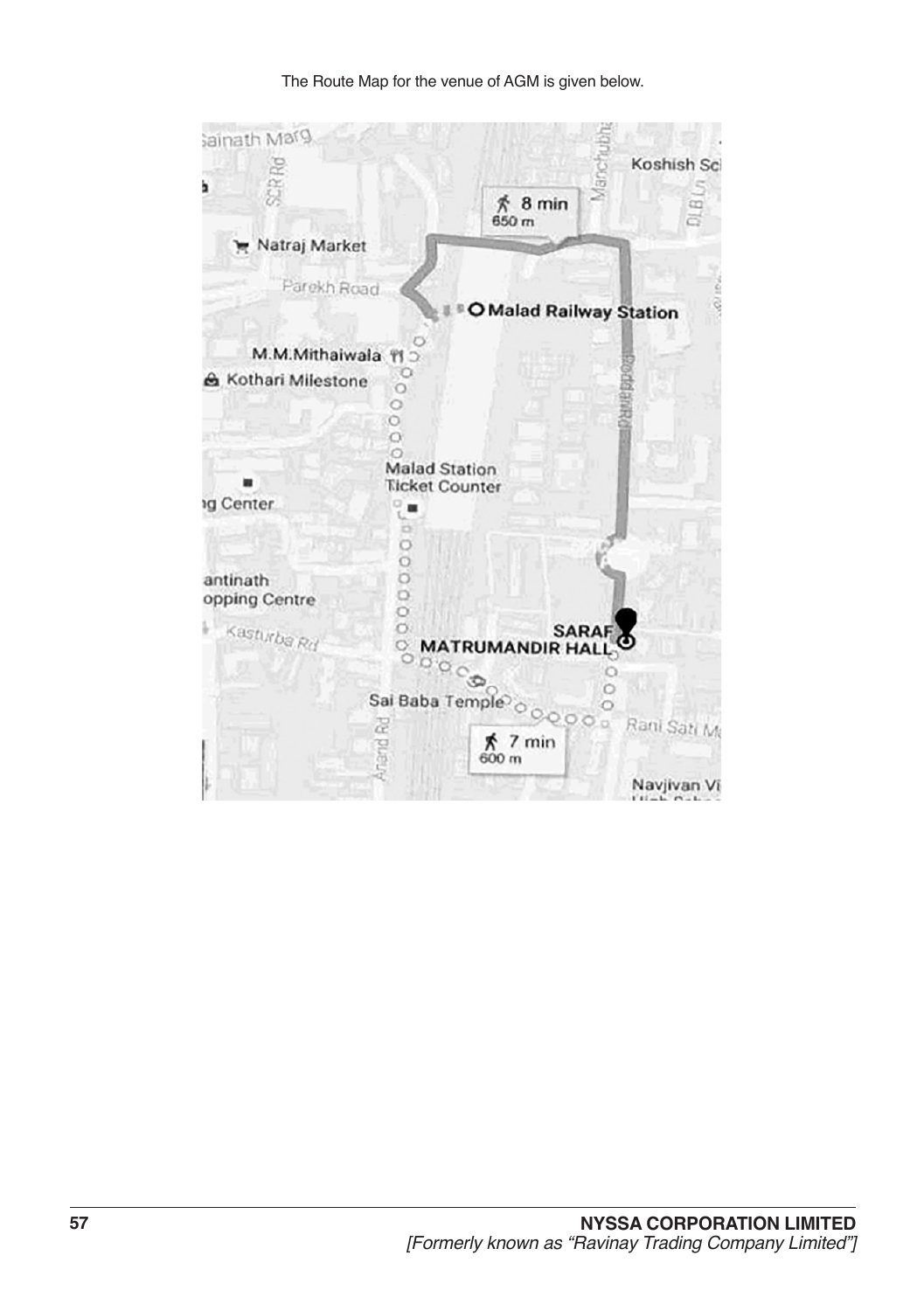| <b>NOTE</b> |
|-------------|
|             |
|             |
|             |
|             |
|             |
|             |
|             |
|             |
|             |
|             |
|             |
|             |
|             |
|             |
|             |
|             |
|             |
|             |
|             |
|             |
|             |
|             |
|             |
|             |
|             |
|             |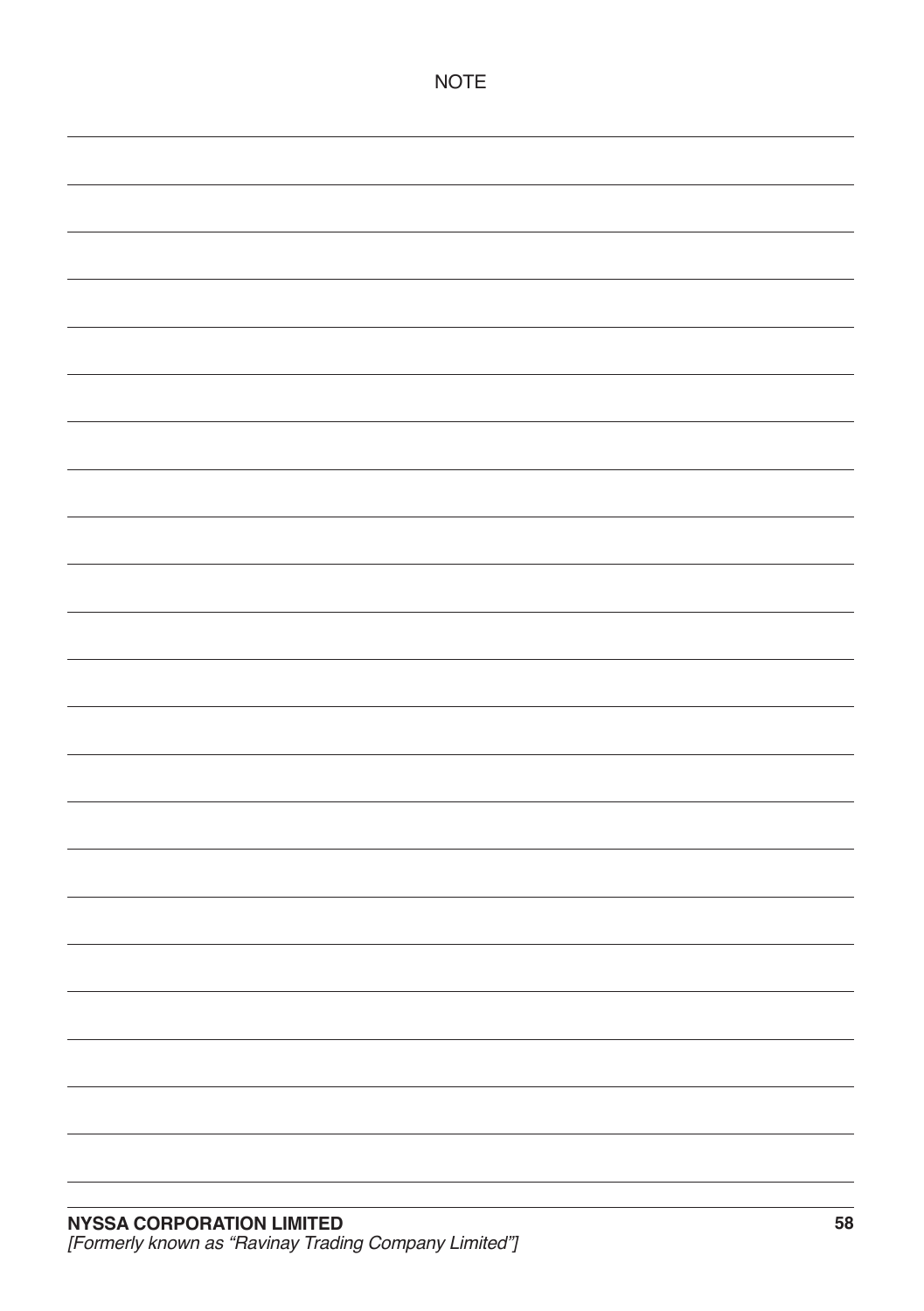| <b>NOTE</b> |
|-------------|
|             |
|             |
|             |
|             |
|             |
|             |
|             |
|             |
|             |
|             |
|             |
|             |
|             |
|             |
|             |
|             |
|             |
|             |
|             |
|             |
|             |
|             |
|             |
|             |
|             |
|             |
|             |
|             |
|             |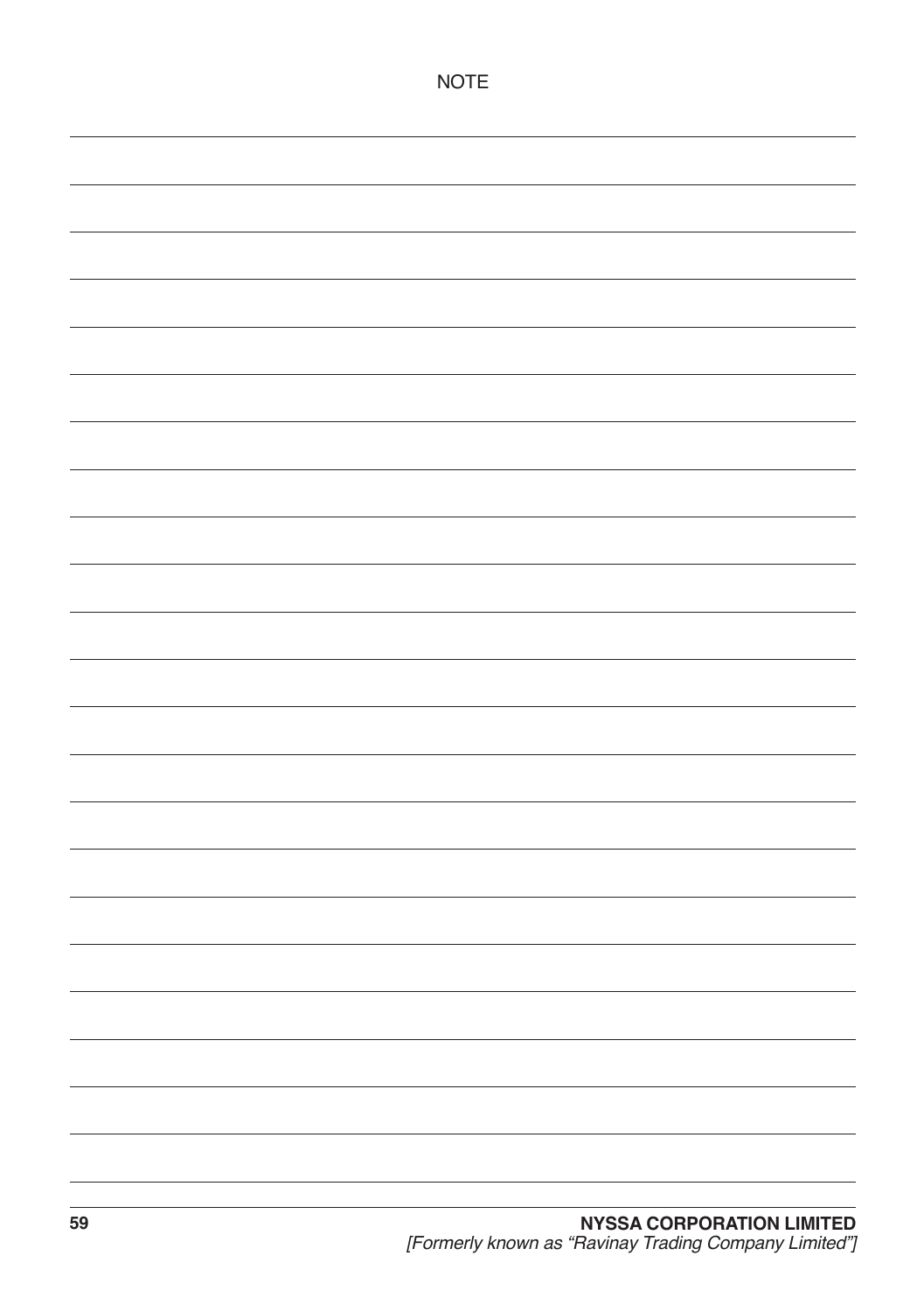| <b>NOTE</b> |
|-------------|
|             |
|             |
|             |
|             |
|             |
|             |
|             |
|             |
|             |
|             |
|             |
|             |
|             |
|             |
|             |
|             |
|             |
|             |
|             |
|             |
|             |
|             |
|             |
|             |
|             |
|             |
|             |
|             |